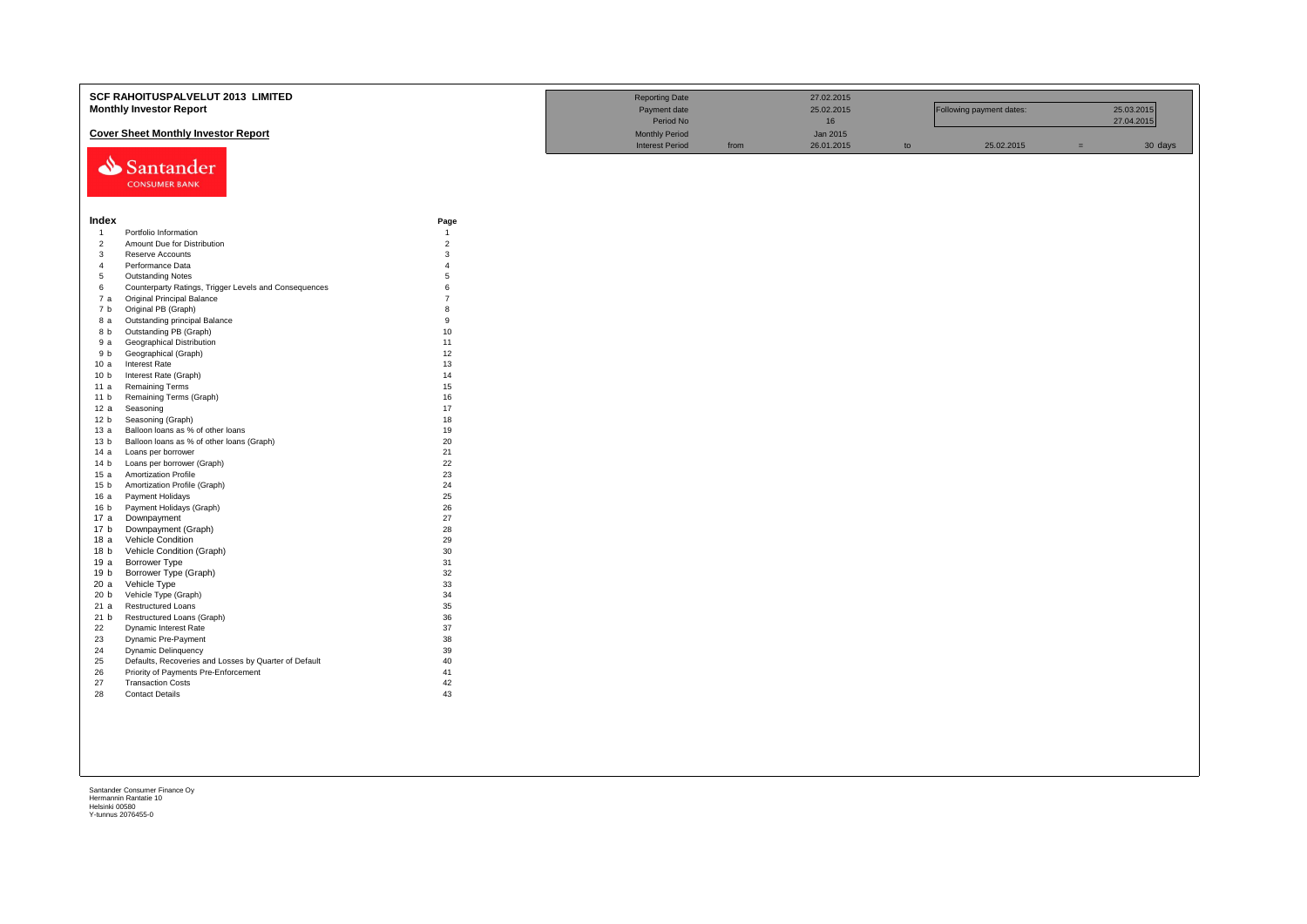| SCF RAHOITUSPALVELUT 2013 LIMITED<br><b>Monthly Investor Report</b><br>1. Portfolio Information |                                                          | <b>Reporting Date</b><br>Payment date<br>Period No<br><b>Monthly Period</b><br><b>Interest Period</b><br>from | 27.02.2015<br>25.02.2015<br>16<br>Jan 2015<br>26.01.2015 | to $25.02.2015 =$ | 30 days |
|-------------------------------------------------------------------------------------------------|----------------------------------------------------------|---------------------------------------------------------------------------------------------------------------|----------------------------------------------------------|-------------------|---------|
| Santander<br><b>CONSUMER BANK</b>                                                               | <b>Current Period</b>                                    | <b>Previous Period</b>                                                                                        |                                                          |                   |         |
|                                                                                                 |                                                          |                                                                                                               |                                                          |                   |         |
| <b>Outstanding receivables</b>                                                                  | <b>Aggregated Outstanding</b><br><b>Principal Amount</b> | <b>Aggregated Outstanding</b><br><b>Principal Amount</b>                                                      |                                                          |                   |         |
| <b>Opening balance</b>                                                                          | 227 628 876,00 EUR                                       | 241 138 440,60 EUR                                                                                            |                                                          |                   |         |
| Scheduled Loan Principal Repayments                                                             | 6 760 502,35 EUR                                         | 7 310 413,44 EUR                                                                                              |                                                          |                   |         |
| Prepayments                                                                                     | 6 127 301,16 EUR                                         | 5 985 402,58 EUR                                                                                              |                                                          |                   |         |
| Deemed Collections - Other                                                                      | <b>EUR</b><br>$\sim 10$                                  | - EUR                                                                                                         |                                                          |                   |         |
| <b>Total Principal Payments Received</b>                                                        | 12 887 803,51 EUR                                        | 13 295 816,02 EUR                                                                                             |                                                          |                   |         |
| New Defaulted Auto Loans in Period                                                              | 164 908,38 EUR                                           | 213 748,58 EUR                                                                                                |                                                          |                   |         |
| <b>Closing Balance</b>                                                                          | 214 576 164,11 EUR                                       | 227 628 876,00 EUR                                                                                            |                                                          |                   |         |
| <b>Total revenue collections</b>                                                                |                                                          |                                                                                                               |                                                          |                   |         |
| Revenue and fees received on loan balances                                                      | 1 153 288,06 EUR                                         | 1 270 402,47 EUR                                                                                              |                                                          |                   |         |
| Recoveries on loans in default                                                                  | 90 055,01 EUR                                            | 411 851,20 EUR                                                                                                |                                                          |                   |         |
| Total Revenue Received in Period<br># Loans                                                     | 1 243 343,07 EUR                                         | 1682 253,67 EUR                                                                                               |                                                          |                   |         |
| At beginning of period                                                                          | 24 141 Loans                                             | 25 002 Loans                                                                                                  |                                                          |                   |         |
| Paid in Full                                                                                    | 830 Loans                                                | 840 Loans                                                                                                     |                                                          |                   |         |
| Repurchased (Deemed Collections)                                                                | Loans<br>$\sim$                                          | - Loans                                                                                                       |                                                          |                   |         |
| New loans into default                                                                          | 21 Loans                                                 | 21 Loans                                                                                                      |                                                          |                   |         |
| At end of period                                                                                | 23 290 Loans                                             | 24 141 Loans                                                                                                  |                                                          |                   |         |
|                                                                                                 |                                                          |                                                                                                               |                                                          |                   |         |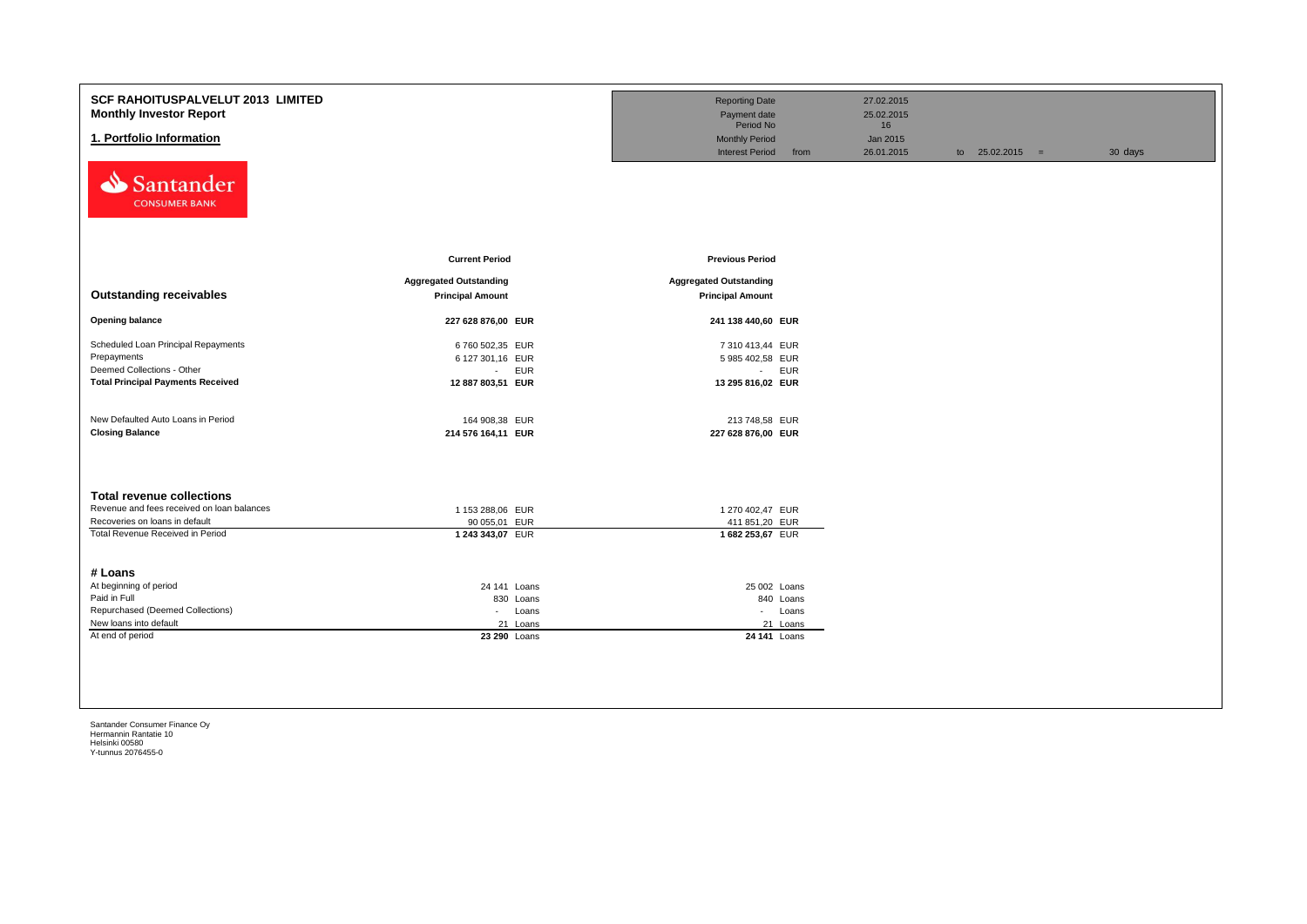| <b>SCF RAHOITUSPALVELUT 2013 LIMITED</b><br><b>Monthly Investor Report</b><br>2. Amount Due for Distribution<br>Santander<br><b>CONSUMER BANK</b>                                                                                                                                                                                                                                                                            |                                                                               | <b>Reporting Date</b><br>Payment date<br>Period No<br><b>Monthly Period</b><br>Interest Period from | 27.02.2015<br>25.02.2015<br>16<br>Jan 2015<br>26.01.2015 | to                                                 | 25.02.2015                                | $=$ | 30 days |
|------------------------------------------------------------------------------------------------------------------------------------------------------------------------------------------------------------------------------------------------------------------------------------------------------------------------------------------------------------------------------------------------------------------------------|-------------------------------------------------------------------------------|-----------------------------------------------------------------------------------------------------|----------------------------------------------------------|----------------------------------------------------|-------------------------------------------|-----|---------|
| <b>Purchaser Available Distribution Amount</b>                                                                                                                                                                                                                                                                                                                                                                               | <b>Current Period</b>                                                         |                                                                                                     |                                                          |                                                    | <b>Previous Period</b>                    |     |         |
| a. Collections (Principal, interest, and fee etc)<br>b. Stamp Duty, Taxes, Liabilities etc. Paid by the Seller to the Purchaser<br>c. Default, Interest, Indemnities etc Paid by the Seller to the Purchaser<br>d. Other amounts Paid by the Seller to the Purchaser<br>e. Interest Earned by the Purchaser<br>f. Other amounts received by the purchaser<br><b>Total Amount for Purchaser Available Distribution Amount</b> | 14 131 147 EUR<br>0 EUR<br>0 EUR<br>0 EUR<br>0 EUR<br>0 EUR<br>14 131 147 EUR |                                                                                                     |                                                          | 14 978 070 EUR<br>14 978 070 EUR                   | 0 EUR<br>0 EUR<br>0 EUR<br>0 EUR<br>0 EUR |     |         |
| <b>Issuer Available Distribution Amount</b>                                                                                                                                                                                                                                                                                                                                                                                  |                                                                               |                                                                                                     |                                                          |                                                    |                                           |     |         |
| a. Amounts due to Issuer from Purchaser under the Loan Agreement<br>b. Reserve Fund<br>c. Interest Earned by the Issuer<br>d. Other amounts received by the issuer<br><b>Total Amount for Issuer Available Distribution Amount</b>                                                                                                                                                                                           | 14 009 009 EUR<br>11 381 444 EUR<br>-164 EUR<br>0 EUR<br>25 390 289 EUR       |                                                                                                     |                                                          | 14 850 262 EUR<br>12 056 922 EUR<br>26 907 119 EUR | -65 EUR<br>0 EUR                          |     |         |
|                                                                                                                                                                                                                                                                                                                                                                                                                              |                                                                               |                                                                                                     |                                                          |                                                    |                                           |     |         |
|                                                                                                                                                                                                                                                                                                                                                                                                                              |                                                                               |                                                                                                     |                                                          |                                                    |                                           |     |         |
|                                                                                                                                                                                                                                                                                                                                                                                                                              |                                                                               |                                                                                                     |                                                          |                                                    |                                           |     |         |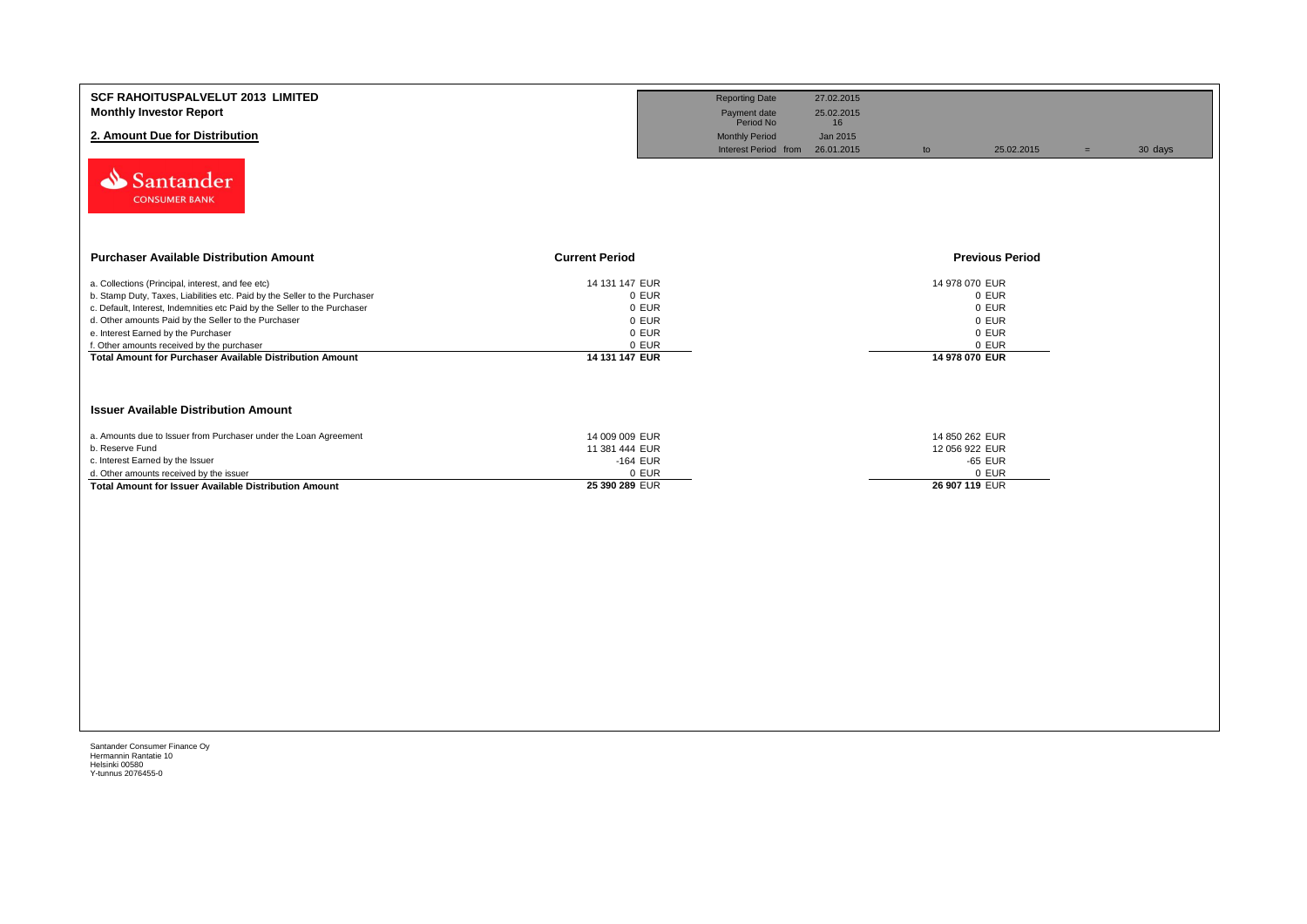| <b>SCF RAHOITUSPALVELUT 2013 LIMITED</b><br><b>Monthly Investor Report</b> |      | <b>Reporting Date</b><br>Payment date           |            | 27.02.2015<br>25.02.2015 |    |            |     |         |
|----------------------------------------------------------------------------|------|-------------------------------------------------|------------|--------------------------|----|------------|-----|---------|
|                                                                            |      | Period No                                       |            | 16                       |    |            |     |         |
| 3. Reserve Accounts                                                        |      | <b>Monthly Period</b><br><b>Interest Period</b> | from       | Jan 2015<br>26.01.2015   |    | 25.02.2015 |     | 30 days |
| N<br>Santander<br><b>CONSUMER BANK</b>                                     |      |                                                 |            |                          | to |            | $=$ |         |
| <b>Note Balance</b>                                                        |      |                                                 |            |                          |    |            |     |         |
| <b>Beginning of Period</b>                                                 |      | 227 628 876,00 EUR                              |            |                          |    |            |     |         |
| End of Period                                                              |      | 214 576 164,11 EUR                              |            |                          |    |            |     |         |
|                                                                            |      |                                                 |            |                          |    |            |     |         |
| <b>Reserve Fund</b>                                                        | in % |                                                 |            |                          |    |            |     |         |
| <b>Beginning of Period</b>                                                 | 2,9% | 6 558 674,99 EUR                                |            |                          |    |            |     |         |
| Cash Outflow                                                               |      | 6 558 674,99 EUR                                |            |                          |    |            |     |         |
| Cash Inflow                                                                |      | 6 176 230,69 EUR                                |            |                          |    |            |     |         |
| End of Period                                                              | 2,7% | 6 176 230,69 EUR                                |            |                          |    |            |     |         |
| <b>Required Reserve Amount</b>                                             | 2,7% | 6 176 230,69 EUR                                |            |                          |    |            |     |         |
| <b>Liquidity Balance</b>                                                   |      |                                                 |            |                          |    |            |     |         |
| <b>Beginning of Period</b>                                                 | 2,1% | 4 822 768,81 EUR                                |            |                          |    |            |     |         |
| Cash Outflow                                                               |      | 4822768,81 EUR                                  |            |                          |    |            |     |         |
| Cash Inflow                                                                |      | 4 552 577,52 EUR                                |            |                          |    |            |     |         |
| End of Period                                                              | 2,0% | 4 552 577,52 EUR                                |            |                          |    |            |     |         |
| <b>Required Reserve Amount</b>                                             | 2,0% | 4 552 577,52 EUR                                |            |                          |    |            |     |         |
| <b>Servicer Advance Reserve Fund</b>                                       |      |                                                 |            |                          |    |            |     |         |
| <b>Beginning of Period</b>                                                 |      | 100 000,00 EUR                                  |            |                          |    |            |     |         |
| Cash Outflow                                                               |      | $\blacksquare$                                  | <b>EUR</b> |                          |    |            |     |         |
| Cash Inflow                                                                |      | $\blacksquare$                                  | <b>EUR</b> |                          |    |            |     |         |
| End of Period                                                              |      | 100 000,00 EUR                                  |            |                          |    |            |     |         |
| <b>Required Reserve Amount</b>                                             |      | 100 000,00 EUR                                  |            |                          |    |            |     |         |
| <b>Set-off from Deposits</b>                                               |      |                                                 |            |                          |    |            |     |         |

No borrowers whose loans were sold to SCF Rahoituspalvelut 2013 held deposits with Santander Consumer Finance OY. The risk of set-off from deposits is therefore zero.

*We hereby confirm that the Seller confirms its ongoing retention of a net economic interest of at least 5% in accordance with Article 405 of the CRR and Article 51 of the AIFMR*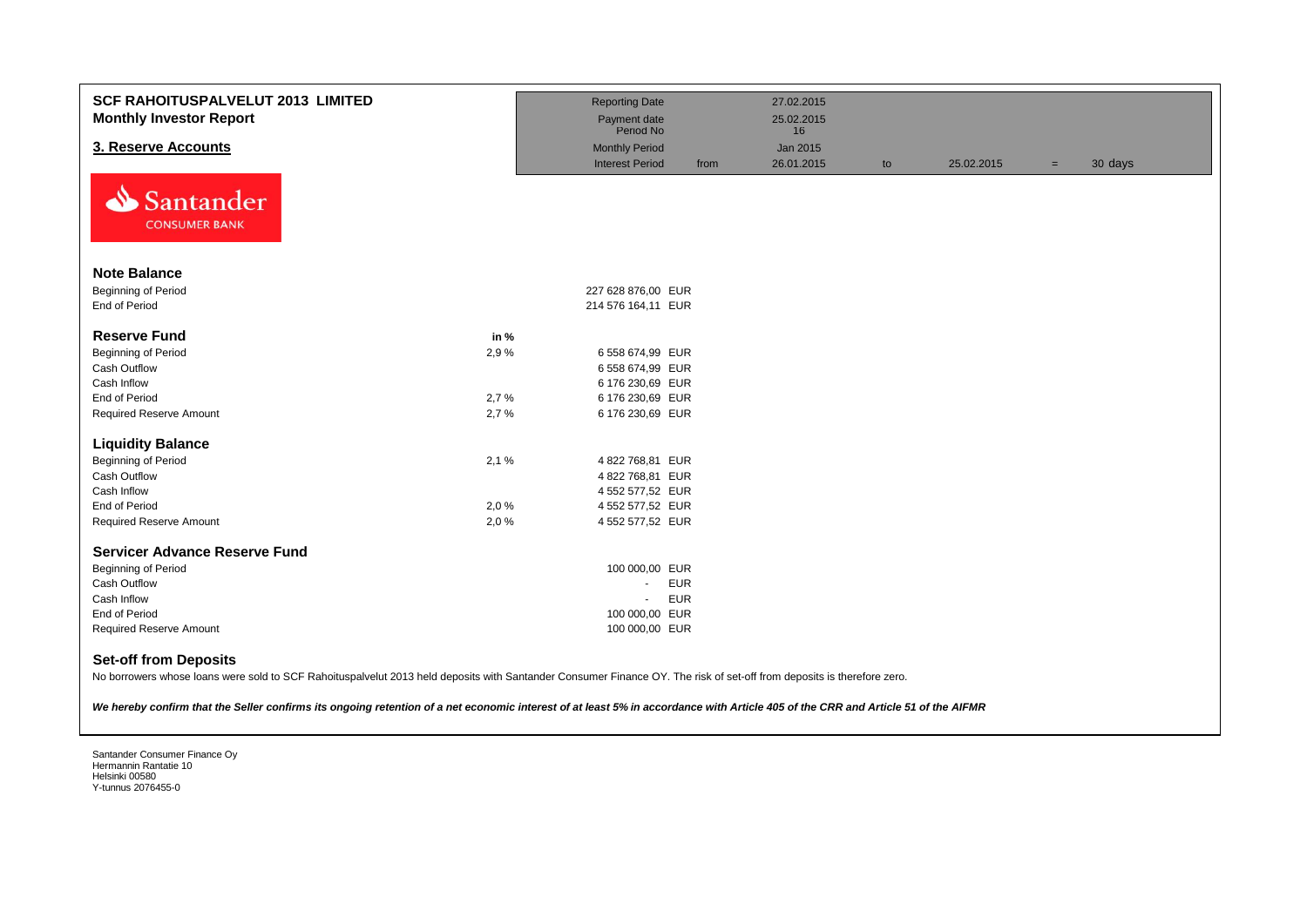| <b>SCF RAHOITUSPALVELUT 2013 LIMITED</b><br><b>Monthly Investor Report</b><br>4. Performance Data<br>⇘<br>Santander<br><b>CONSUMER BANK</b> |                          |                                          |          | <b>Reporting Date</b><br>Payment date<br>Period No<br><b>Monthly Period</b><br><b>Interest Period</b> | from | 27.02.2015<br>25.02.2015<br>16<br>Jan 2015<br>26.01.2015 | to | 25.02.2015 | $=$ | 30 days |
|---------------------------------------------------------------------------------------------------------------------------------------------|--------------------------|------------------------------------------|----------|-------------------------------------------------------------------------------------------------------|------|----------------------------------------------------------|----|------------|-----|---------|
| <b>Asset Balance</b><br>Beginning of Period<br>End of Period                                                                                |                          | 227 628 876,00 EUR<br>214 576 164,11 EUR |          |                                                                                                       |      |                                                          |    |            |     |         |
| <b>Portfolio Performance:</b>                                                                                                               | <b>EUR</b>               | %                                        | # loans  |                                                                                                       |      |                                                          |    |            |     |         |
| <b>Performing Receivables:</b>                                                                                                              |                          |                                          |          |                                                                                                       |      |                                                          |    |            |     |         |
| Current                                                                                                                                     | 194 908 149,52           | 90,83%                                   | 21 4 15  |                                                                                                       |      |                                                          |    |            |     |         |
| 1-29 days past due                                                                                                                          | 15 066 567,04            | 7,02%                                    | 1 4 7 2  |                                                                                                       |      |                                                          |    |            |     |         |
|                                                                                                                                             |                          | 0,00%                                    |          |                                                                                                       |      |                                                          |    |            |     |         |
| <b>Delinquent Receivables:</b>                                                                                                              |                          |                                          |          |                                                                                                       |      |                                                          |    |            |     |         |
| 30-59 days past due                                                                                                                         | 3 068 905,50             | 1,43 %                                   | 277      |                                                                                                       |      |                                                          |    |            |     |         |
| 60-89 days past due                                                                                                                         | 818 947,28<br>395 633,09 | 0,38%<br>0,18%                           | 66       |                                                                                                       |      |                                                          |    |            |     |         |
| 90-119 days past due<br>120-149 days past due                                                                                               | 251 407,29               | 0,12%                                    | 33<br>21 |                                                                                                       |      |                                                          |    |            |     |         |
| 150-179 days past due                                                                                                                       | 66 554,39                | 0,03%                                    | 6        |                                                                                                       |      |                                                          |    |            |     |         |
| <b>Total Performing and Delinquent</b>                                                                                                      | 214 576 164              | 100,00%                                  | 23 290   |                                                                                                       |      |                                                          |    |            |     |         |
|                                                                                                                                             |                          |                                          |          |                                                                                                       |      |                                                          |    |            |     |         |
| <b>Current Period Defaults</b>                                                                                                              | 164 908,38               |                                          | 21       |                                                                                                       |      |                                                          |    |            |     |         |
| <b>Cumulative Defaults</b>                                                                                                                  | 2772861,55               |                                          | 274      |                                                                                                       |      |                                                          |    |            |     |         |
| <b>Current Period Recoveries</b>                                                                                                            | 90 055,01                |                                          |          |                                                                                                       |      |                                                          |    |            |     |         |
| <b>Cumulative Recoveries</b>                                                                                                                | 1875 157,82              |                                          |          |                                                                                                       |      |                                                          |    |            |     |         |
|                                                                                                                                             |                          |                                          |          |                                                                                                       |      |                                                          |    |            |     |         |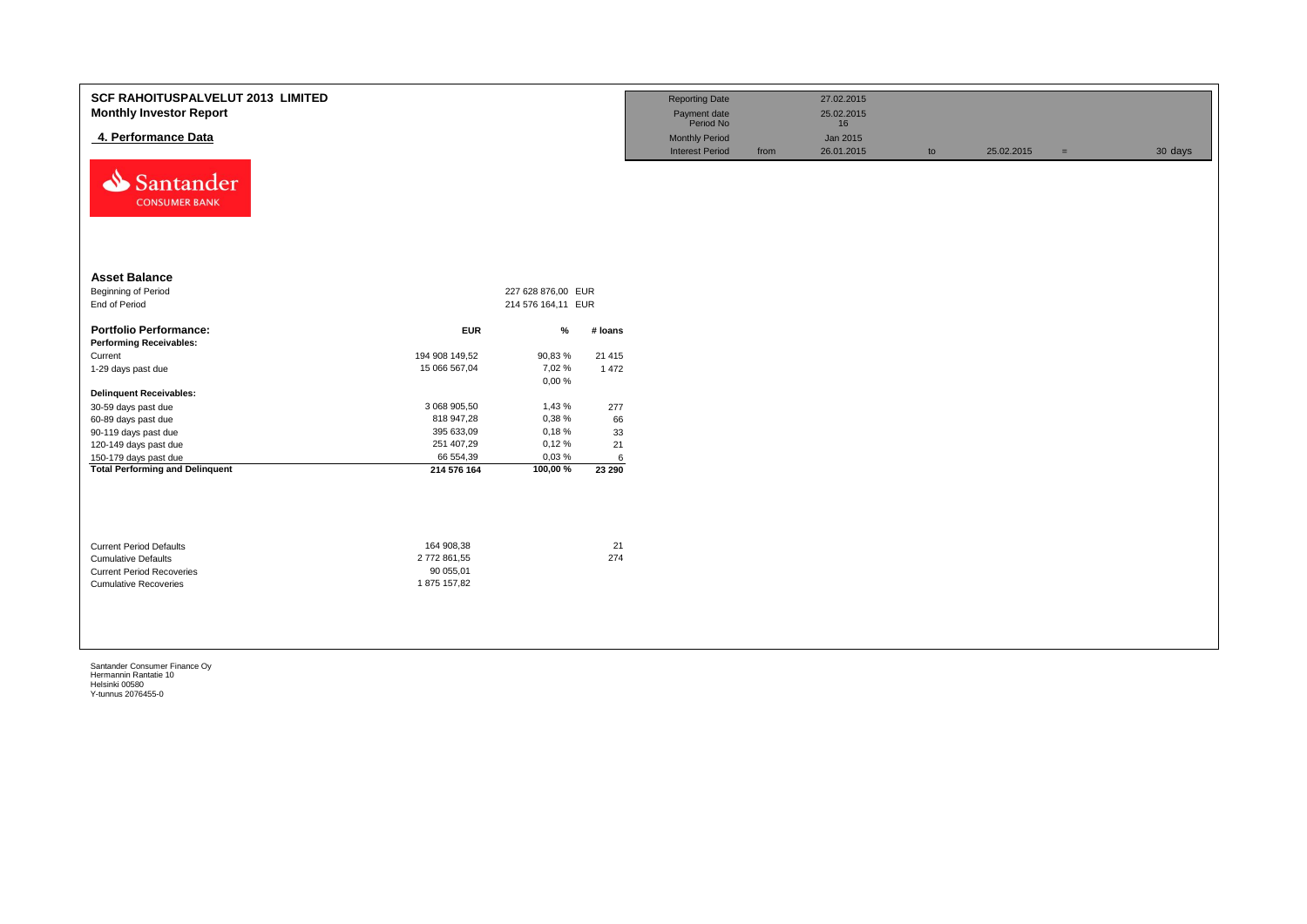### **SCF RAHOITUSPALVELUT 2013 LIMITED Reporting Date** 27.02.2015 **Monthly Investor Report**<br> **Monthly Investor Report** 25.02.2015<br>
Payment date 25.02.2015<br>
Period No

# **5. Outstanding Notes** Monthly Period Jan 2015<br> **5. Outstanding Notes** Jan 2015<br>
Interest Period from 26.01.2015



| 1. Note Balance                                                                                         | <b>All Notes</b>   | <b>Class A</b>           | <b>Class B</b>               | <b>Class C</b>           | Class C                |
|---------------------------------------------------------------------------------------------------------|--------------------|--------------------------|------------------------------|--------------------------|------------------------|
| <b>General Note Information</b>                                                                         |                    |                          |                              |                          |                        |
| <b>ISIN Code</b>                                                                                        |                    | XS0973934192             | XS0973934358                 | N/A                      | N/A                    |
| Currency                                                                                                |                    | <b>EUR</b>               | <b>EUR</b>                   | <b>EUR</b>               | <b>EUR</b>             |
| <b>Initial Tranching</b>                                                                                | 100 %              | 85,5%                    | 9,5%                         | 5,0%                     | 0.0%                   |
| <b>Legal Final Maturity Date</b>                                                                        |                    | 31.08.2018               | 31.08.2018                   | 31.08.2018               | 31.08.2018             |
| Rating (Fitch/Moody's)                                                                                  |                    | AAA / AAA                | $A+ / A2$                    | Not rated                | Not rated              |
| Initial Notes Aggregate Principal Outstanding Balance                                                   | 513 300 000.00 EUR | 439 000 000,00 EUR       | 48 800 000,00 EUR            | 25 500 000,00 EUR        | 55 000.00 EUR          |
| Initial Nominal per Note                                                                                |                    | 100 000,00<br><b>EUR</b> | <b>EUR</b><br>100 000,00     | 100 000,00<br><b>EUR</b> | <b>EUR</b><br>1 000,00 |
| Initial Number of Notes per Class                                                                       | 5133               | 4390                     | 488                          | 255                      | 55                     |
| <b>Current Note Information</b>                                                                         |                    |                          |                              |                          |                        |
| Class Principal Outstanding Opening Balance                                                             | 227 573 876.00 EUR | 153 273 876.00 EUR       | 48 800 000.00 EUR            | 25 500 000.00 EUR        | 55 000.00              |
| Available Distribution Amount                                                                           | 25 390 288,75 EUR  |                          |                              |                          |                        |
| Amortisation                                                                                            | 13 052 711,89 EUR  |                          |                              |                          |                        |
| <b>Redemption per Class</b>                                                                             | 13 052 711,89 EUR  | 13 052 711,89 EUR        | <b>EUR</b>                   | <b>EUR</b>               | <b>EUR</b>             |
| Redemption per Note                                                                                     |                    | 2 973,28 EUR             | <b>EUR</b>                   | <b>EUR</b>               | <b>EUR</b>             |
| Class Principal Outstanding Closing Balance                                                             | 214 521 164,11 EUR | 140 221 164.11 EUR       | 48 800 000,00 EUR            | 25 500 000.00 EUR        | 55 000.00              |
| <b>Current Tranching</b>                                                                                |                    | 65,36 %                  | 22,75 %                      | 11,89 %                  | 0,03%                  |
| <b>Current Pool Factor</b>                                                                              |                    | 0.32                     | 1.00                         | 1.00                     | 1.00                   |
|                                                                                                         |                    |                          |                              |                          |                        |
| 2. Payments to Investors per Note                                                                       | <b>All Notes</b>   | <b>Class A</b>           | <b>Class B</b>               | <b>Class C</b>           | <b>Class C</b>         |
| Interest rate Basis: 1-M EURIBOR / Spread                                                               |                    |                          |                              |                          |                        |
| Day Count Convention                                                                                    |                    | (30/360)                 | (30/360)                     | (30/360)                 | (30/360)               |
| <b>Interest Days</b>                                                                                    | 30                 |                          |                              |                          |                        |
| Principal Outstanding per Note Beginning of Period                                                      |                    | 34 914.32 EUR            | 100 000.00 EUR               | 100 000.00 EUR           | 1 000.00 EUR           |
|                                                                                                         |                    |                          |                              |                          | <b>EUR</b>             |
| >Principal Repayment per note                                                                           |                    | 2 973,28 EUR             | <b>EUR</b><br>$\overline{a}$ | <b>EUR</b>               |                        |
| Principal Outstanding per Note End of Period                                                            |                    | 31 941,04 EUR            | 100 000,00<br><b>EUR</b>     | 100 000,00 EUR           | 1 000.00 EUR           |
| >Interest accrued for the period                                                                        |                    | 23,33 EUR                | 75,17 EUR                    | 83,50 EUR                | 0,835 EUR              |
| <b>Interest Payment</b>                                                                                 | 160 411,87         | 102 438,04 EUR           | 36 681,33 EUR                | 21 292,50 EUR            | 45,93 EUR              |
| Interest Payment per Note                                                                               |                    | 23,33 EUR                | 75,17 EUR                    | 83,50 EUR                | 0.84 EUR               |
|                                                                                                         |                    |                          |                              |                          |                        |
|                                                                                                         |                    |                          |                              |                          |                        |
| 3. Credit Enhancements<br>Initial total CE (Subordination, Reserve)<br>Current CE (incl. Excess Spread) |                    | 16,98%<br>43,65%         | 7,48 %<br>20,93%             | 2,50%<br>9,01%           |                        |

Payment date<br>Period No

Interest Period from 26.01.2015 to 25.02.2015 = 30 days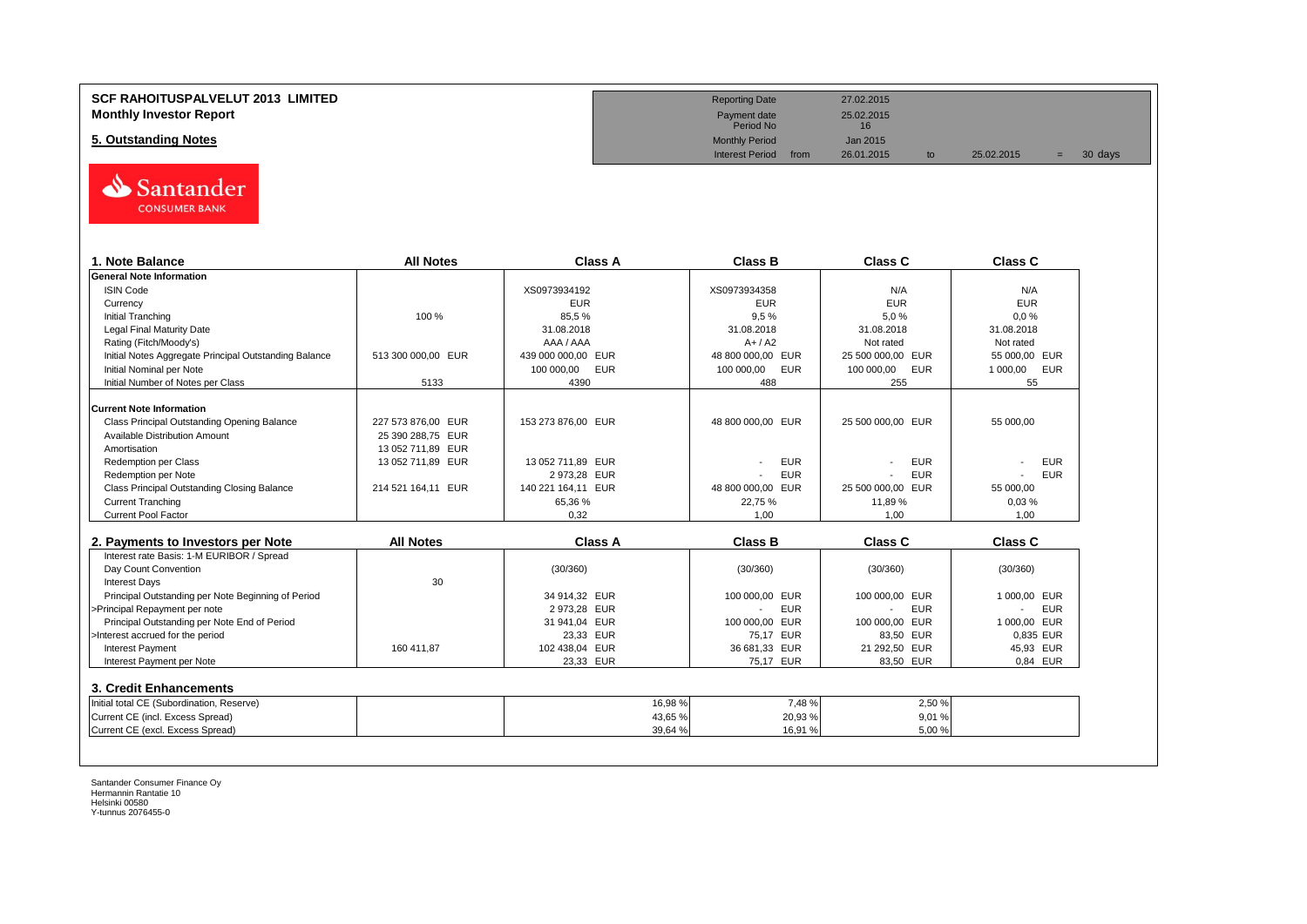#### **SCF RAHOITUSPALVELUT 2013 LIMITED**<br>**Monthly Investor Report** Payment date 25.02.2015

**6. Counterparty Ratings, Trigger Levels and Consequences** 

Reporting Date 27.02.2015<br>Payment date 25.02.2015<br>Period No 16<br>Monthly Period Jan 2015

Interest Period:  $26.01.2015$  to  $25.02.2015$  = 30 days

Santander CONSUMER BANK

|                                   |                                           | <b>Rating Triggers</b> |                |                   |           |                |                        |                  |           |                   |                                                                                                                                                                                                                                                                                                                                                                                                                                                                                                                                                                                                        |
|-----------------------------------|-------------------------------------------|------------------------|----------------|-------------------|-----------|----------------|------------------------|------------------|-----------|-------------------|--------------------------------------------------------------------------------------------------------------------------------------------------------------------------------------------------------------------------------------------------------------------------------------------------------------------------------------------------------------------------------------------------------------------------------------------------------------------------------------------------------------------------------------------------------------------------------------------------------|
|                                   |                                           |                        |                | <b>Short Term</b> |           |                |                        | <b>Long Term</b> |           |                   |                                                                                                                                                                                                                                                                                                                                                                                                                                                                                                                                                                                                        |
|                                   |                                           |                        | Fitch          |                   | Moody's   |                | Fitch                  |                  | Moody's   |                   |                                                                                                                                                                                                                                                                                                                                                                                                                                                                                                                                                                                                        |
| <b>Transaction Role</b>           | Counterparty                              | Criteria               | Current        | Criteria          | Current   | Criteria       | Current                | Criteria         | Current   | Trigger breached? | Summary of Contractual Requirements if Rating Trigger Breach                                                                                                                                                                                                                                                                                                                                                                                                                                                                                                                                           |
| Issuer                            | Rahoituspalvelut 2013 Limited             |                        | No rating      |                   | No rating |                | No rating              |                  | No rating | N/A               |                                                                                                                                                                                                                                                                                                                                                                                                                                                                                                                                                                                                        |
| Seller                            | Santander Consumer Finance Oy             |                        | No rating      |                   | No rating |                | No rating              |                  | No rating | N/A               |                                                                                                                                                                                                                                                                                                                                                                                                                                                                                                                                                                                                        |
| Servicer                          | Santander Consumer Finance Oy             |                        | No rating      |                   | No rating |                | No rating              |                  | No rating | N/A               |                                                                                                                                                                                                                                                                                                                                                                                                                                                                                                                                                                                                        |
| Servicer's Owner                  | Santander Consumer Finance                | N/A                    | F <sub>2</sub> | N/A               | $P-2$     | BBB-           | $A-$<br>Outlook stable | Baa3             | Baa1      | No                | Banco Santander S.A. undertakes in the Servicing Agreement to act as Back-Up Servicer Facilitator,<br>which will require it to (i) select a bank or financial institution having the requirements set out in the<br>Servicing Agreement and willing to assume the duties of a successor servicer in the event that a<br>Servicer Termination Notice is delivered, (ii) review the information provided to it by the Servicer<br>under the Servicing Agreement, (iii) enter into appropriate data confidentiality provisions and (iv)<br>notify the Servicer if it requires further assistance.         |
| <b>Transaction Account Bank</b>   | Deutsche Bank AG                          | F1                     | $F1+$          | $P-1$             | $P-2$     | $\overline{A}$ | $A+$                   | A2               | A3        | Yes               | The Issuer and the Purchaser shall (with the prior written consent of the Note Trustee) arrange for<br>the transfer (within 30 calendar days) of:<br>(i) in relation to the Issuer, the Issuer Secured Accounts and the Expenses Loan Payment Account and<br>all of the funds standing to the credit of the Issuer Secured Accounts and the Expenses Loan Payment<br>Account; and<br>(ii) in relation to the Purchaser, the Purchaser Transaction Account and all funds standing to the<br>credit of the Purchaser Transaction Account,<br>to another bank that meets the applicable Required Ratings. |
| Paying Agent and related roles    | Deutsche Bank AG                          |                        | $F1+$          |                   | $P-2$     |                | $A+$                   |                  | A3        |                   |                                                                                                                                                                                                                                                                                                                                                                                                                                                                                                                                                                                                        |
| Corporate Service Provider        | Deutsche International Corporate Services |                        | $F1+$          |                   | $P-2$     |                | $A+$                   |                  | A3        |                   |                                                                                                                                                                                                                                                                                                                                                                                                                                                                                                                                                                                                        |
| Note Trustee and Security Trustee | Deutsche Trustee Company Limited          |                        | $F1+$          |                   | $P-2$     |                | $A+$                   |                  | A3        |                   |                                                                                                                                                                                                                                                                                                                                                                                                                                                                                                                                                                                                        |
| <b>Collections Account Bank</b>   | Skandinaviska Enskilda Banken             | F1                     | F1             | $P-1$             | $P-1$     | $\overline{A}$ | $A+$                   | A2               | A 1       | No                | The Servicer shall (with the prior written consent of the Note Trustee) use reasonable endeavours to<br>arrange for the transfer (within 30 calendar days) of the Issuer Collections Account and all of the<br>funds standing to the credit of the Issuer Collections Account to another bank which meets the<br><b>Required Ratings.</b>                                                                                                                                                                                                                                                              |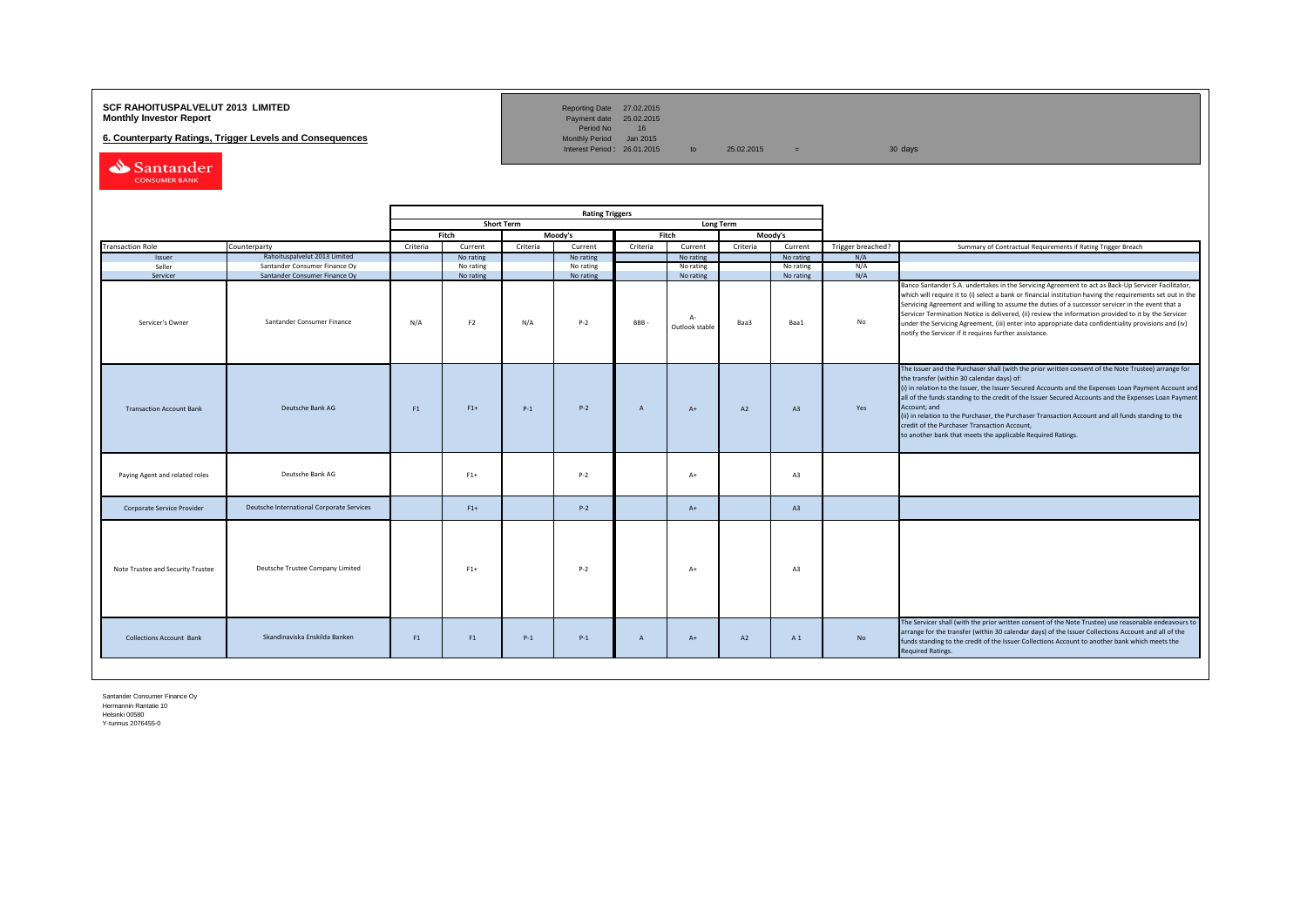## **SCF RAHOITUSPALVELUT 2013 LIMITED** Reporting Date 27.02.2015 **Monthly Investor Report Payment date** Payment date 25.02.2015

| <b>7.a Original Portfolio Principal Balance</b> | <b>Monthly Period</b>  | Jan 2015 |            |
|-------------------------------------------------|------------------------|----------|------------|
|                                                 | <b>Interest Period</b> | from     | 26.01.2015 |



| all:<br>amoun<br>. המכי | 666<br>-- |
|-------------------------|-----------|

Interest Period from 26.01.2015 to 25.02.2015 = 30 days

|                  |            |               |           |                         | <b>TOTAL</b> |                               |                     |
|------------------|------------|---------------|-----------|-------------------------|--------------|-------------------------------|---------------------|
|                  | <b>Min</b> | <b>Max</b>    | <b>No</b> | <b>Original balance</b> | %            | <b>WA mounths to maturity</b> | <b>WA seasoning</b> |
|                  |            | 0 5 0 0 0     | 7722      | 25 239 514              | 4,9%         | 19,0                          | 13,7                |
|                  |            | 5 000 10 000  | 12 105    | 90 402 977              | 17,6%        | 33,1                          | 12,1                |
|                  |            | 10 000 15 000 | 8965      | 110 601 458             | 21,5%        | 40,4                          | 10,9                |
|                  |            | 15 000 20 000 | 5 1 8 0   | 89 340 707              | 17,4%        | 43,5                          | 10,1                |
|                  |            | 20 000 25 000 | 2882      | 64 224 790              | 12,5%        | 44,9                          | 9,8                 |
| Original balance |            | 25 000 30 000 | 1476      | 40 132 379              | 7,8%         | 45,1                          | 9,3                 |
|                  |            | 30 000 35 000 | 797       | 25 750 357              | 5,0%         | 44,8                          | 9,8                 |
|                  |            | 35 000 40 000 | 473       | 17 609 997              | 3,4%         | 44,3                          | 9,9                 |
|                  |            | 40 000 45 000 | 294       | 12 468 941              | 2,4 %        | 44,6                          | 9,7                 |
|                  |            | 45 000 50 000 | 238       | 11 245 953              | 2,2%         | 45,3                          | 10,0                |
|                  |            | 50 000 55 000 | 119       | 6 227 331               | 1,2%         | 46,6                          | 9,0                 |
|                  |            | 55 000 60 000 | 78        | 4 470 912               | 0,9%         | 47,1                          | 8,8                 |
|                  | $60000 +$  |               | 201       | 15 640 043              | 3,0%         | 44,3                          | 8,3                 |
|                  |            |               |           |                         |              |                               |                     |
|                  | Total      |               | 40 530    | 513 355 357             | 100 %        |                               |                     |

Payment date<br>Period No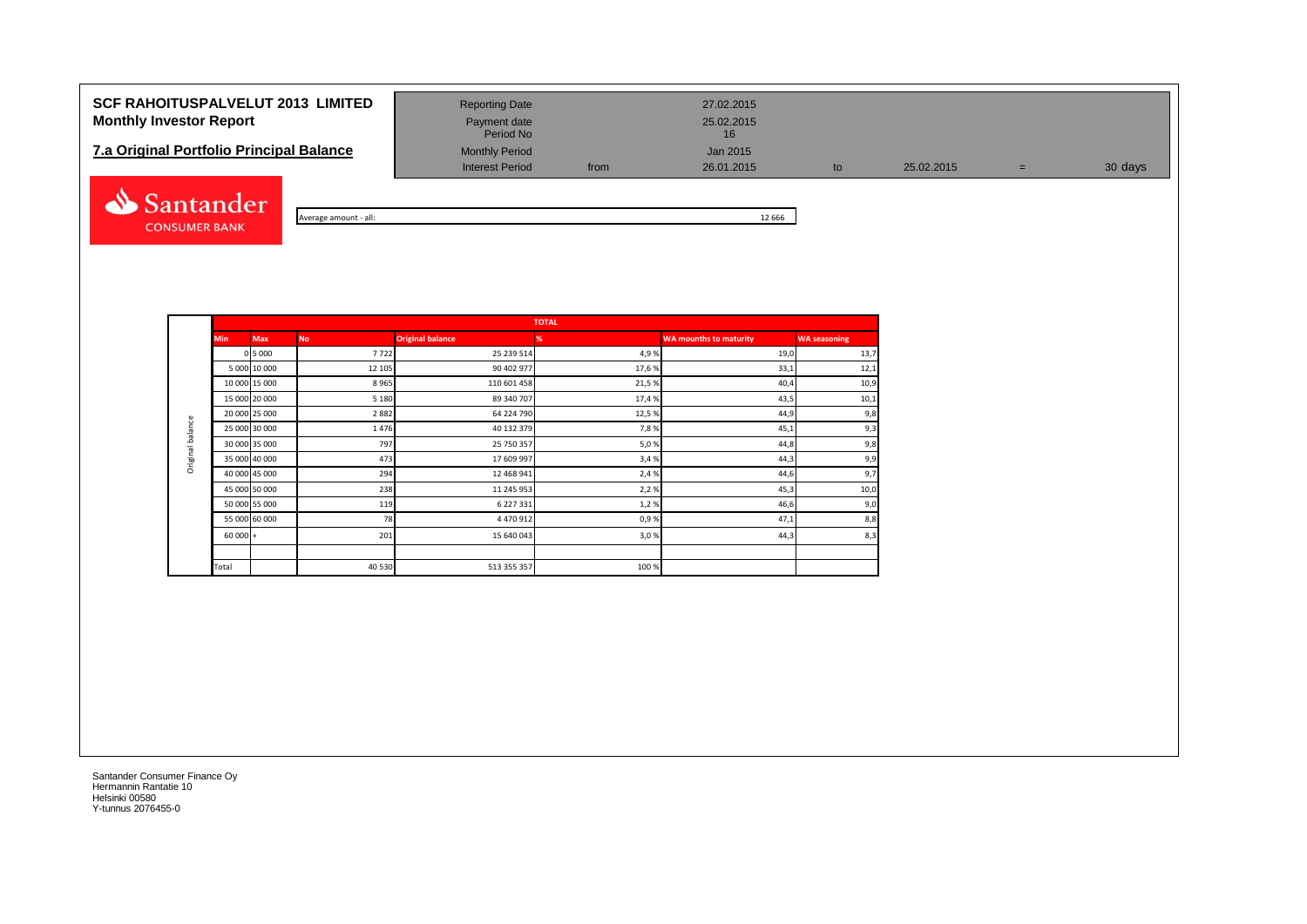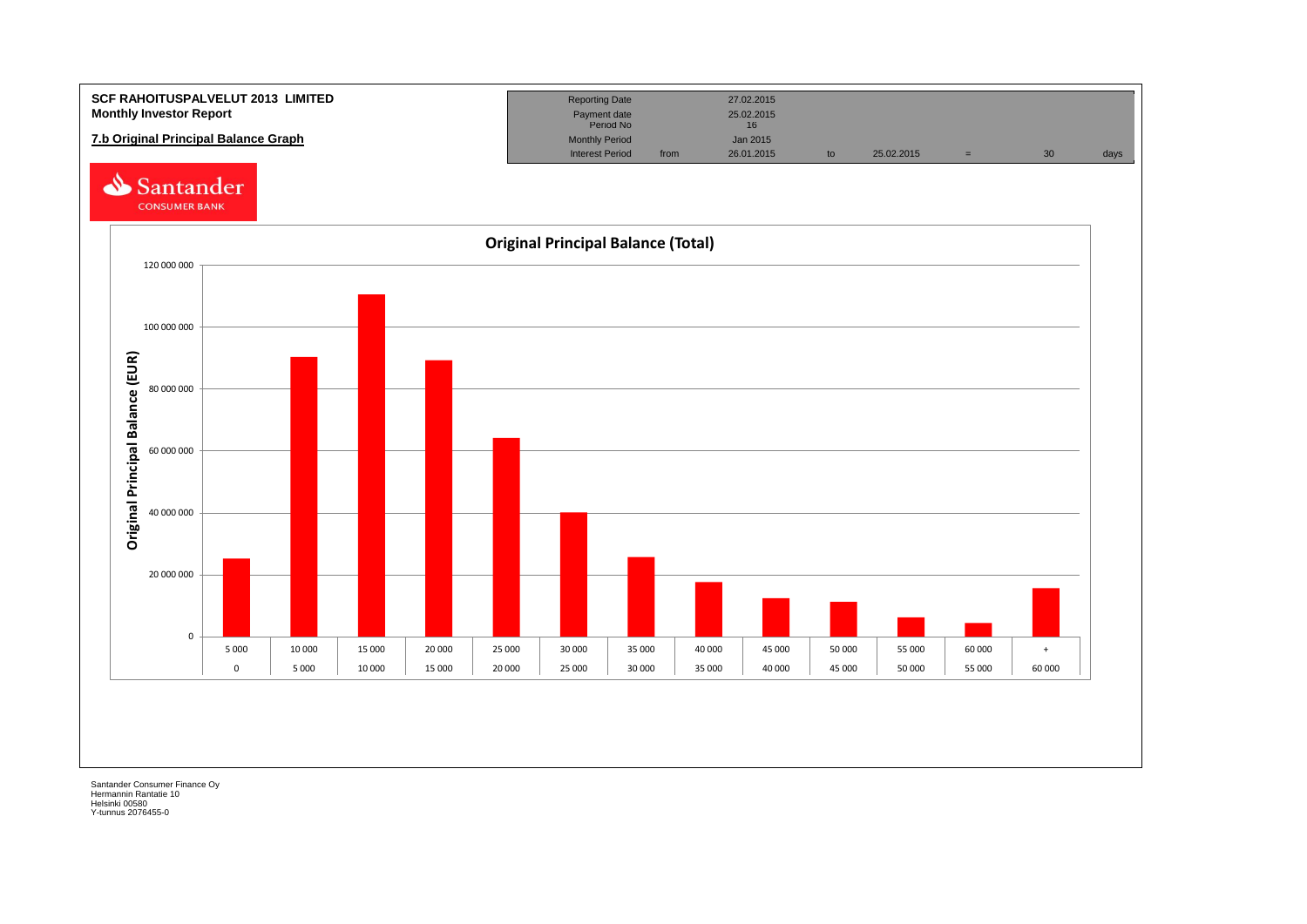| <b>SCF RAHOITUSPALVELUT 2013 LIMITED</b><br><b>Monthly Investor Report</b> | <b>Reporting Date</b><br>Payment date<br>Period No |      | 27.02.2015<br>25.02.2015<br>16 |            |     |         |
|----------------------------------------------------------------------------|----------------------------------------------------|------|--------------------------------|------------|-----|---------|
| 8.a Outstanding Principal Balance                                          | <b>Monthly Period</b><br><b>Interest Period</b>    | from | Jan 2015<br>26.01.2015         | 25.02.2015 | $=$ | 30 days |
| Santander                                                                  |                                                    |      | 0.010                          |            |     |         |



|                     |            |               |           | <b>TOTAL</b>               |         |                              |                     |
|---------------------|------------|---------------|-----------|----------------------------|---------|------------------------------|---------------------|
|                     | <b>Min</b> | <b>Max</b>    | <b>No</b> | <b>Outstanding balance</b> | %       | <b>WA months to maturity</b> | <b>WA seasoning</b> |
|                     |            | 0 5 0 0 0     | 7857      | 21 017 436                 | 9,79%   | 18,0                         | 27,9                |
|                     |            | 5 000 10 000  | 7617      | 55 925 626                 | 26,06%  | 29,4                         | 26,0                |
|                     |            | 10 000 15 000 | 4016      | 48 914 254                 | 22,80%  | 33,7                         | 24,6                |
|                     |            | 15 000 20 000 | 1920      | 33 044 352                 | 15,40 % | 34,5                         | 24,1                |
| Outstanding balance |            | 20 000 25 000 | 865       | 19 169 481                 | 8,93%   | 35,3                         | 23,6                |
|                     |            | 25 000 30 000 | 403       | 10 987 949                 | 5,12%   | 34,4                         | 24,2                |
|                     |            | 30 000 35 000 | 211       | 6 818 020                  | 3,18%   | 35,1                         | 24,0                |
|                     |            | 35 000 40 000 | 168       | 6 274 076                  | 2,92%   | 34,7                         | 24,4                |
|                     |            | 40 000 45 000 | 82        | 3 466 908                  | 1,62%   | 35,1                         | 24,3                |
|                     |            | 45 000 50 000 | 44        | 2096939                    | 0,98%   | 33,2                         | 25,6                |
|                     |            | 50 000 55 000 | 39        | 2034903                    | 0,95%   | 37,3                         | 22,6                |
|                     |            | 55 000 60 000 | 20        | 1 1 4 3 1 7 6              | 0,53%   | 30,3                         | 26,0                |
|                     | $60000 +$  |               | 48        | 3 683 044                  | 1,72%   | 34,6                         | 23,7                |
|                     |            |               |           |                            |         |                              |                     |
|                     | Total      |               | 23 290    | 214 576 164                | 100,0%  |                              |                     |

**CONSUMER BANK**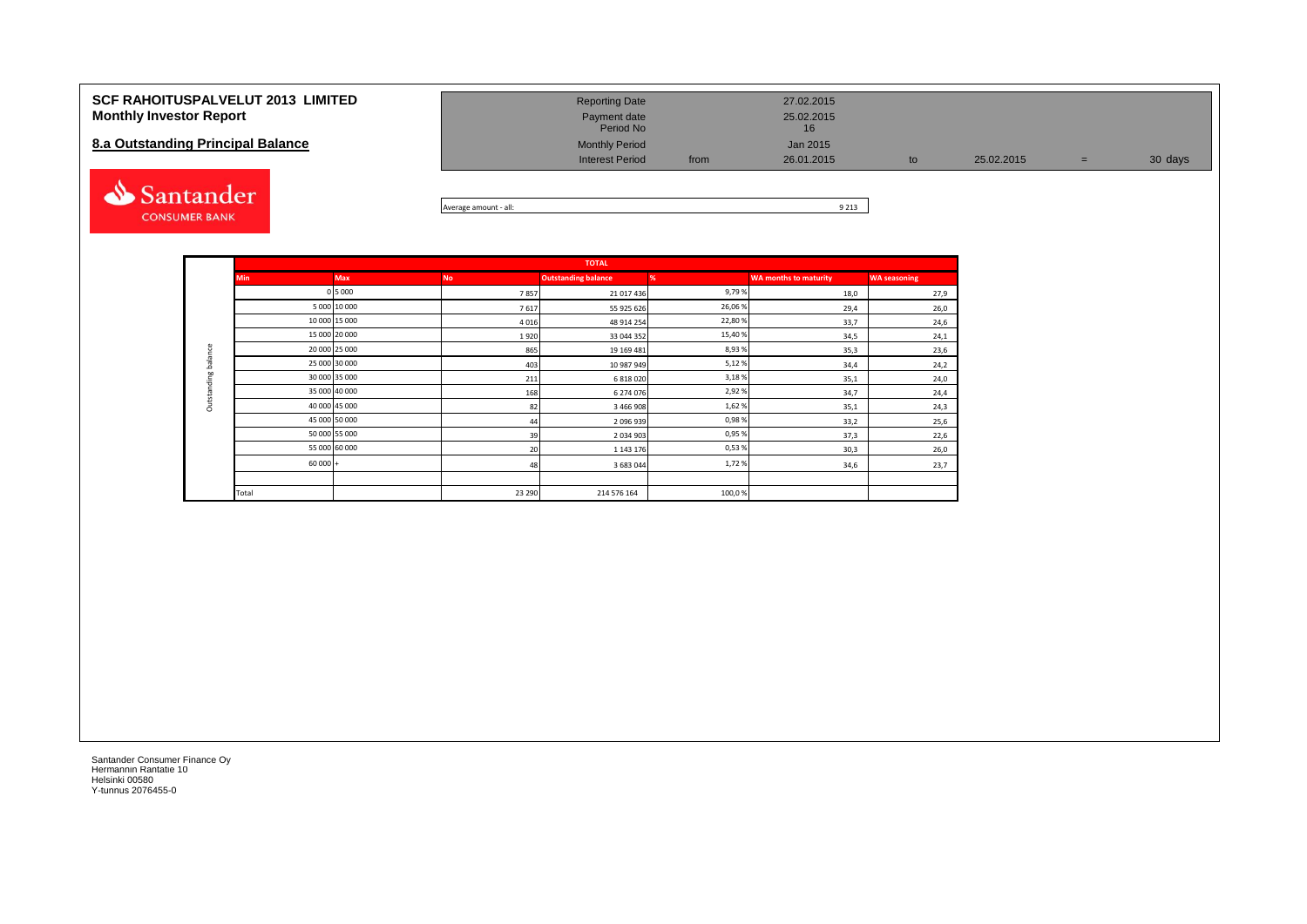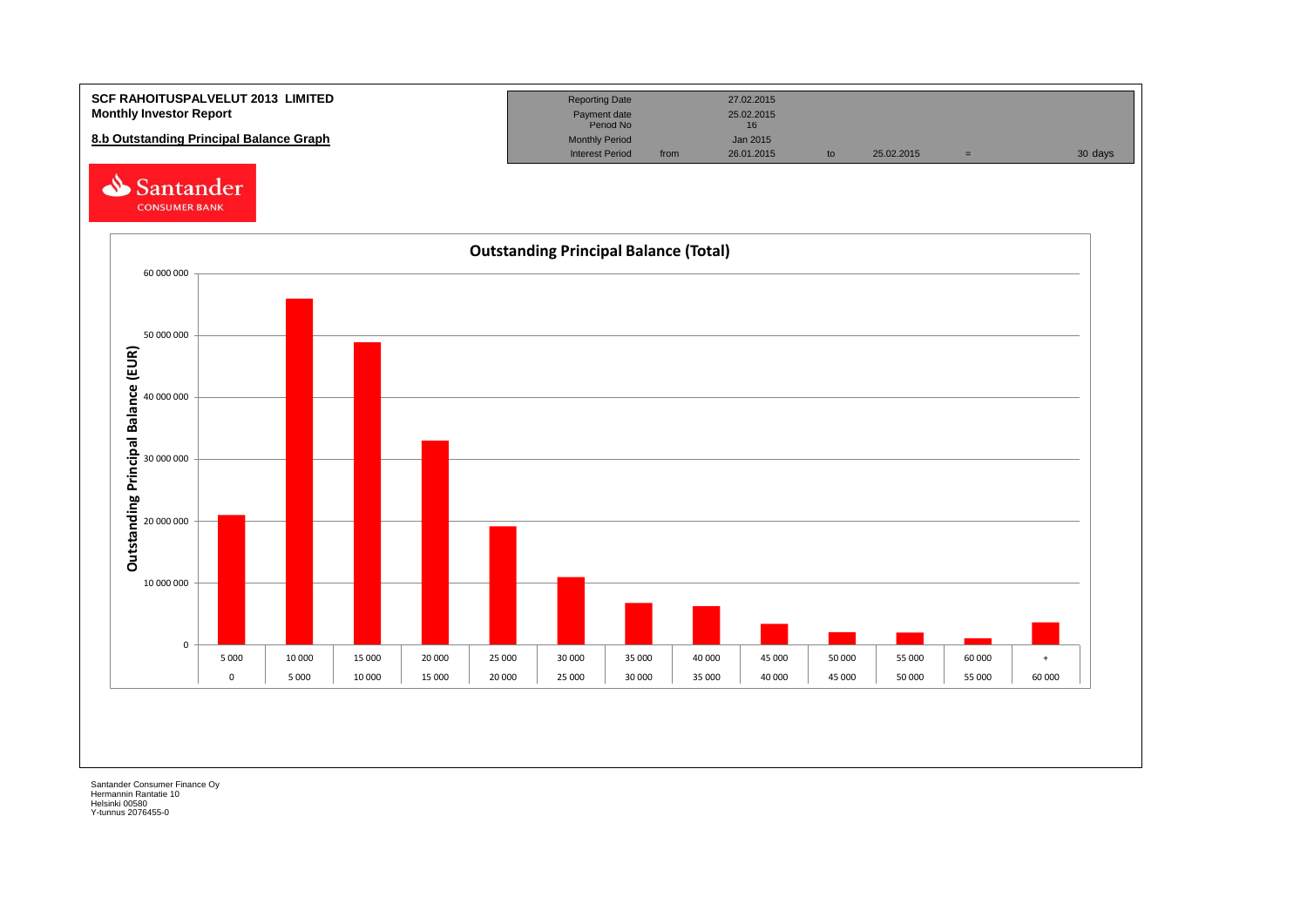| <b>SCF RAHOITUSPALVELUT 2013 LIMITED</b> | <b>Reporting Date</b>     |      | 27.02.2015       |                                   |
|------------------------------------------|---------------------------|------|------------------|-----------------------------------|
| <b>Monthly Investor Report</b>           | Payment date<br>Period No |      | 25.02.2015<br>16 |                                   |
| 9.a Geographical Distribution            | <b>Monthly Period</b>     |      | Jan 2015         |                                   |
|                                          | <b>Interest Period</b>    | from | 26.01.2015       | to $25.02.2015 = 30 \text{ days}$ |



Santander **CONSUMER BANK**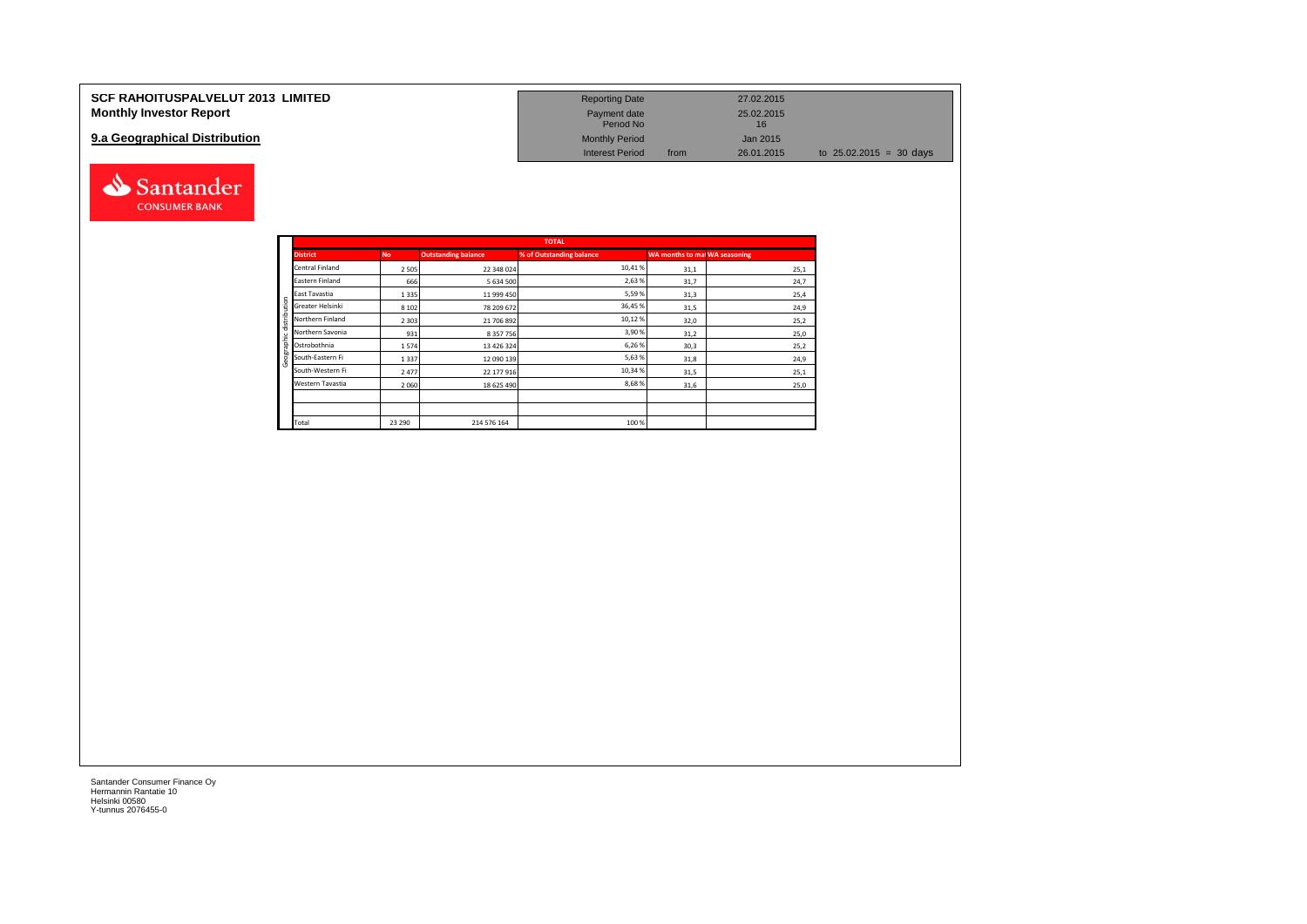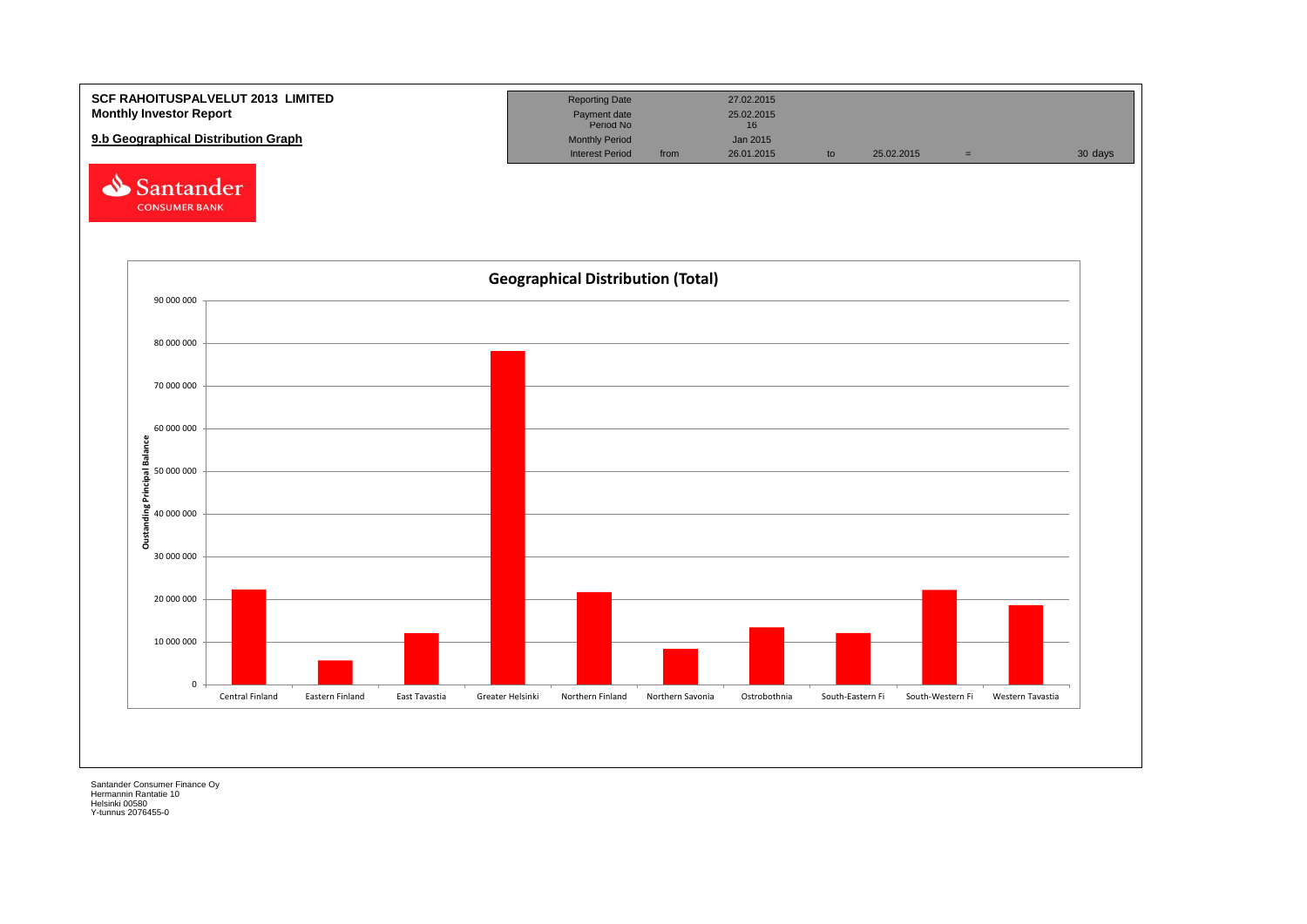#### **10.a Interest Rate**



| SCF RAHOITUSPALVELUT 2013  LIMITED<br><b>Monthly Investor Report</b> | <b>Reporting Date</b><br>Payment date<br>Period No |      | 27.02.2015<br>25.02.2015 |            |   |         |
|----------------------------------------------------------------------|----------------------------------------------------|------|--------------------------|------------|---|---------|
| 10.a Interest Rate                                                   | <b>Monthly Period</b><br><b>Interest Period</b>    | from | Jan 2015<br>26.01.2015   | 25.02.2015 | = | 30 days |

|         |            |        |           |                            | <b>TOTAL</b>                      |                              |                     |
|---------|------------|--------|-----------|----------------------------|-----------------------------------|------------------------------|---------------------|
|         | Min $(>=)$ | Max(<) | <b>No</b> | <b>Outstanding balance</b> | % of total Outstanding<br>balance | <b>WA months to maturity</b> | <b>WA seasoning</b> |
|         |            | 1%     | 731       | 4 1 3 5 9 7 1              | 1,93%                             | 26,6                         | 23,4                |
|         | 1%         | 2 %    | 2425      | 19 505 575                 | 9,09%                             | 30,2                         | 23,6                |
| ution   | 2 %        | 4 %    | 4809      | 55 579 732                 | 25,90%                            | 33,3                         | 23,7                |
| ≏       | 4 %        | 6%     | 10 470    | 100 854 554                | 47,00%                            | 31,2                         | 25,9                |
| distri  | 6 %        | 8%     | 4819      | 34 236 977                 | 15,96%                            | 30,5                         | 25,8                |
| سد<br>ă | 8%         | 10%    | 36        | 263 355                    | 0,12%                             | 33,8                         | 22,6                |
| Inter   | 10%        | 12%    |           |                            |                                   |                              |                     |
|         | 12%        | 14 %   |           |                            |                                   |                              |                     |
|         | 14 %       | 16 %   |           |                            |                                   |                              |                     |
|         | 16 %       | 18%    |           |                            |                                   |                              |                     |
|         |            |        |           |                            |                                   |                              |                     |
|         | Total      |        | 23 290    | 214 576 164                | 100 %                             |                              |                     |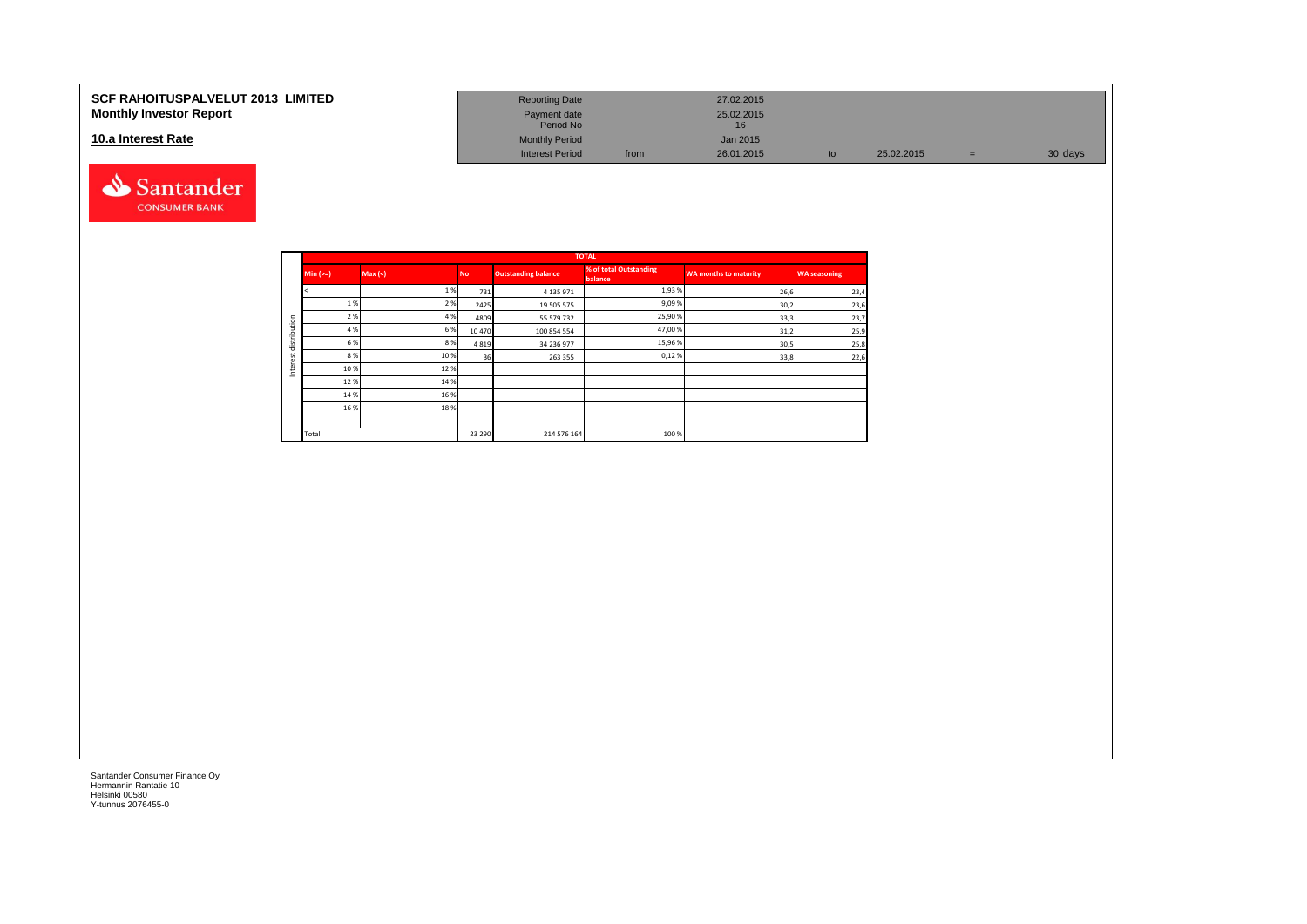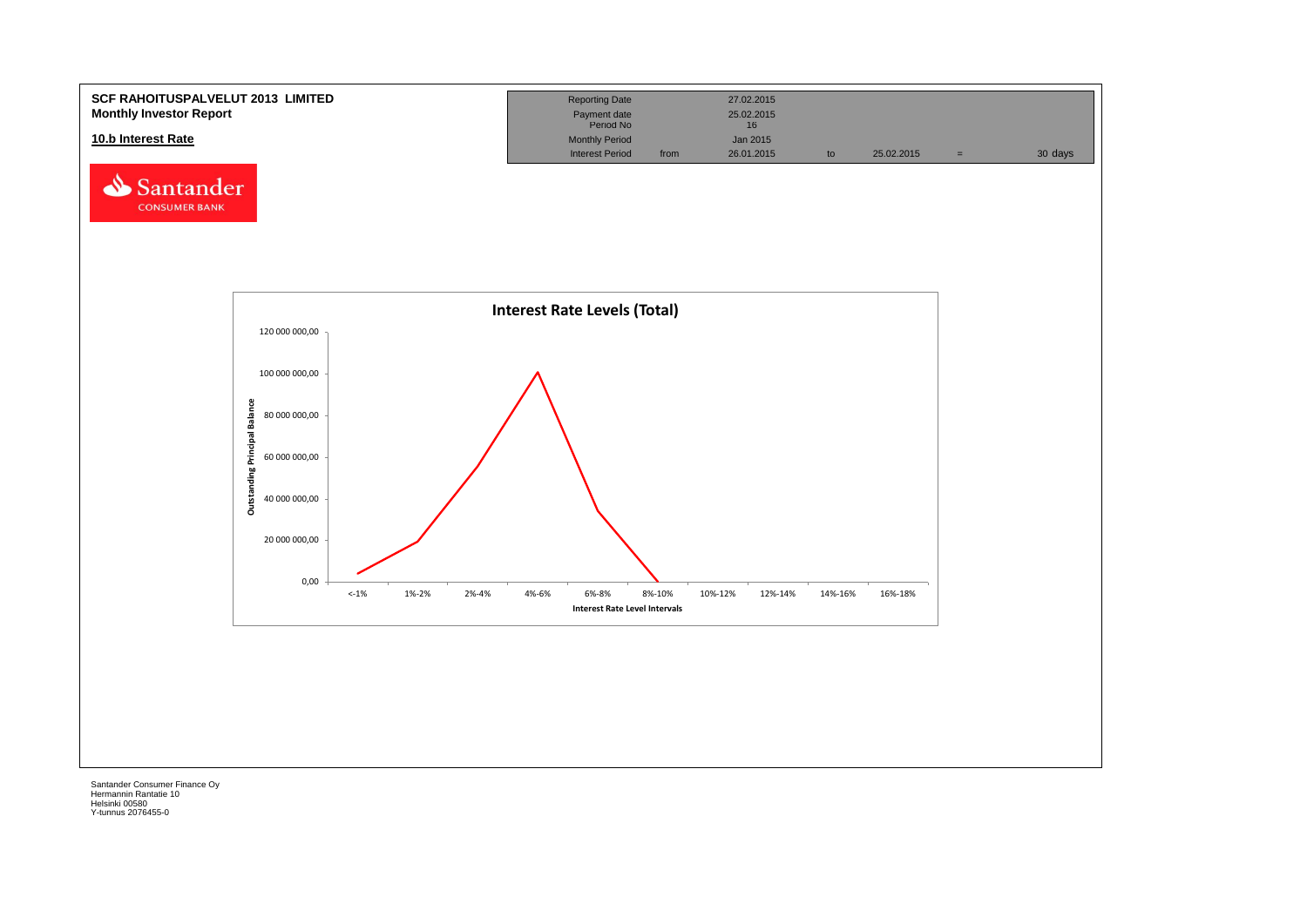#### **SCF RAHOITUSPALVELUT 2013 LIMITED Monthly Investor Report**

#### **11.a Remaining Terms**



| <b>Reporting Date</b>     |      | 27.02.2015       |    |            |   |         |
|---------------------------|------|------------------|----|------------|---|---------|
| Payment date<br>Period No |      | 25.02.2015<br>16 |    |            |   |         |
| <b>Monthly Period</b>     |      | Jan 2015         |    |            |   |         |
| <b>Interest Period</b>    | from | 26.01.2015       | to | 25.02.2015 | = | 30 days |

|                     |            |            |           | <b>TOTAL</b>               |         |                       |                     |
|---------------------|------------|------------|-----------|----------------------------|---------|-----------------------|---------------------|
|                     | <b>Min</b> | <b>Max</b> | <b>No</b> | <b>Outstanding balance</b> | %       | WA months to maturity | <b>WA</b> seasoning |
|                     |            | n          | 26        | 30 124                     | 0,01%   | 0,0                   | 30,2                |
|                     |            | 12         | 4 1 8 9   | 11 915 171                 | 5,55%   | 7,7                   | 33,6                |
|                     | 13         | 24         | 5026      | 30 310 246                 | 14,13 % | 18,5                  | 29,6                |
|                     | 25         | 36         | 7956      | 85 241 764                 | 39,73%  | 30,9                  | 27,2                |
| maturity            | 37         | 48         | 6093      | 87 078 859                 | 40,58%  | 39,8                  | 20,2                |
|                     | 49         | 60         |           |                            |         |                       |                     |
| $\overline{c}$      | 61         | 72         |           |                            |         |                       |                     |
| Months <sup>-</sup> | 73         | 84         |           |                            |         |                       |                     |
|                     | 85         | 96         |           |                            |         |                       |                     |
|                     | 97         | 108        |           |                            |         |                       |                     |
|                     | 109        | 120        |           |                            |         |                       |                     |
|                     | 121        |            |           |                            |         |                       |                     |
|                     |            |            |           |                            |         |                       |                     |
|                     | Total      |            | 23 290    | 214 576 164                | 100%    |                       |                     |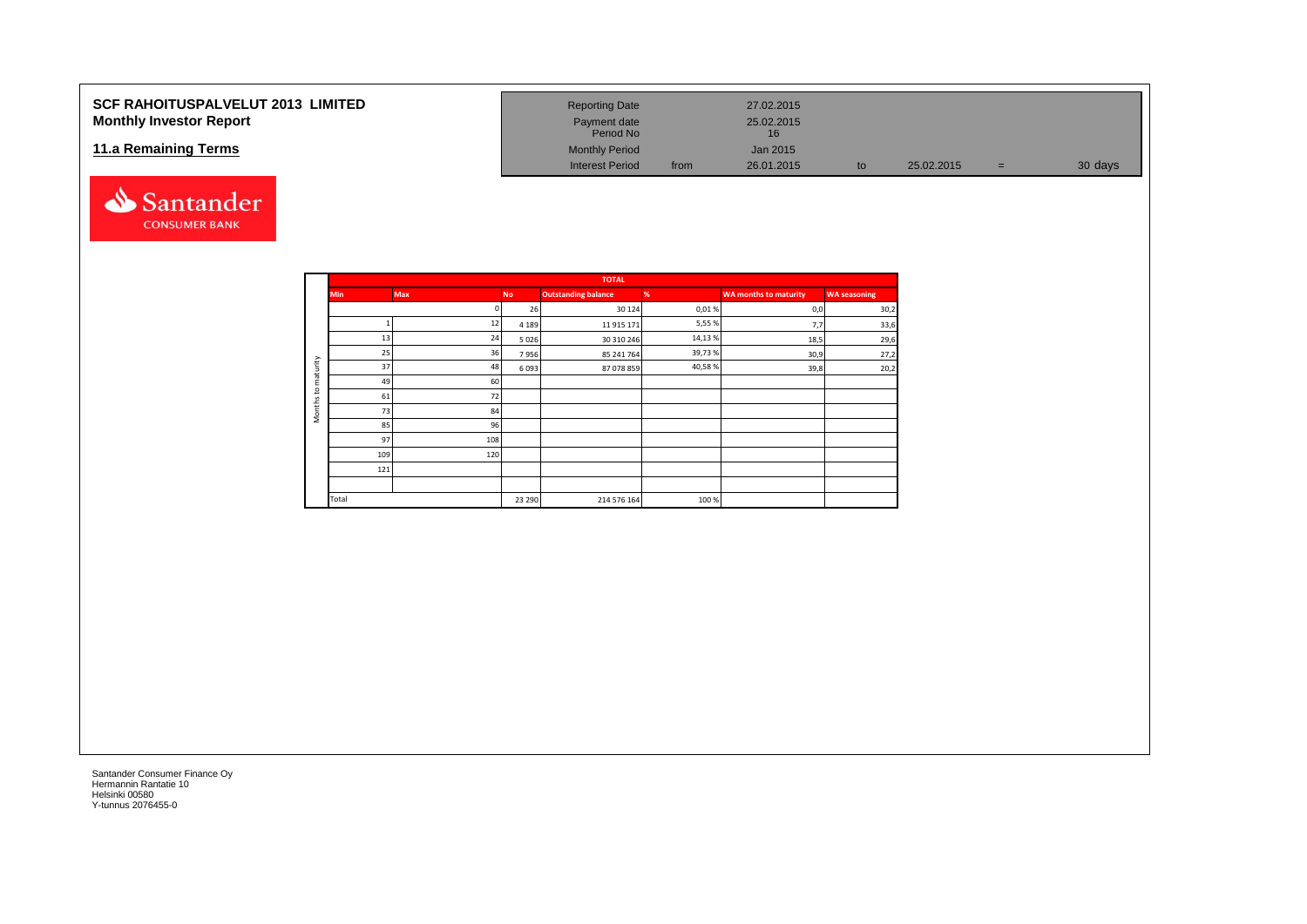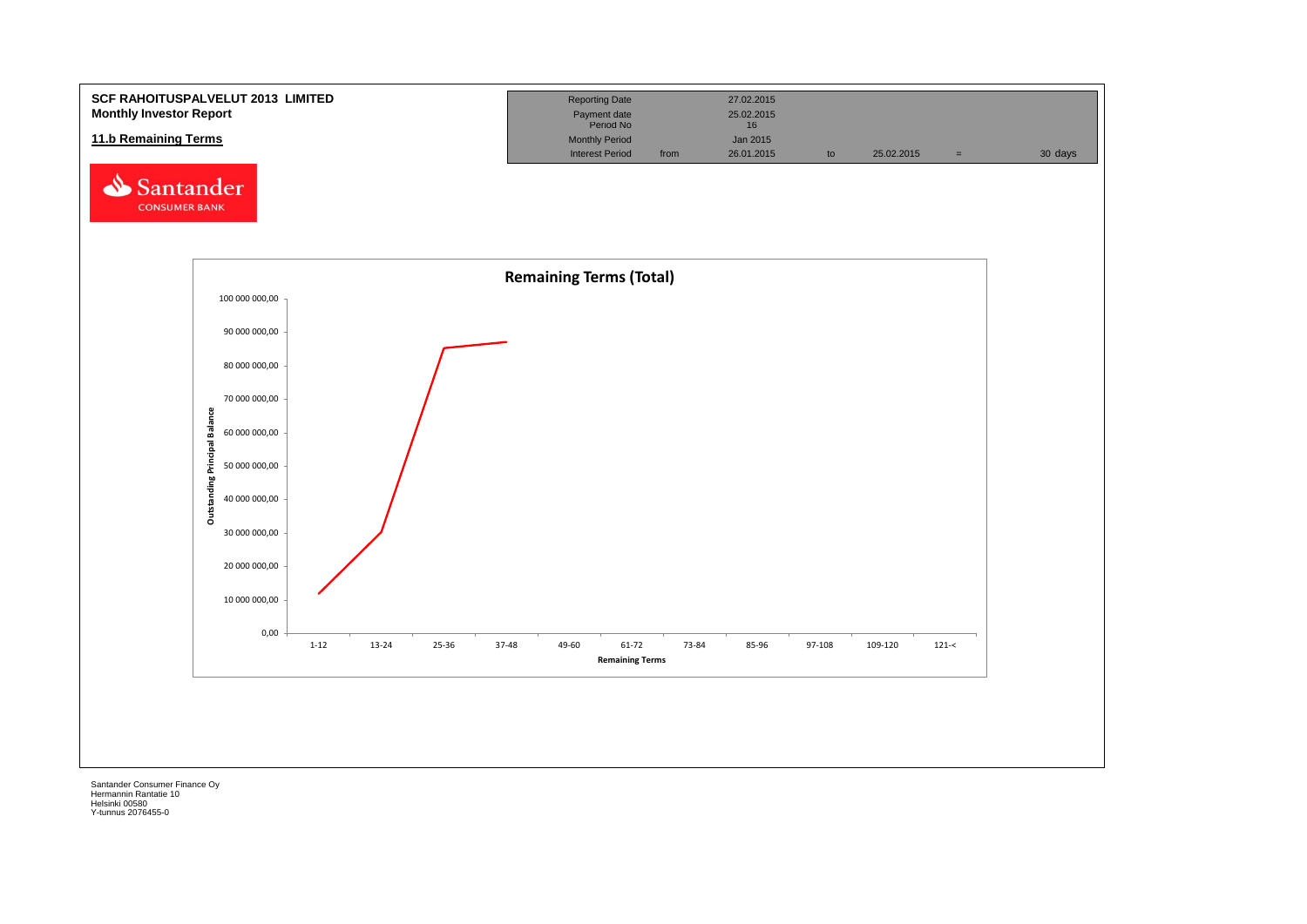| <b>SCF RAHOITUSPALVELUT 2013 LIMITED</b> | <b>Reporting Date</b>     |      | 27.02.2015 |    |            |   |         |
|------------------------------------------|---------------------------|------|------------|----|------------|---|---------|
| <b>Monthly Investor Report</b>           | Payment date<br>Period No |      | 25.02.2015 |    |            |   |         |
| 12.a Seasoning                           | <b>Monthly Period</b>     |      | Jan 2015   |    |            |   |         |
|                                          | <b>Interest Period</b>    | from | 26.01.2015 | to | 25.02.2015 | = | 30 days |



|          |            |            |           | <b>TOTAL</b>        |                  |                       |                     |
|----------|------------|------------|-----------|---------------------|------------------|-----------------------|---------------------|
|          | <b>Min</b> | <b>Max</b> | <b>No</b> | Outstanding balance | % of Outstanding | WA months to maturity | <b>WA seasoning</b> |
|          |            |            |           |                     | <b>Balance</b>   |                       |                     |
|          |            |            |           |                     |                  |                       |                     |
| $\geq$   | 13         | 24         | 11 5 11   | 123 712 801         | 57,65 %          | 35,7                  | 20,6                |
|          | 25         | 36         | 10 049    | 79 741 463          | 37,16 %          | 27,2                  | 29,3                |
| $\Omega$ | 37         | 48         | 1 2 2 5   | 8 6 3 4 5 1 0       | 4,02%            | 17,5                  | 41,2                |
| ÷        | 49         | 60         | 494       | 2 448 357           | 1,14 %           | $\sim$<br>7.6         | 53,6                |
|          | 61         | 72         |           | 39 0 33             | 0,02%            | 17,6                  | 65,C                |
|          | 73         | 84         |           |                     |                  |                       |                     |
|          | 85         | 96         |           |                     |                  |                       |                     |
|          |            |            |           |                     |                  |                       |                     |
|          | Total      |            | 23 290    | 214 576 164         | 100 %            |                       |                     |

Santander Consumer Bank AS Strandveien 18 PO Box 177 N-1325 Lysaker Tel.: +47 21 08 30 00 Fax.: +47 21 08 33 68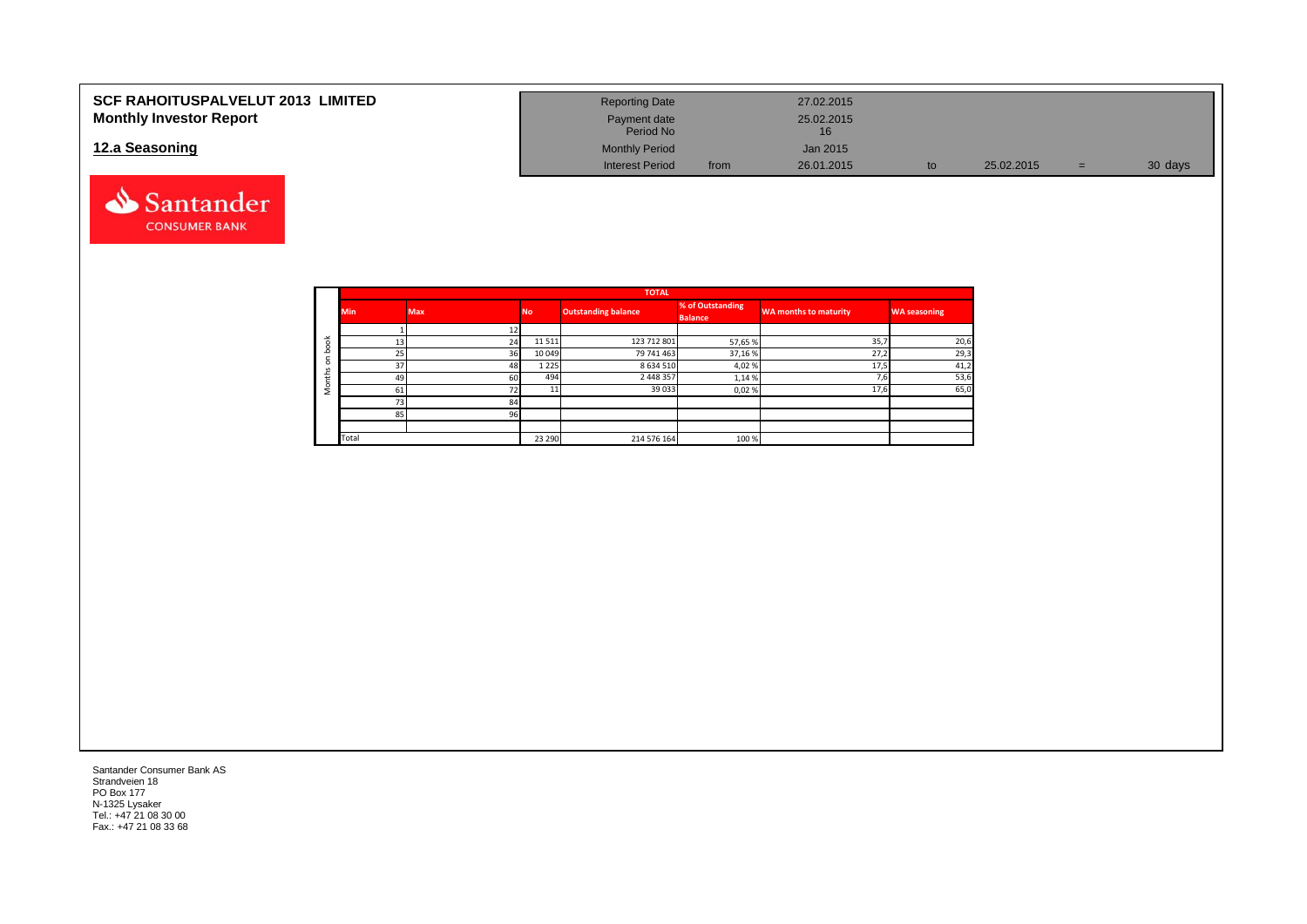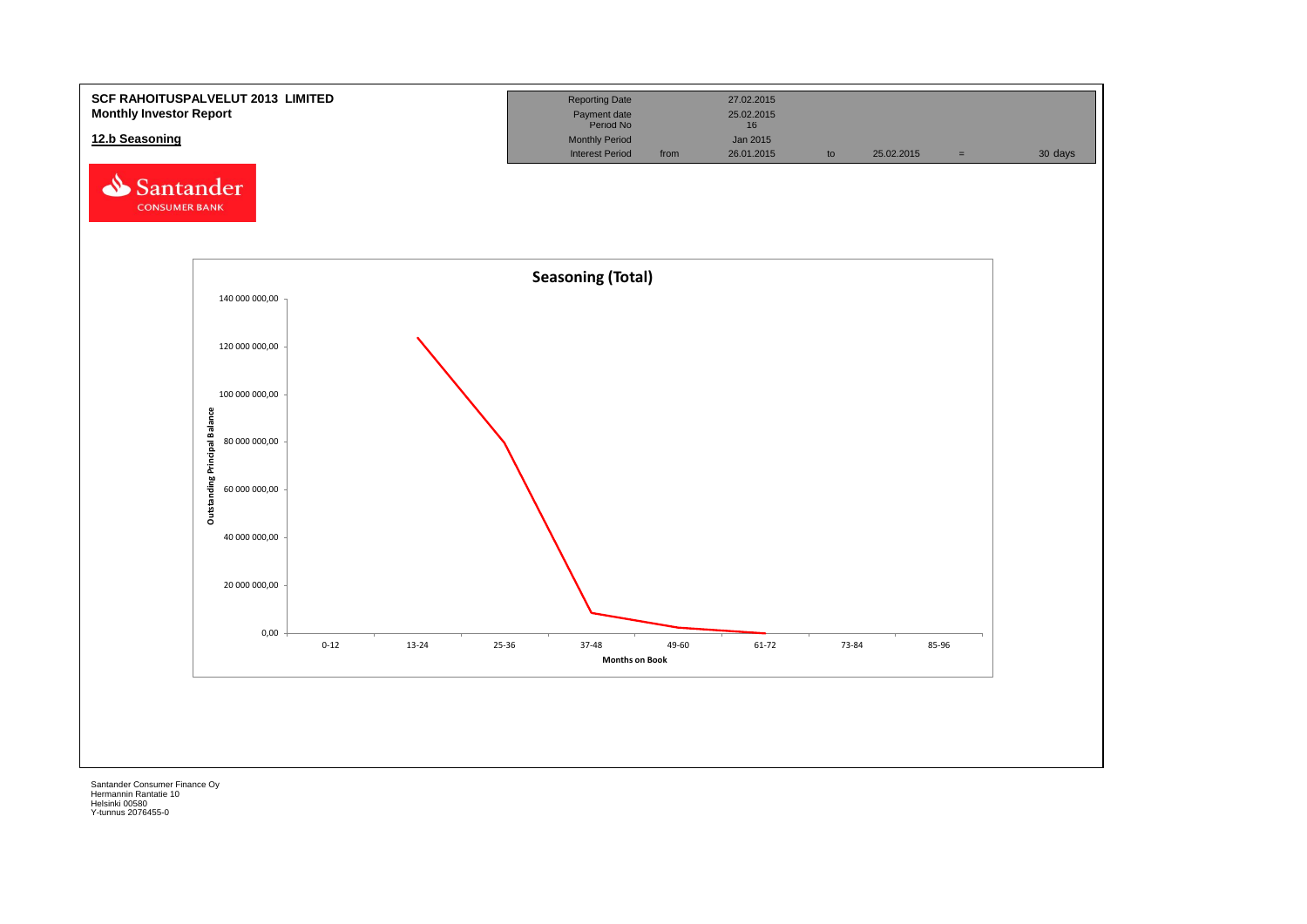| <b>SCF RAHOITUSPALVELUT 2013 LIMITED</b> | <b>Reporting Date</b>     |      | 27.02.2015       |            |     |         |
|------------------------------------------|---------------------------|------|------------------|------------|-----|---------|
| <b>Monthly Investor Report</b>           | Payment date<br>Period No |      | 25.02.2015<br>16 |            |     |         |
| 13.a Balloon Ioans                       | <b>Monthly Period</b>     |      | Jan 2015         |            |     |         |
|                                          | <b>Interest Period</b>    | from | 26.01.2015       | 25.02.2015 | $=$ | 30 days |

| $\sim$       |            |           |                            | <b>TOTAL</b>                       |                       |                          |                                 |                     |
|--------------|------------|-----------|----------------------------|------------------------------------|-----------------------|--------------------------|---------------------------------|---------------------|
| ∸.<br>o<br>⋍ | <b>Min</b> | <b>No</b> | <b>Outstanding balance</b> | % of Outstanding<br><b>Balance</b> | <b>Residual Value</b> | <b>Residual of Total</b> | <b>WA months to</b><br>maturity | <b>WA seasoning</b> |
| -            | Standard   | 18433     | 130 766 063                | 60,94 %                            | 2070                  | 0,00 %                   | 30,4                            | 24,8                |
|              | Balloon    | 4857      | 83 810 101                 | 39,06 %                            | 32 746 408            | 39,07 %                  | 33,1                            | 25,4                |
| ≚<br>≃       |            |           |                            |                                    |                       |                          |                                 |                     |
|              | Total      | 23 290    | 214 576 164                | 100 %                              | 32 748 478            | 15,26 %                  |                                 |                     |

┑

Santander Consumer Finance Oy Hermannin Rantatie 10 Helsinki 00580 Y-tunnus 2076455-0

Santander **CONSUMER BANK**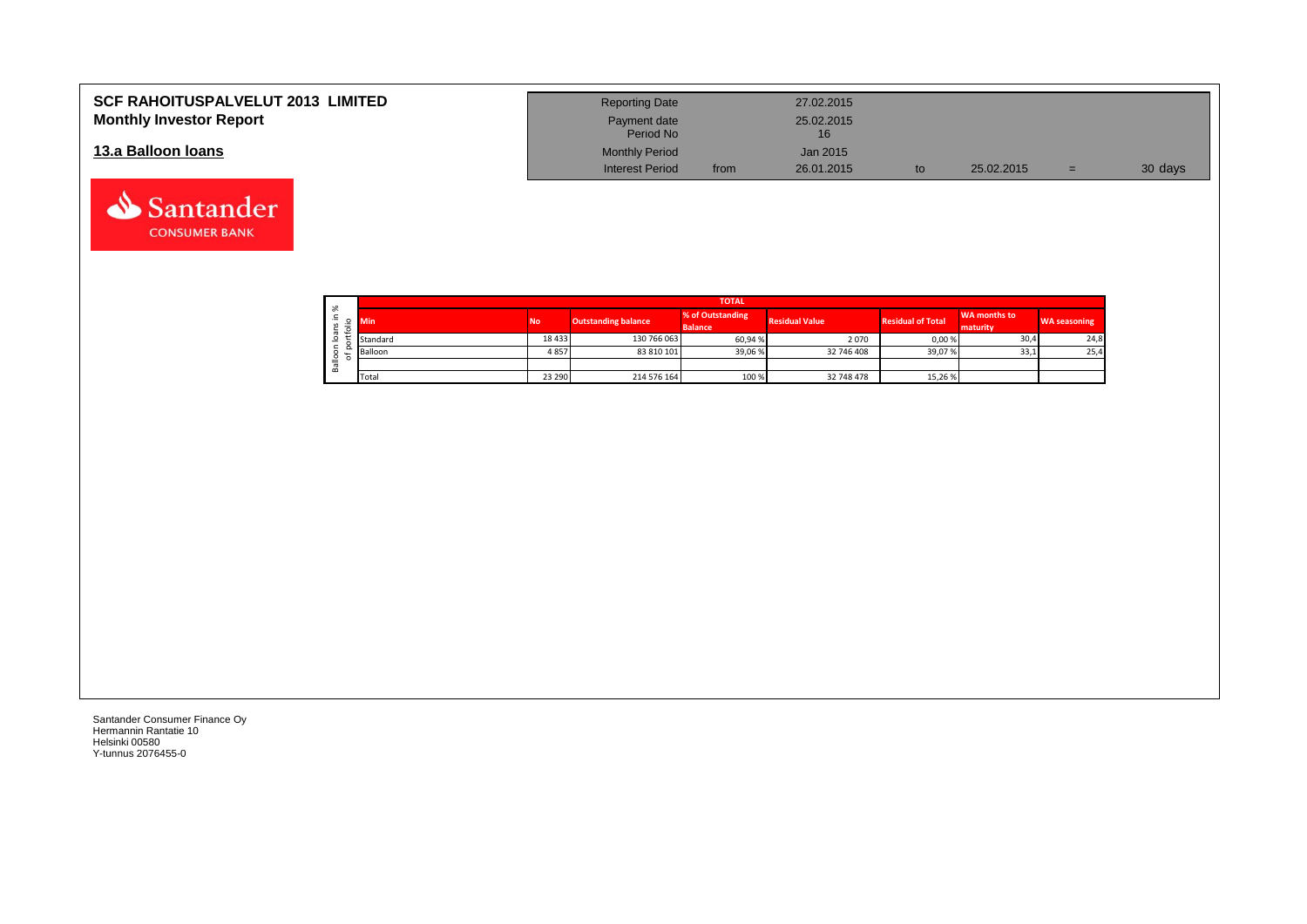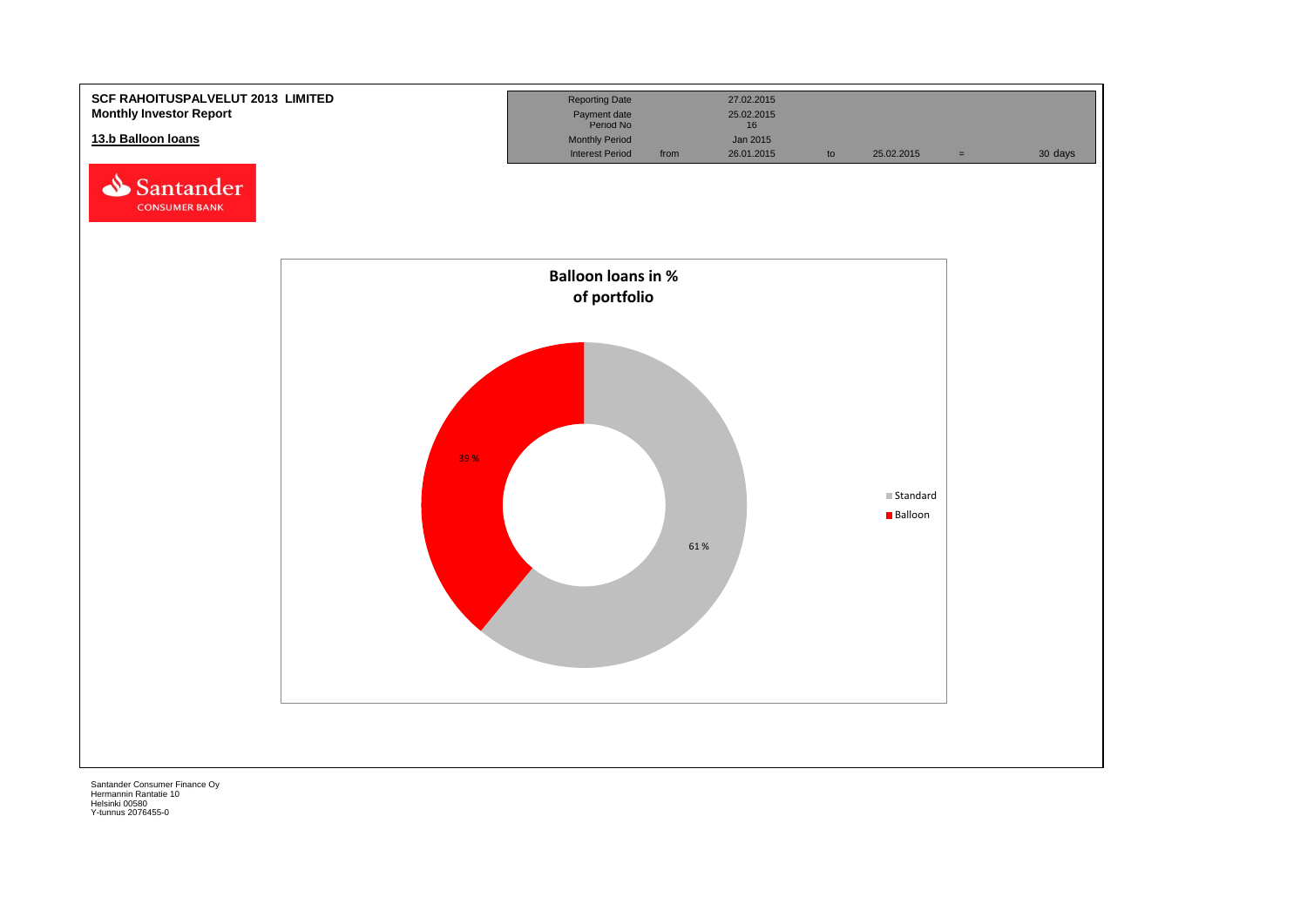#### **SCF RAHOITUSPALVELUT 20 Monthly Investor Report**

#### 14.a # loans per borrower



| <b>013 LIMITED</b> | <b>Reporting Date</b>     |      | 27.02.2015       |    |            |     |         |
|--------------------|---------------------------|------|------------------|----|------------|-----|---------|
|                    | Payment date<br>Period No |      | 25.02.2015<br>16 |    |            |     |         |
|                    | <b>Monthly Period</b>     |      | Jan 2015         |    |            |     |         |
|                    | <b>Interest Period</b>    | from | 26.01.2015       | to | 25.02.2015 | $=$ | 30 days |

|                      |                              | <b>TOTAL</b>                   |                            |        |
|----------------------|------------------------------|--------------------------------|----------------------------|--------|
|                      | <b>Total number of loans</b> | <b>Total number of debtors</b> | <b>Outstanding balance</b> | %      |
|                      |                              | 22 3 9 0                       | 204 290 872                | 95,21% |
|                      | $\overline{2}$               | 323                            | 7 231 891                  | 3,37%  |
|                      | 3                            | 39                             | 1 560 391                  | 0,73%  |
|                      | $\overline{4}$               | 15                             | 570 183                    | 0,27%  |
|                      | 5 <sub>l</sub>               | 5                              | 291 614                    | 0,14 % |
|                      | 6                            | 6                              | 458 470                    | 0,21%  |
|                      | $\overline{7}$               | $\mathbf{1}$                   | 61 710                     | 0,03%  |
|                      | 9                            | $\mathbf{1}$                   | 111 033                    | 0,05%  |
|                      |                              |                                |                            |        |
| # loans per borrower |                              |                                |                            |        |
|                      |                              |                                |                            |        |
|                      |                              |                                |                            |        |
|                      |                              |                                |                            |        |
|                      |                              |                                |                            |        |
|                      |                              |                                |                            |        |
|                      |                              |                                |                            |        |
|                      |                              |                                |                            |        |
|                      |                              |                                |                            |        |
|                      |                              |                                |                            |        |
|                      |                              |                                |                            |        |
|                      |                              |                                |                            |        |
|                      |                              |                                |                            |        |
|                      |                              |                                |                            |        |
|                      | Total:                       | 22 780                         | 214 576 164                | 100,0% |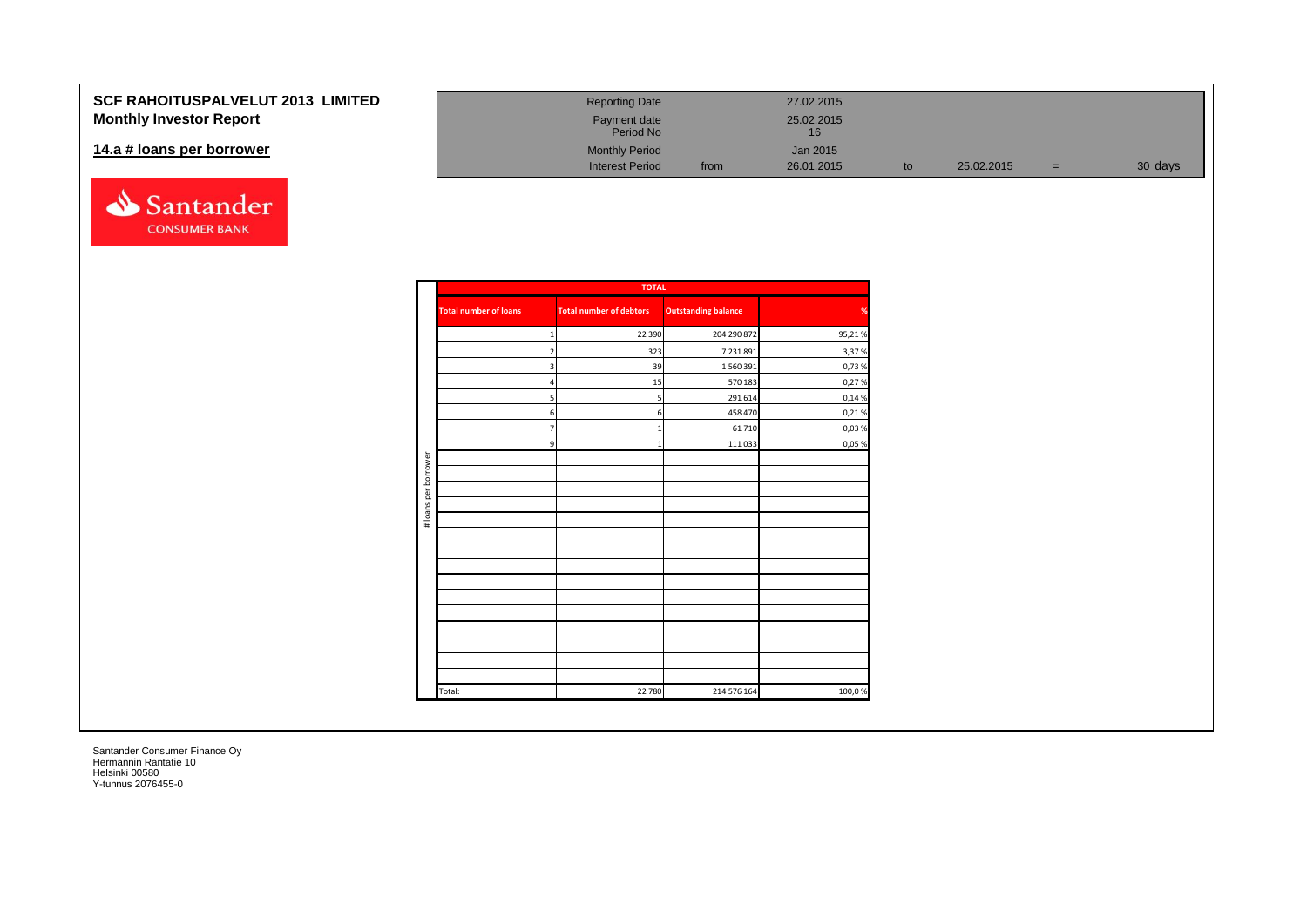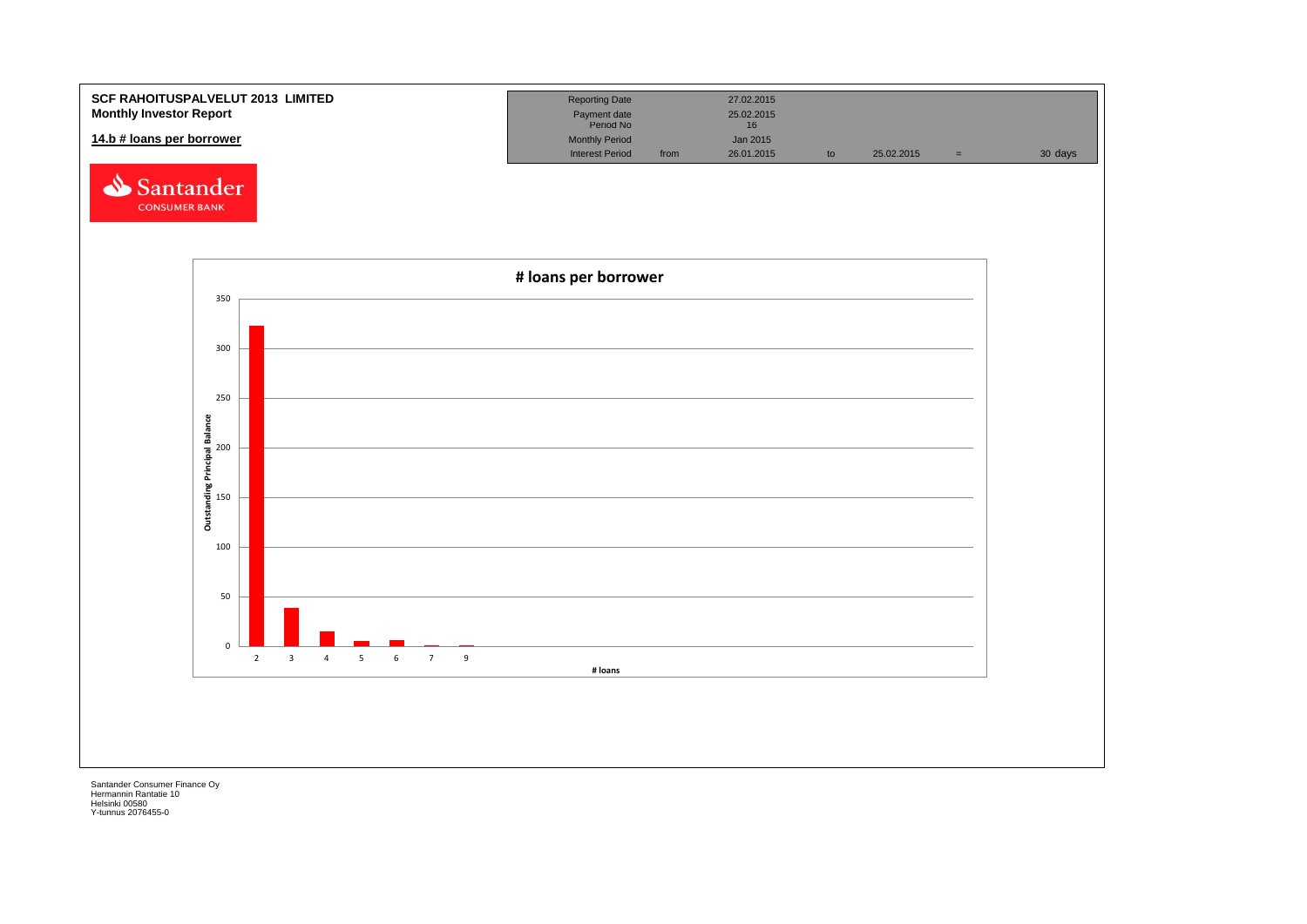#### **SCF RAHOITUSPALVELUT 2013 LIMITED** Reporting Date 27.02.2015 **Monthly Investor Report Payment date** 25.02.2015

#### **15.a Amortization Profile**



|                           |                |               | Period No              |                        | 16                  |                 |            |            |         |
|---------------------------|----------------|---------------|------------------------|------------------------|---------------------|-----------------|------------|------------|---------|
| 15.a Amortization Profile |                |               | <b>Monthly Period</b>  |                        | Jan 2015            |                 |            |            |         |
|                           |                |               | <b>Interest Period</b> | from                   | 26.01.2015          | to              | 25.02.2015 | $=$        | 30 days |
|                           |                |               |                        |                        |                     |                 |            |            |         |
| Santander                 |                |               |                        |                        | <b>TOTAL</b>        |                 |            |            |         |
| <b>CONSUMER BANK</b>      |                | <b>Period</b> | <b>Opening Balance</b> | <b>Closing Balance</b> | <b>Amortization</b> | <b>Interest</b> | Yield      | Percentage |         |
|                           |                |               |                        |                        |                     |                 |            |            |         |
|                           |                |               | 214 576 164            | 207 807 304            | 6768860             | 846 074         | 4,84 %     | 96,85 %    |         |
|                           |                |               | 207 807 304            | 200 674 199            | 7 133 105           | 819 281         | 4,83 %     | 93,52%     |         |
|                           |                |               | 200 674 199            | 193 877 562            | 6796637             | 791 738         | 4,84 %     | 90,35%     |         |
|                           |                |               | 193 877 562            | 187 276 963            | 6 600 599           | 765 110         | 4,84 %     | 87,28%     |         |
|                           |                |               | 187 276 963            | 180 575 825            | 6 701 138           | 739 105         | 4,84 %     | 84,15%     |         |
|                           | riods)         |               | 180 575 825            | 174 030 059            | 6 545 766           | 712 640         | 4,84 %     | 81,10%     |         |
|                           | å              |               | 174 030 059            | 167 697 699            | 6 332 359           | 686 790         | 4,84 %     | 78,15%     |         |
|                           | $\overline{c}$ |               | 167 697 699            | 161 405 040            | 6 292 659           | 661 897         | 4,84 %     | 75,22%     |         |
|                           | $\overline{ }$ |               | 161 405 040            | 155 193 897            | 6 211 143           | 637 060         | 4,84 %     | 72,33%     |         |
|                           | ofile          |               | 155 193 897            | 148 935 384            | 6 258 513           | 612 808         | 4,84 %     | 69,41%     |         |
|                           | ā              |               | 148 935 384            | 142 801 938            | 6 133 446           | 588 525         | 4,85 %     | 66,55 %    |         |
|                           | 6              |               | 142 801 938            | 136 766 577            | 6 035 361           | 564 370         | 4,85 %     | 63,74%     |         |
|                           |                |               | 136 766 577            | 130 867 053            | 5 899 524           | 540 534         | 4,85 %     | 60,99%     |         |
|                           | Amo            | 14            | 130 867 053            | 124 976 879            | 5 890 174           | 517 010         | 4,85 %     | 58,24%     |         |
|                           |                |               | 124 976 879            | 119 161 997            | 5 814 882           | 493 570         | 4,84 %     | 55,53%     |         |
|                           |                | 16            | 119 161 997            | 113 581 736            | 5 580 261           | 470 182         | 4,84 %     | 52,93%     |         |
|                           |                |               | 113 581 736            | 108 060 392            | 5 5 2 1 3 4 4       | 447 790         | 4,83 %     | 50,36%     |         |
|                           |                | 18            | 108 060 392            | 102 726 428            | 5 333 965           | 425 533         | 4,83 %     | 47,87%     |         |
|                           |                | 19            |                        |                        |                     |                 |            |            |         |
|                           |                | 20            | 102 726 428            | 97 560 689             | 5 165 739           | 404 083         | 4,82%      | 45,47%     |         |
|                           |                |               | 97 560 689             | 92 483 462             | 5 077 227           | 383 121         | 4,82%      | 43,10%     |         |
|                           |                |               |                        |                        |                     |                 |            |            |         |
|                           |                |               |                        |                        |                     |                 |            |            |         |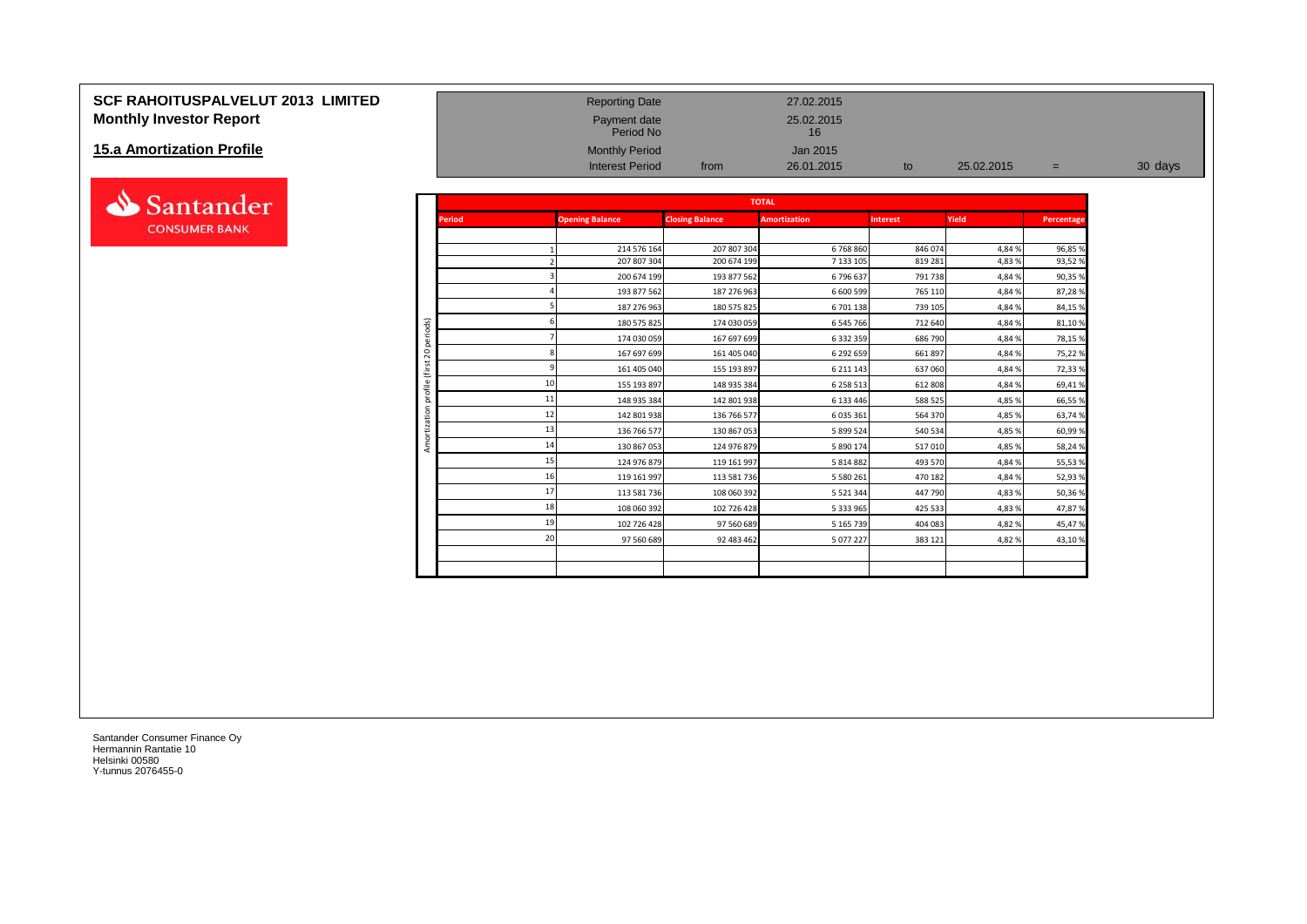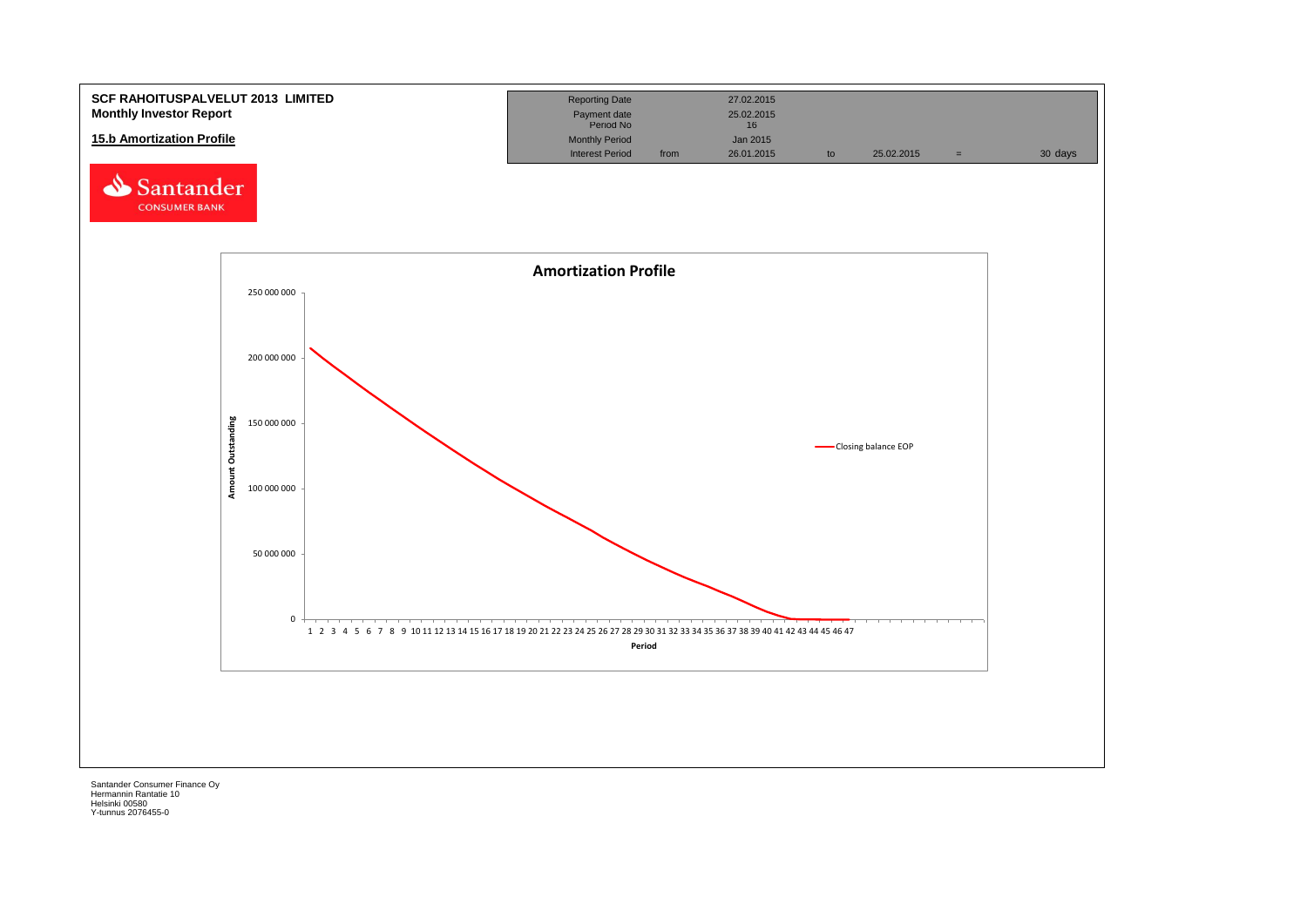#### **SCF RAHOITUSPALVELUT 2013 LIMITED Monthly Investor Report**

#### **16.a Payment Holidays**



| <b>Reporting Date</b>     |      | 27.02.2015       |    |            |          |         |
|---------------------------|------|------------------|----|------------|----------|---------|
| Payment date<br>Period No |      | 25.02.2015<br>16 |    |            |          |         |
| <b>Monthly Period</b>     |      | Jan 2015         |    |            |          |         |
| <b>Interest Period</b>    | from | 26.01.2015       | to | 25.02.2015 | $\equiv$ | 30 days |

|                |               |           | <b>TOTAL</b>                     |                        |                        |
|----------------|---------------|-----------|----------------------------------|------------------------|------------------------|
|                | <b>Period</b> | <b>No</b> | <b>Number of periods granted</b> | <b>Sum of Payments</b> | <b>Closing Balance</b> |
|                | 2013 10       | 72        | 107                              | 28 5 15                | 901 468                |
|                | 2013 11       | 94        | 145                              | 41 4 43                | 1 278 284              |
|                | 2013 12       | 144       | 175                              | 51 230                 | 2 2 2 1 3 1 1          |
|                | 2014 01       | 121       | 174                              | 52 332                 | 1706 176               |
|                | 2014 02       | 125       | 185                              | 51 325                 | 1759910                |
|                | 2014 03       | 122       | 186                              | 51 140                 | 1786354                |
|                | 2014 04       | 95        | 139                              | 38 0 74                | 1 266 333              |
| Paymet Holiday | 2014 05       | 98        | 128                              | 35 401                 | 1 240 162              |
|                | 2014 06       | 117       | 166                              | 44 3 28                | 1470688                |
|                | 2014 07       | 128       | 179                              | 49783                  | 1682174                |
|                | 2014 08       | 119       | 171                              | 50713                  | 1515895                |
|                | 2014 09       | 71        | 104                              | 28 4 78                | 897 285                |
|                | 2014 10       | 71        | 107                              | 31 000                 | 822 960                |
|                | 2014 11       | 84        | 136                              | 36813                  | 1089059                |
|                | 2014 12       | 113       | 143                              | 37 989                 | 1 1 1 8 8 5 8          |
|                | 2015 01       | 105       | 167                              | 50788                  | 1 286 832              |
|                |               |           |                                  |                        |                        |
|                |               |           |                                  |                        |                        |
|                | Total:        | 1679      | 2 4 1 2                          | 679 352                | 22 043 750             |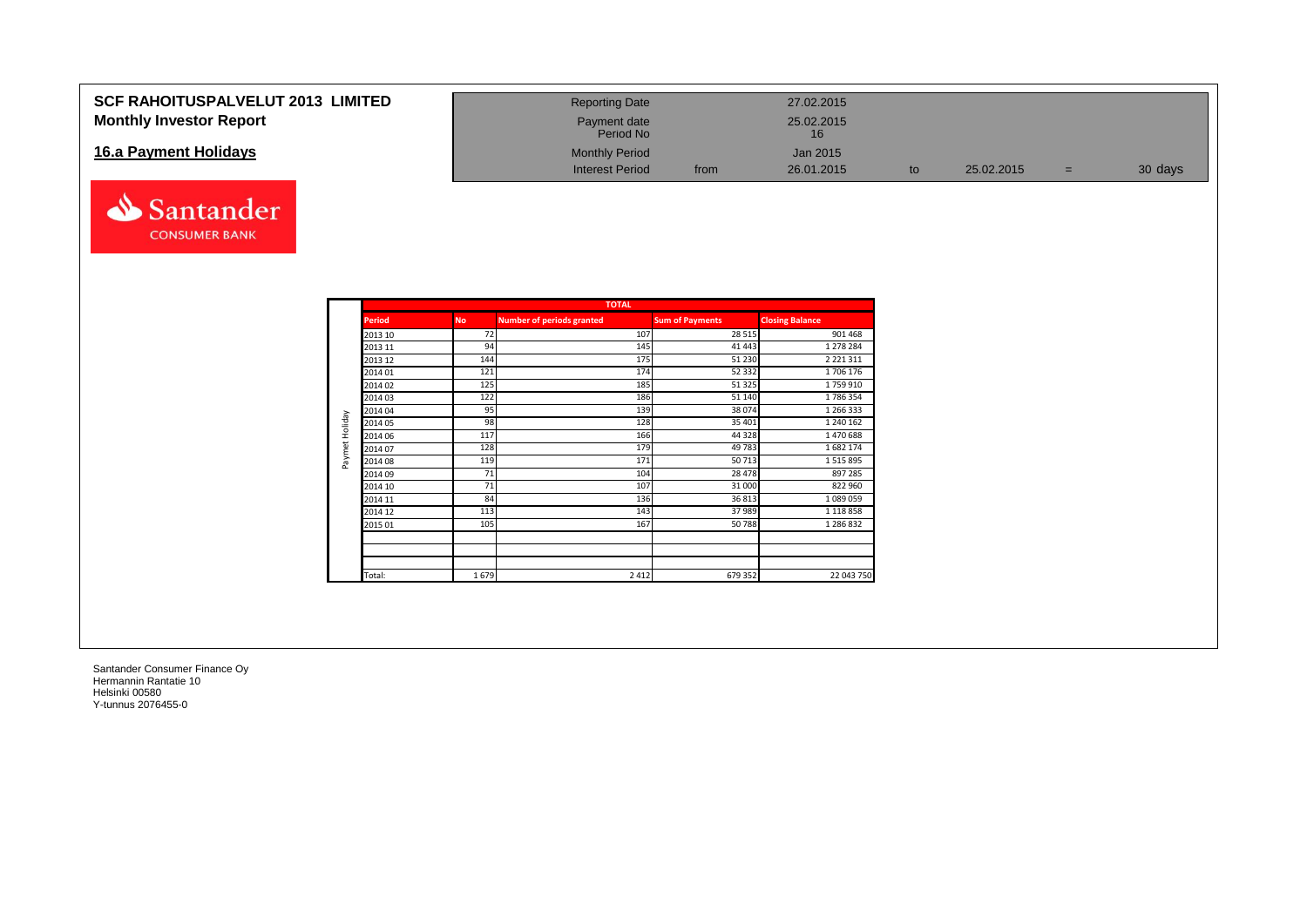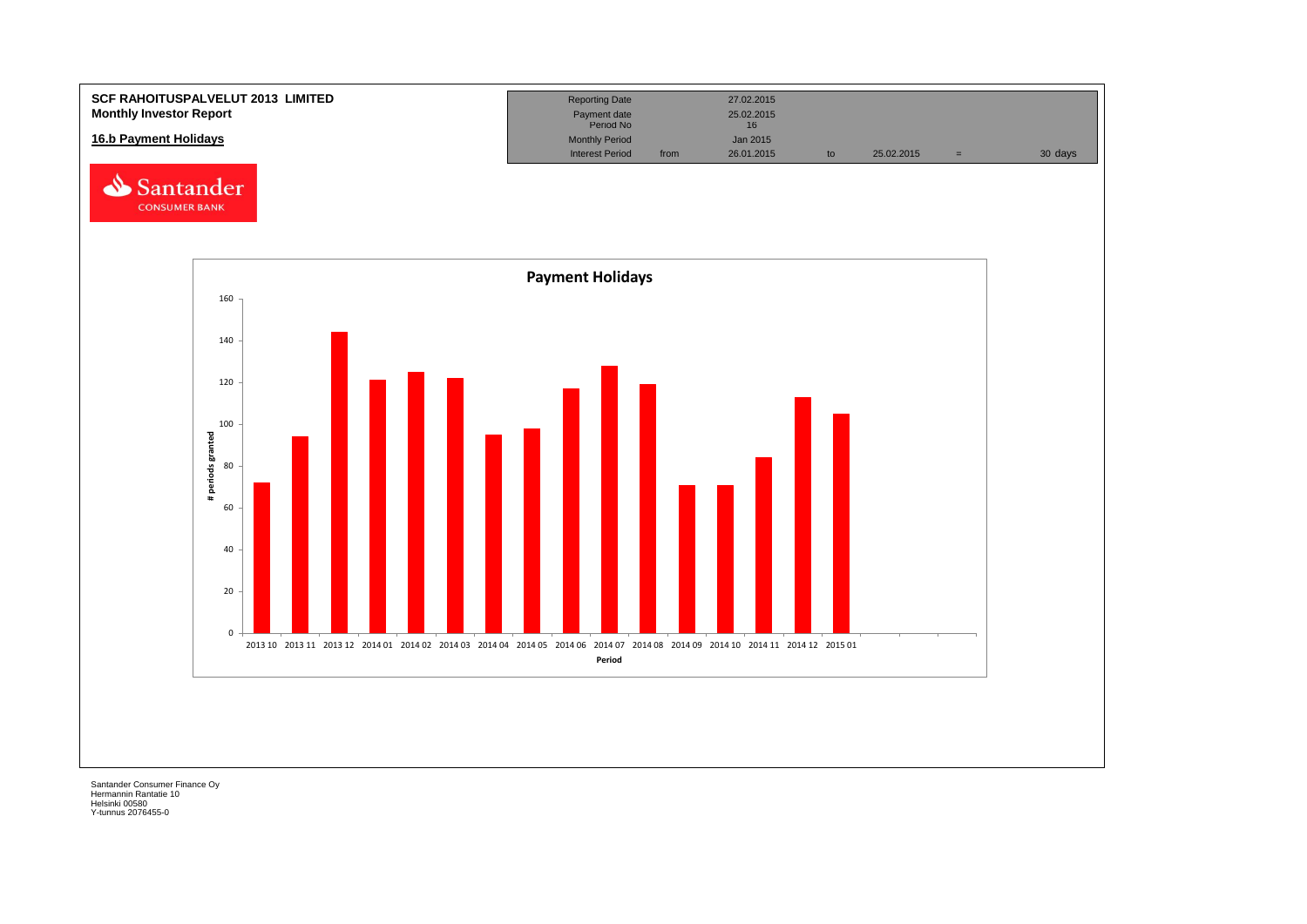| <b>SCF RAHOITUSPALVELUT 2013 LIMITED</b><br><b>Monthly Investor Report</b> | <b>Reporting Date</b><br>Payment date<br>Period No |      | 27.02.2015<br>25.02.2015<br>16 |    |            |      |         |
|----------------------------------------------------------------------------|----------------------------------------------------|------|--------------------------------|----|------------|------|---------|
| 17.a Downpayment                                                           | <b>Monthly Period</b><br><b>Interest Period</b>    | from | Jan 2015<br>26.01.2015         | to | 25.02.2015 | v er | 30 days |
| antander                                                                   |                                                    |      |                                |    |            |      |         |

|              |            |         |           | <b>TOTAL</b>               |       |                       |                     |
|--------------|------------|---------|-----------|----------------------------|-------|-----------------------|---------------------|
|              | $Min (==)$ | Max (<) | <b>No</b> | <b>Outstanding balance</b> |       | WA months to maturity | <b>WA seasoning</b> |
|              | 0%         | 5 %     | 1627      | 20 224 507                 | 9,4%  | 35,4                  | 23,4                |
|              | 5 %        | 10%     | 2074      | 24 572 902                 | 11,5% | 34,3                  | 24,2                |
| ೫            | 10%        | 15 %    | 3832      | 40 200 063                 | 18,7% | 32,9                  | 25,0                |
| ۰            | 15 %       | 20 %    | 3 1 9 8   | 32 381 282                 | 15,1% | 31,6                  | 25,7                |
| $\bar{a}$    | 20%        | 25 %    | 3 2 0 0   | 29 306 490                 | 13,7% | 30,5                  | 25,7                |
| ۰<br>$\circ$ | 25 %       | 30 %    | 2 1 2 7   | 19 908 831                 | 9,3%  | 30,6                  | 25,3                |
|              | 30 %       | 35 %    | 1615      | 13 536 458                 | 6,3%  | 29,5                  | 25,9                |
|              | 35%        |         | 5 6 1 7   | 34 445 630                 | 16,1% | 27,4                  | 25,0                |
|              |            |         |           |                            |       |                       |                     |
|              | Total      |         | 23 29 0   | 214 576 164                | 100 % |                       |                     |

**CONSUMER BANK**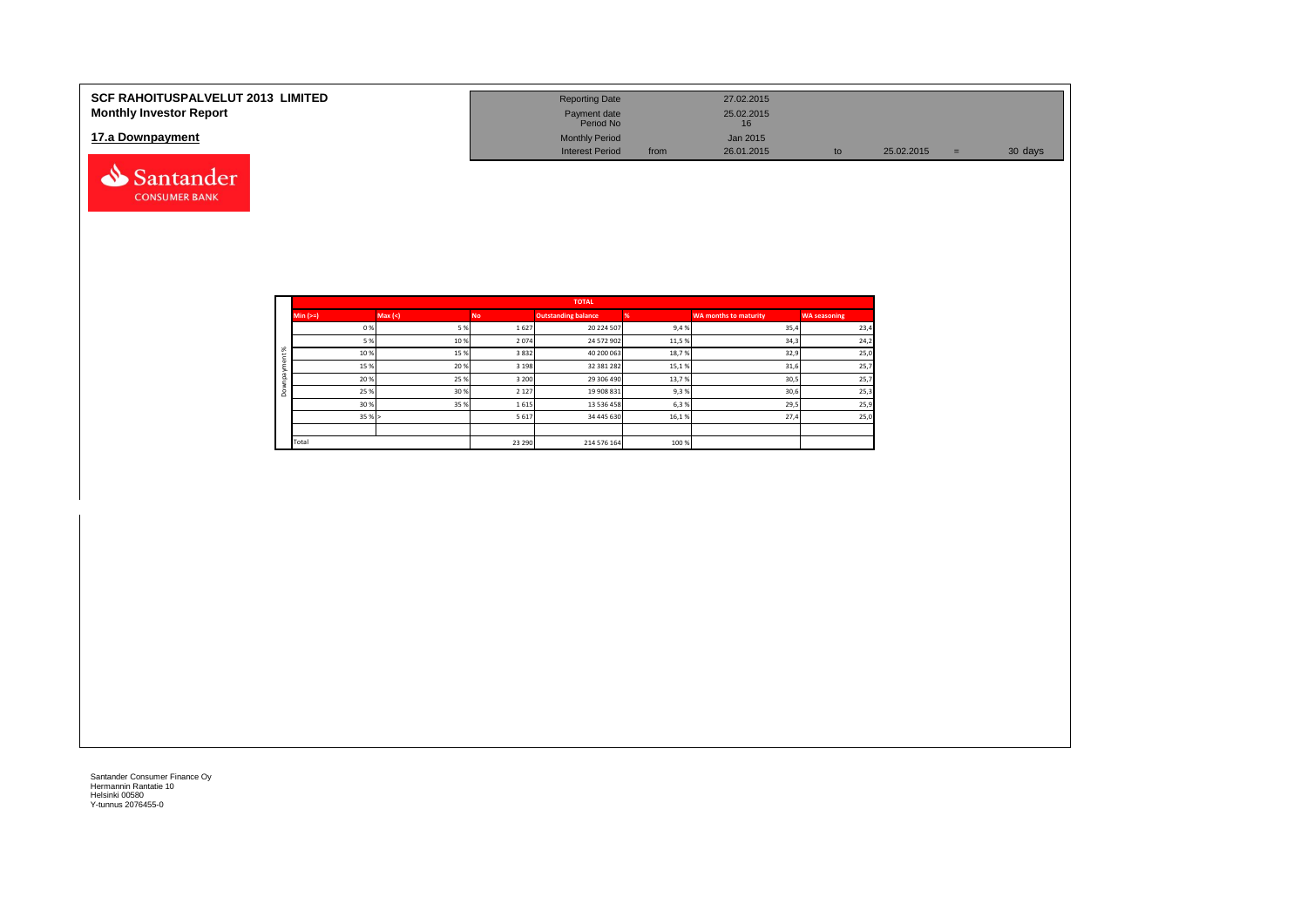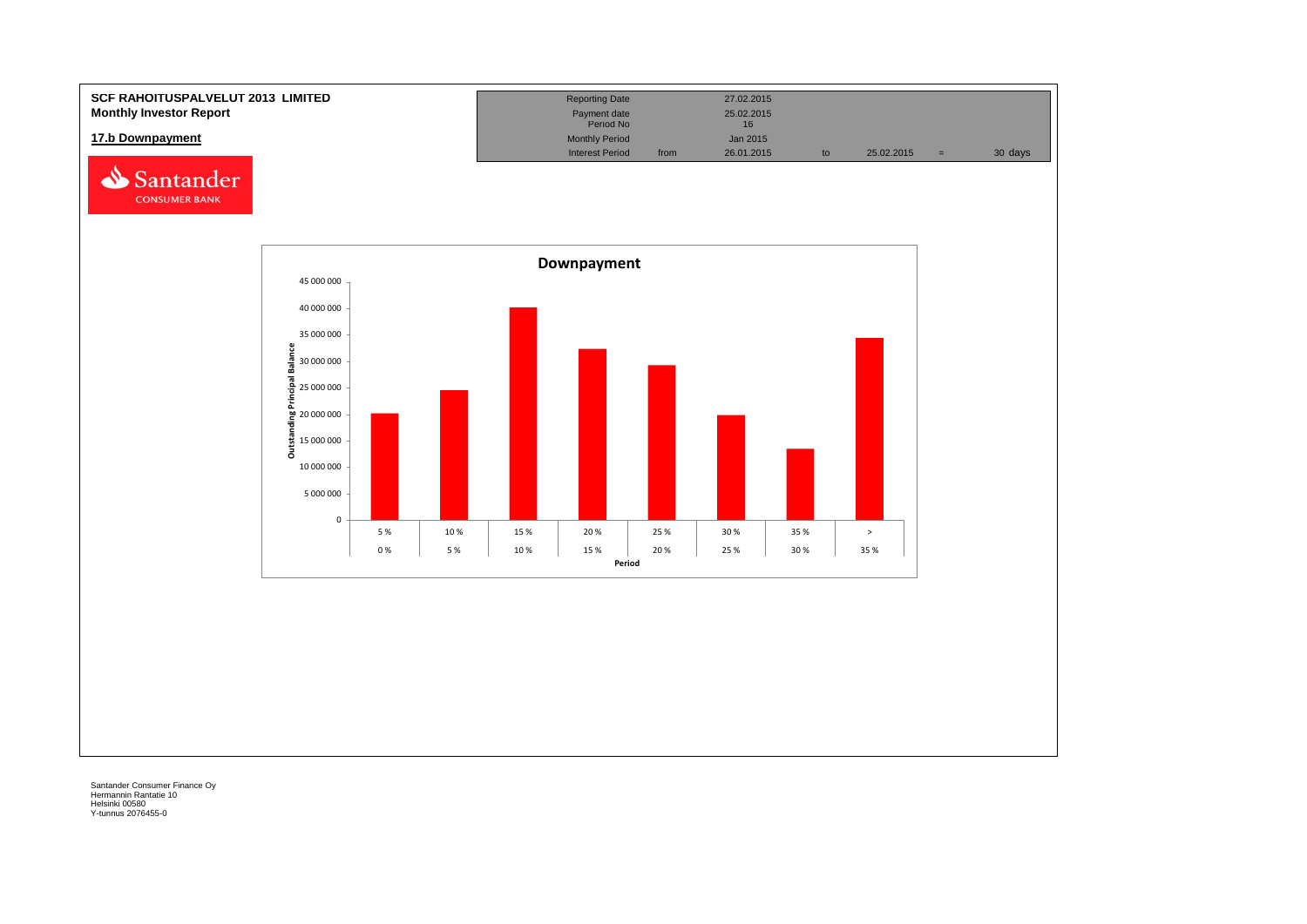| <b>SCF RAHOITUSPALVELUT 2013 LIMITED</b><br><b>Monthly Investor Report</b> | <b>Reporting Date</b><br>Payment date<br>Period No |      | 27.02.2015<br>25.02.2015 |    |            |     |         |
|----------------------------------------------------------------------------|----------------------------------------------------|------|--------------------------|----|------------|-----|---------|
| 18.a Vehicle Condtion                                                      | <b>Monthly Period</b><br><b>Interest Period</b>    | from | Jan 2015<br>26.01.2015   | to | 25.02.2015 | $=$ | 30 days |

|   |                          | <b>TOTAL</b><br><b>Outstanding balance</b><br><b>No</b><br>73 776 582<br>34.4 %<br>5986<br>17 304<br>140 799 582<br>65.6%<br>100 %<br>23 290<br>214 576 164 |  |                              |                     |  |  |
|---|--------------------------|-------------------------------------------------------------------------------------------------------------------------------------------------------------|--|------------------------------|---------------------|--|--|
| ≝ | <b>Vehicle condition</b> |                                                                                                                                                             |  | <b>WA months to maturity</b> | <b>WA seasoning</b> |  |  |
|   | <b>New</b>               |                                                                                                                                                             |  | 31.6                         | 25,0                |  |  |
|   | <b>Used</b>              |                                                                                                                                                             |  | 31.4                         | 25,1                |  |  |
|   |                          |                                                                                                                                                             |  |                              |                     |  |  |
|   | Total                    |                                                                                                                                                             |  |                              |                     |  |  |

Santander **CONSUMER BANK**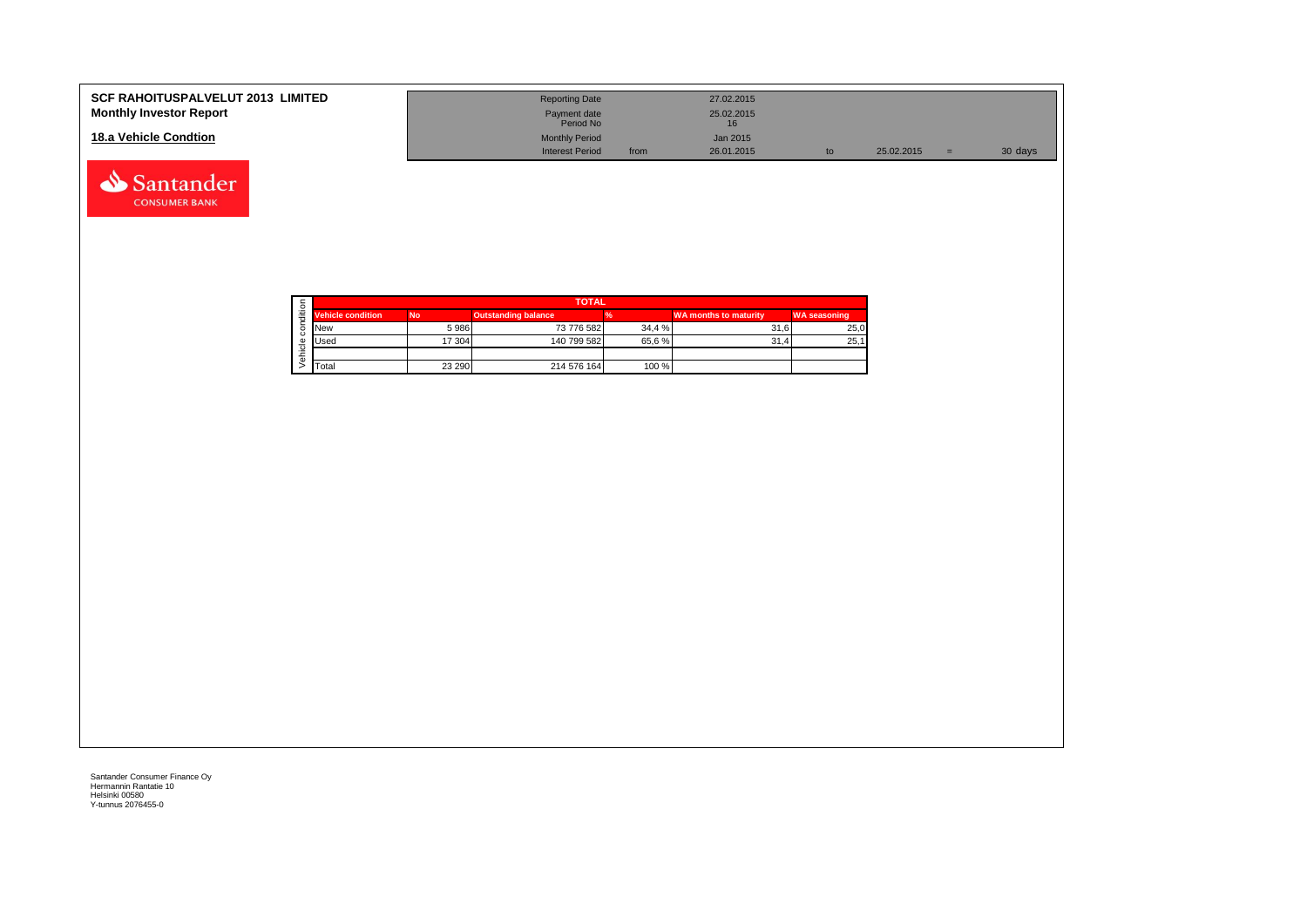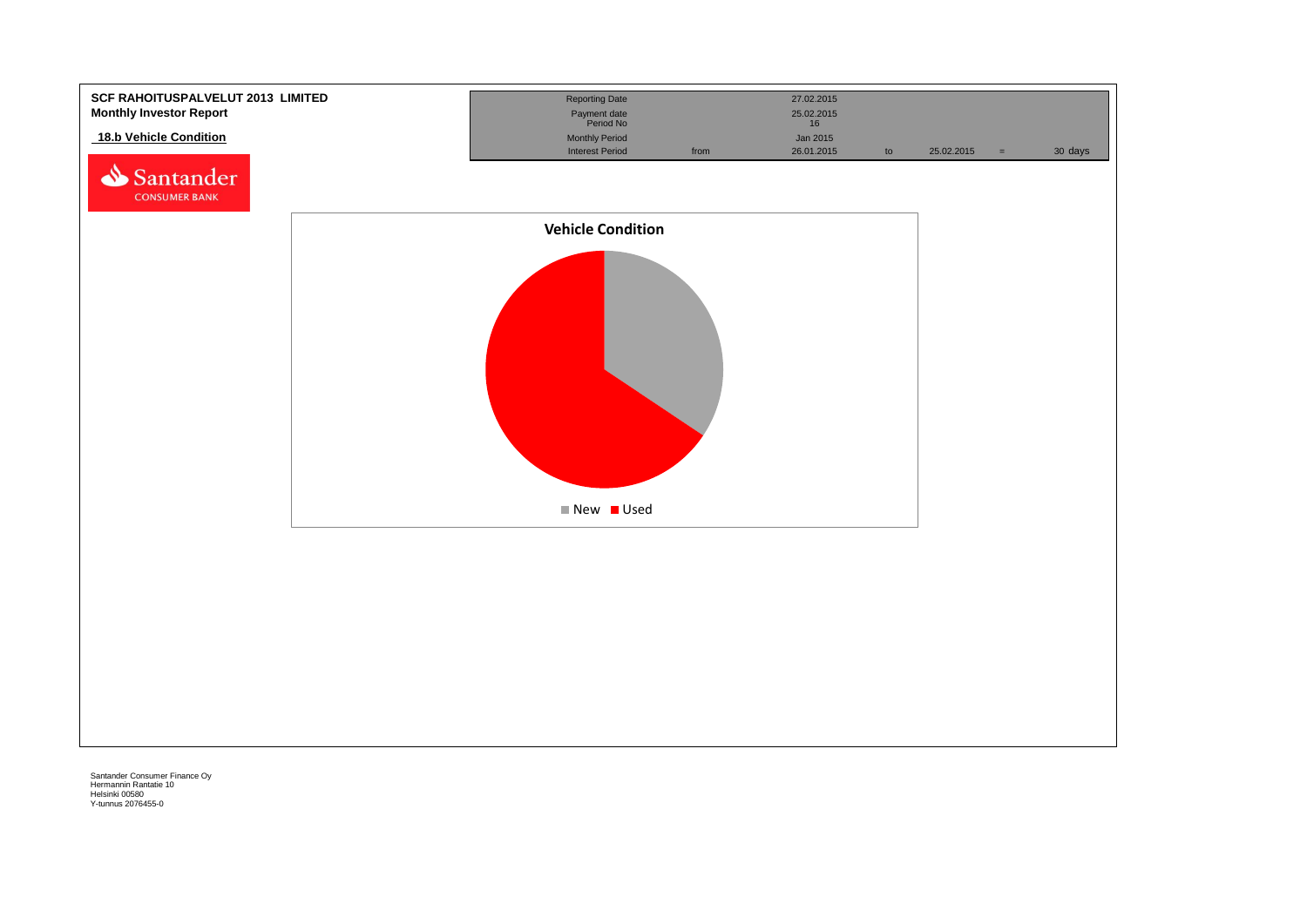| <b>SCF RAHOITUSPALVELUT 2013 LIMITED</b><br><b>Monthly Investor Report</b> | <b>Reporting Date</b><br>Payment date<br>Period No |      | 27.02.2015<br>25.02.2015 |            |         |
|----------------------------------------------------------------------------|----------------------------------------------------|------|--------------------------|------------|---------|
| 19.a Borrower Type                                                         | <b>Monthly Period</b><br><b>Interest Period</b>    | from | Jan 2015<br>26.01.2015   | 25.02.2015 | 30 days |



 $\begin{array}{|c|c|c|c|}\n\hline\n\end{array}$  Total  $\begin{array}{|c|c|c|}\n\hline\n\end{array}$  23 290  $\begin{array}{|c|c|c|}\n\hline\n\end{array}$  214 576 164  $\begin{array}{|c|c|}\n\hline\n\end{array}$  100 %

Santander Consumer Finance Oy Hermannin Rantatie 10 Helsinki 00580 Y-tunnus 2076455-0

Santander **CONSUMER BANK**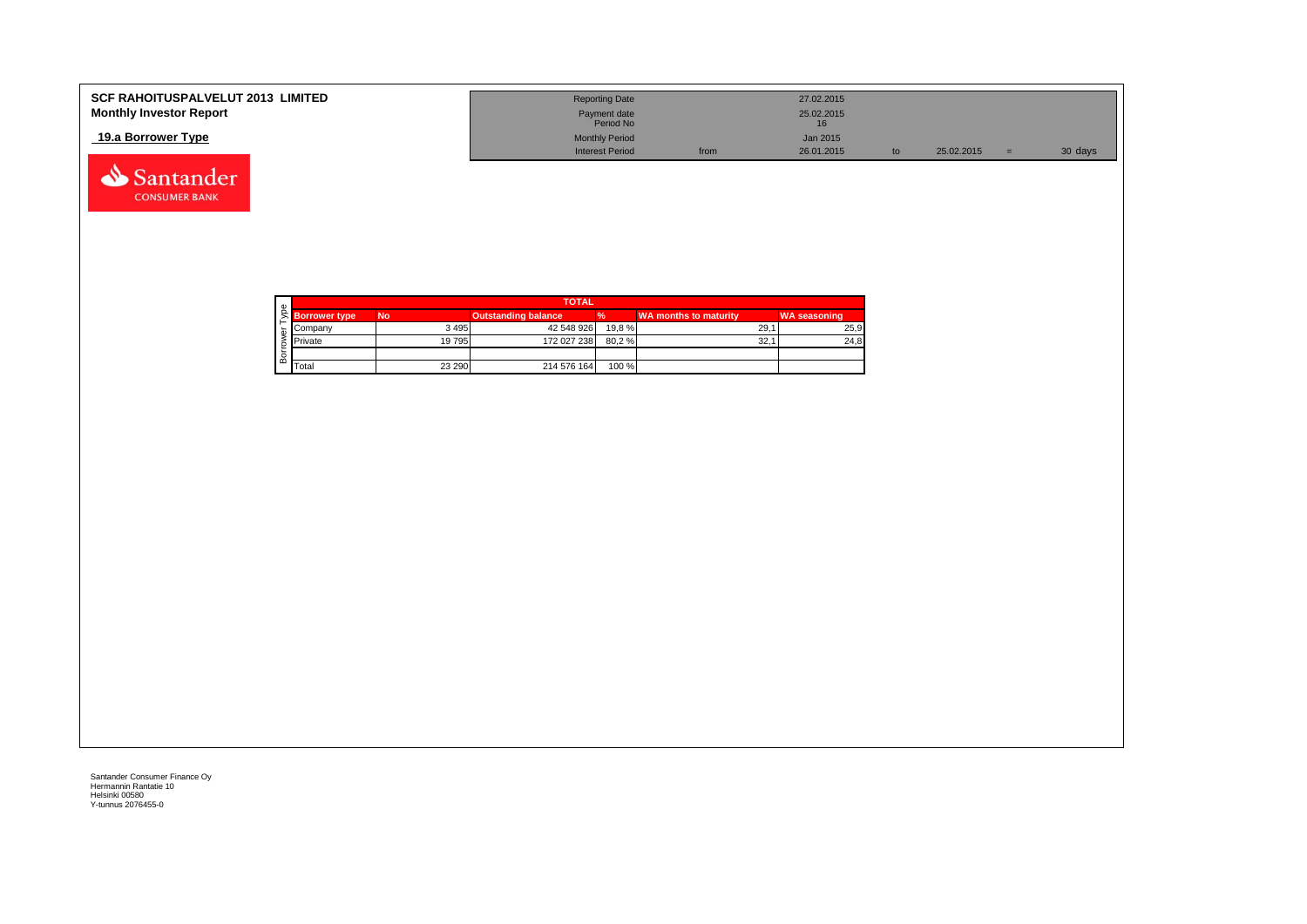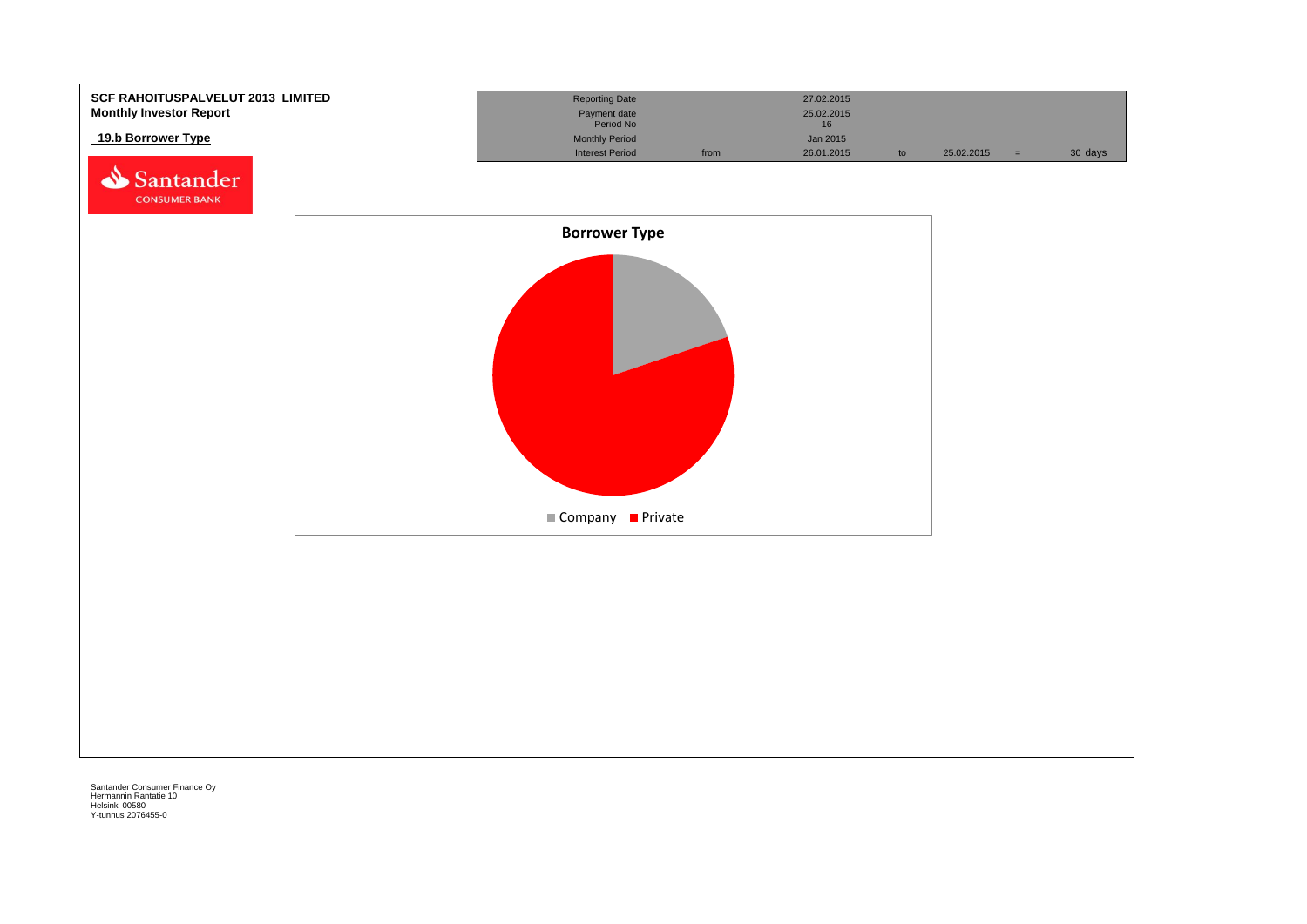| <b>SCF RAHOITUSPALVELUT 2013 LIMITED</b> | <b>Reporting Date</b>     |      | 27.02.2015       |            |     |         |
|------------------------------------------|---------------------------|------|------------------|------------|-----|---------|
| <b>Monthly Investor Report</b>           | Payment date<br>Period No |      | 25.02.2015<br>16 |            |     |         |
| 20.a Vehicle type                        | <b>Monthly Period</b>     |      | Jan 2015         |            |     |         |
|                                          | <b>Interest Period</b>    | from | 26.01.2015       | 25.02.2015 | $=$ | 30 days |

|                | <b>TOTAL</b> |           |                            |                                    |                       |                     |  |  |  |  |  |  |
|----------------|--------------|-----------|----------------------------|------------------------------------|-----------------------|---------------------|--|--|--|--|--|--|
|                | <b>Min</b>   | <b>No</b> | <b>Outstanding balance</b> | % of Outstanding<br><b>Balance</b> | WA months to maturity | <b>WA seasoning</b> |  |  |  |  |  |  |
| $\mathbbmss{}$ | Campers      | 669       | 12 176 632                 | 5,67%                              | 29,7                  | 29,42               |  |  |  |  |  |  |
| g              | Caravans     | 529       | 5 005 194                  | 2,33%                              | 29,0                  | 29,95               |  |  |  |  |  |  |
|                | Cars         | 18 9 59   | 173 535 330                | 80,87%                             | 32,1                  | 24,25               |  |  |  |  |  |  |
| ehicle         | Motorcycles  | 969       | 4867215                    | 2,27%                              | 29,2                  | 27,58               |  |  |  |  |  |  |
|                | Vans         | 2 1 6 4   | 18 991 793                 | 8,85%                              | 27,7                  | 27,58               |  |  |  |  |  |  |
|                |              |           |                            |                                    |                       |                     |  |  |  |  |  |  |
|                |              |           |                            |                                    |                       |                     |  |  |  |  |  |  |
|                |              | 23 290    | 214 576 164                | 100 %                              |                       |                     |  |  |  |  |  |  |

Santander **CONSUMER BANK**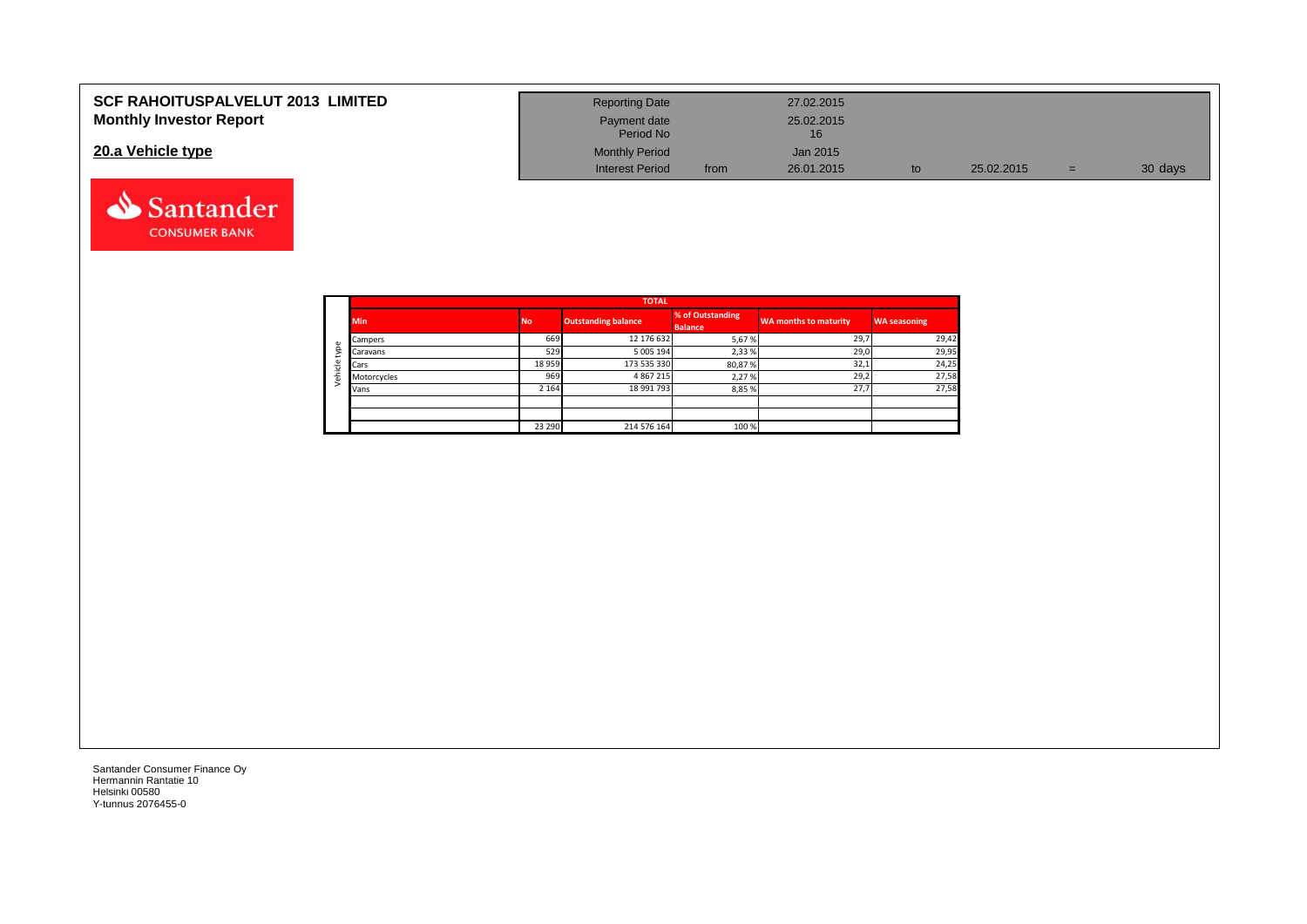![](_page_34_Figure_0.jpeg)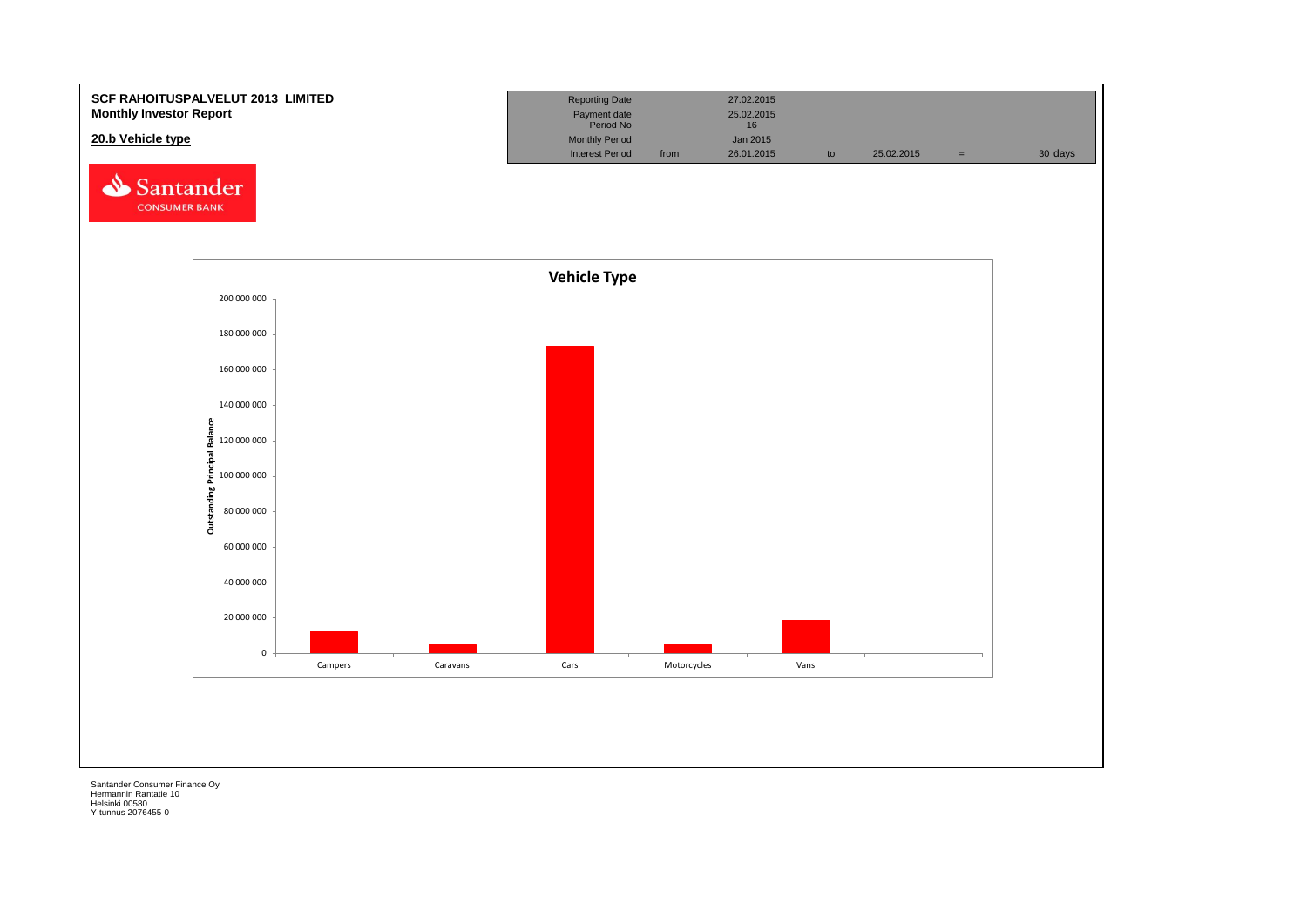| <b>SCF RAHOITUSPALVELUT 2013 LIMITED</b> | <b>Reporting Date</b>     |      | 27.02.2015 |            |     |         |
|------------------------------------------|---------------------------|------|------------|------------|-----|---------|
| <b>Monthly Investor Report</b>           | Payment date<br>Period No |      | 25.02.2015 |            |     |         |
| 21.a Restructured Loans                  | <b>Monthly Period</b>     |      | Jan 2015   |            |     |         |
|                                          | <b>Interest Period</b>    | from | 26.01.2015 | 25.02.2015 | $=$ | 30 days |

|                         |               | <b>TOTAL</b>   |                            |
|-------------------------|---------------|----------------|----------------------------|
|                         | <b>Period</b> | <b>No</b>      | <b>Outstanding balance</b> |
|                         | 2013 10       | 1              | 6896                       |
|                         | 2013 11       | 3              | 22 012                     |
|                         | 2013 12       | $\overline{2}$ | 11 0 89                    |
|                         | 2014 01       | $\overline{2}$ | 11 6 29                    |
|                         | 2014 02       | 0              | $\mathbf 0$                |
|                         | 2014 03       | 0              | $\overline{0}$             |
|                         | 2014 04       | 0              | $\mathbf 0$                |
| Restructured<br>2014 05 | 1             | 83             |                            |
|                         | 2014 06       | 0              | 0                          |
|                         | 2014 07       | 0              | $\overline{0}$             |
|                         | 2014 08       | $\overline{2}$ | 41 3 3 6                   |
|                         | 2014 09       | 0              | 0                          |
|                         | 2014 10       | 0              | $\overline{0}$             |
|                         | 2014 11       | 1              | 32 348                     |
|                         | 2014 12       | $\overline{2}$ | 24 783                     |
|                         | 2015 01       | 0              | 0                          |
|                         |               |                |                            |
|                         |               |                |                            |
|                         |               |                |                            |
|                         |               | 14             | 150 176                    |

Santander **CONSUMER BANK**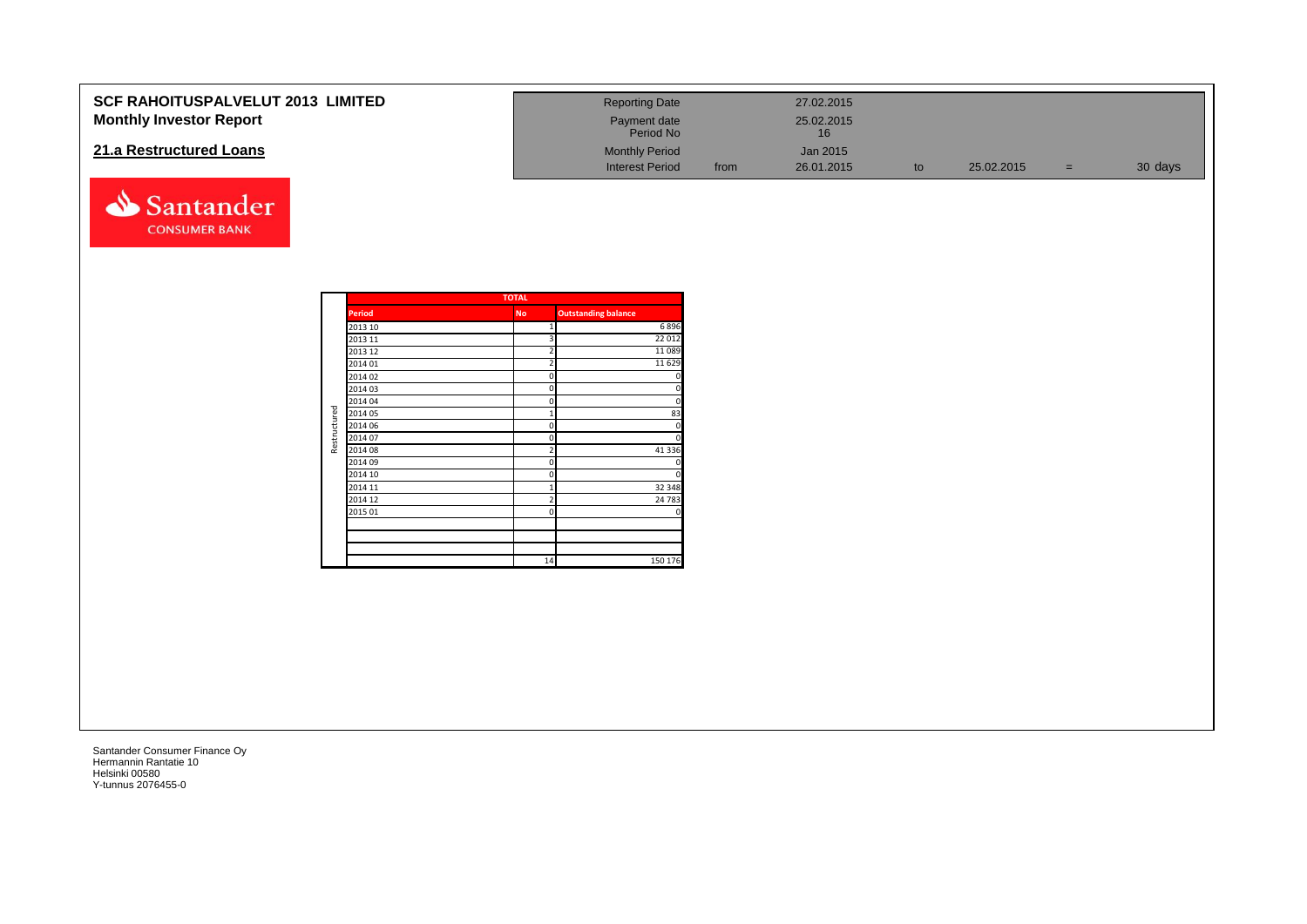![](_page_36_Figure_0.jpeg)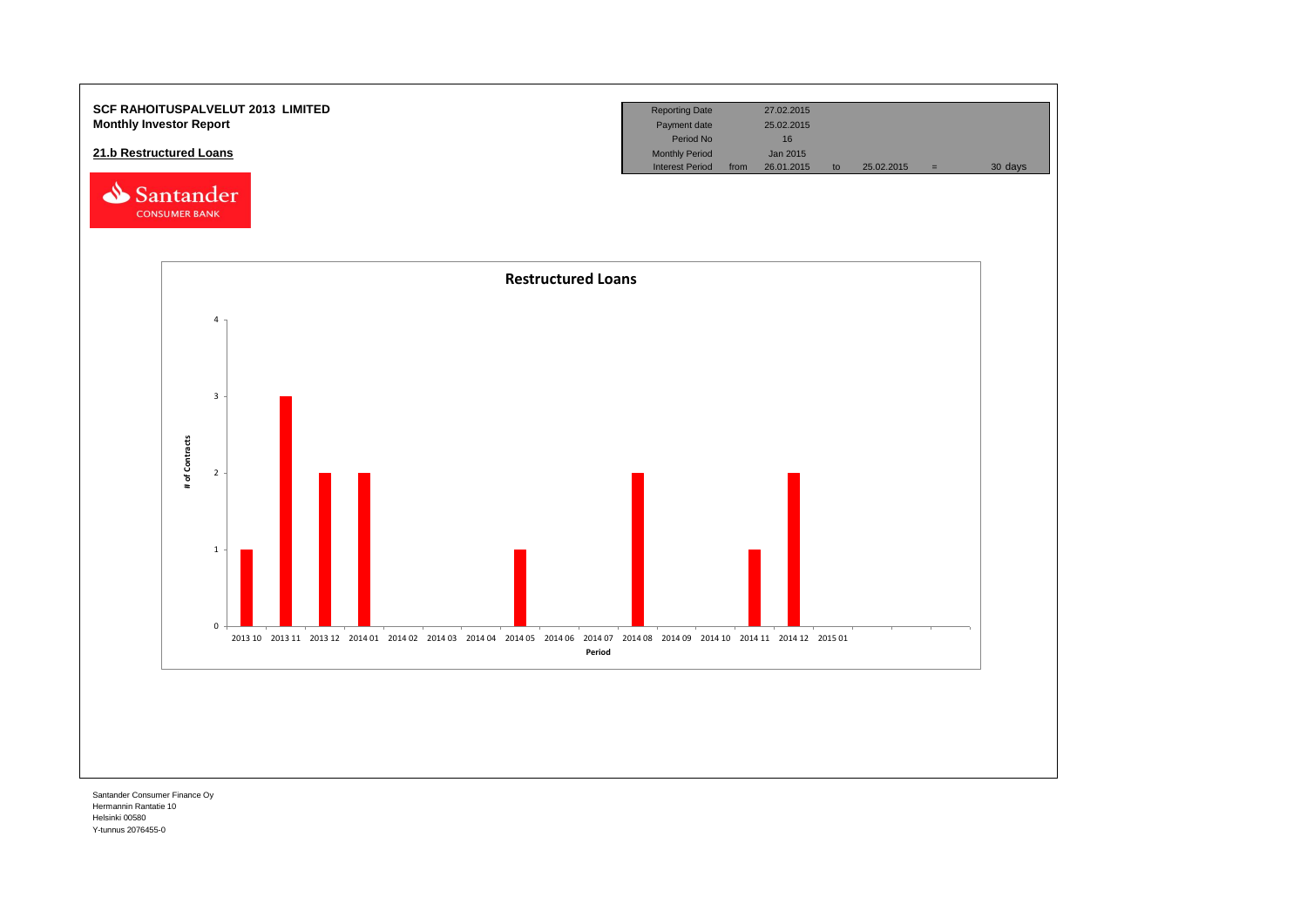#### **SCF RAHOITUSPALVELUT 2013 Monthly Investor Report**

#### **22.a Dynamic Interest rate**

![](_page_37_Picture_2.jpeg)

| <b>LIMITED</b> | <b>Reporting Date</b><br>Payment date<br>Period No |      | 27.02.2015<br>25.02.2015<br>16 |    |            |     |         |
|----------------|----------------------------------------------------|------|--------------------------------|----|------------|-----|---------|
|                | <b>Monthly Period</b><br><b>Interest Period</b>    | from | Jan 2015<br>26.01.2015         | to | 25.02.2015 | $=$ | 30 days |

|                         |               | <b>TOTAL</b>           |                         |
|-------------------------|---------------|------------------------|-------------------------|
|                         | <b>Period</b> | <b>Closing balance</b> | <b>WA Interest rate</b> |
|                         | 2013 10       | 479 099 092            | 4,768%                  |
|                         | 2013 11       | 458 398 637            | 4,770 %                 |
|                         | 2013 12       | 439 817 265            | 4,768%                  |
|                         | 2014 01       | 418 143 705            | 4,768%                  |
|                         | 2014 02       | 398 902 873            | 4,764 %                 |
|                         | 2014 03       | 379 213 871            | 4,761%                  |
|                         | 2014 04       | 359 234 654            | 4,759 %                 |
|                         | 2014 05       | 340 885 065            | 4,754 %                 |
|                         | 2014 06       | 322 650 512            | 4,749 %                 |
| Interest rate evolution | 2014 07       | 304 641 317            | 4,744 %                 |
|                         | 2014 08       | 288 816 929            | 4,740 %                 |
|                         | 2014 09       | 271 626 607            | 4,737%                  |
|                         | 2014 10       | 254 787 621            | 4,736 %                 |
|                         | 2014 11       | 241 138 441            | 4,729 %                 |
|                         | 2014 12       | 227 628 876            | 4,727 %                 |
|                         | 2015 01       | 214 576 164            | 4,729 %                 |
|                         |               |                        |                         |
|                         |               |                        |                         |
|                         |               |                        |                         |
|                         |               |                        |                         |
|                         |               |                        |                         |
|                         |               |                        |                         |
|                         |               |                        |                         |
|                         |               |                        |                         |
|                         |               |                        |                         |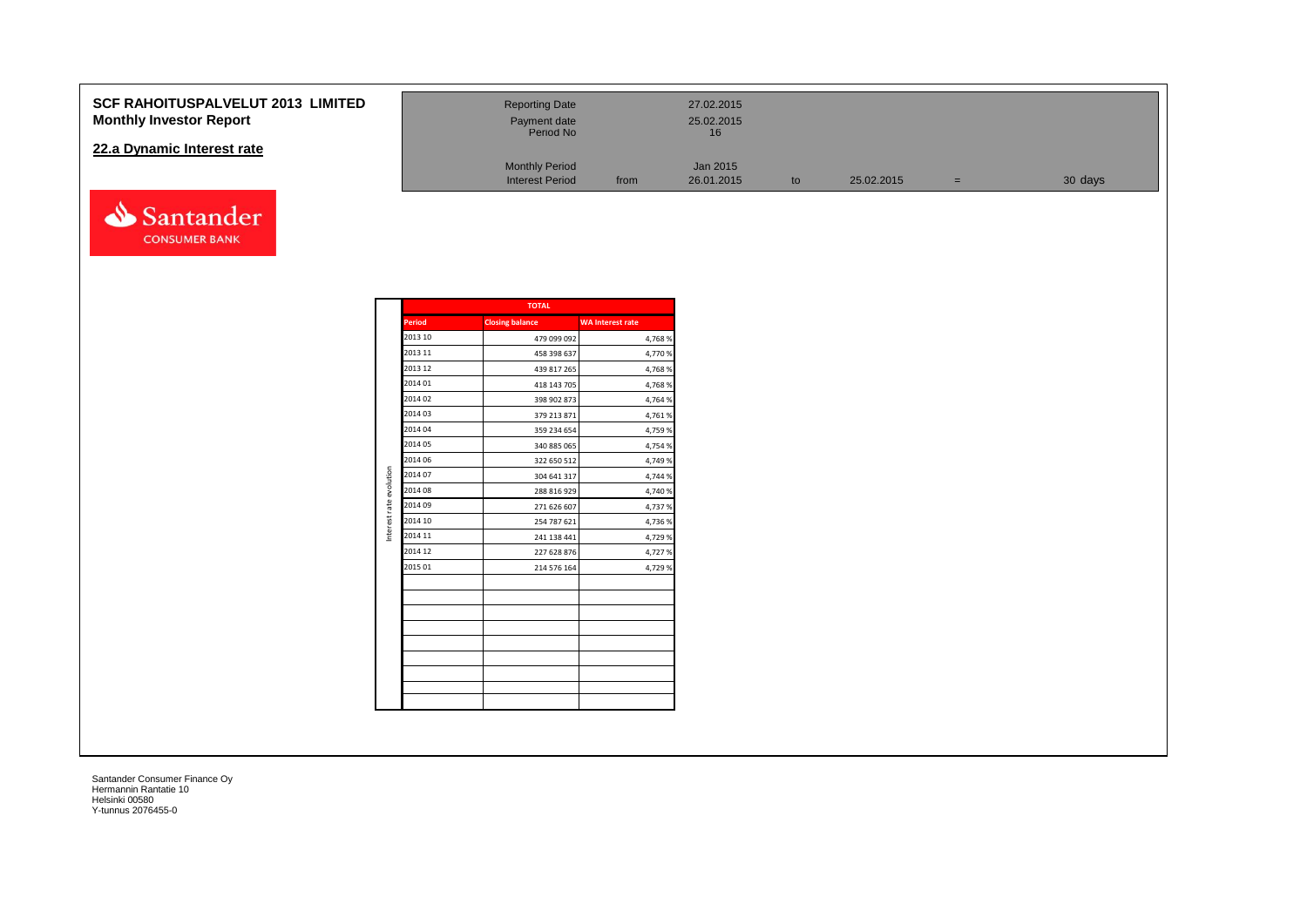![](_page_38_Figure_0.jpeg)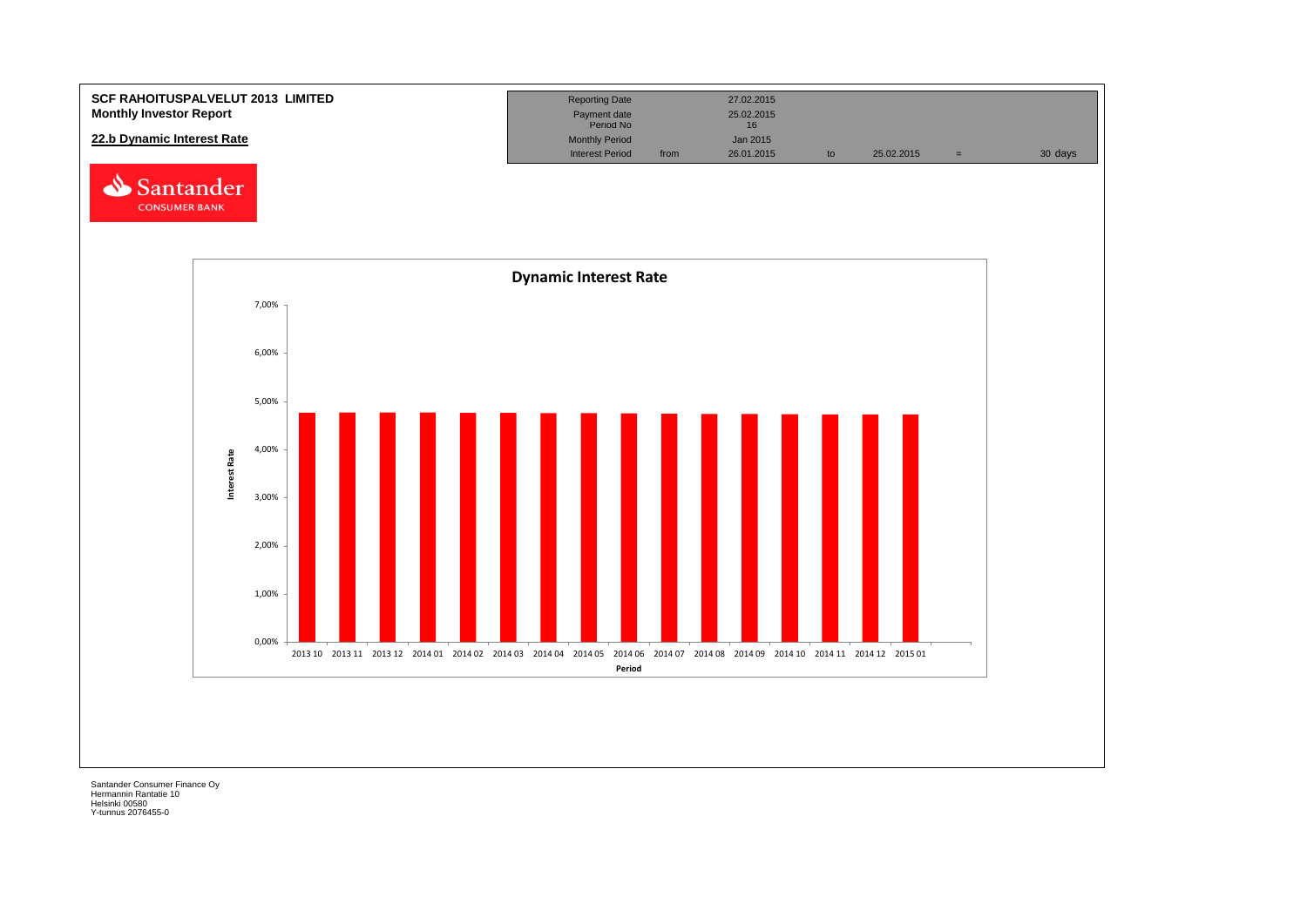| <b>SCF RAHOITUSPALVELUT 2013 LIMITED</b><br><b>Monthly Investor Report</b> | <b>Reporting Date</b><br>Payment date<br>Period No |      | 27.02.2015<br>25.02.2015 |               |            |     |         |
|----------------------------------------------------------------------------|----------------------------------------------------|------|--------------------------|---------------|------------|-----|---------|
| 23.a Dynamic Pre-Payments                                                  |                                                    |      |                          |               |            |     |         |
|                                                                            | <b>Monthly Period</b>                              |      | Jan 2015                 |               |            |     |         |
|                                                                            | <b>Interest Period</b>                             | from | 26.01.2015               | $\mathsf{to}$ | 25.02.2015 | $=$ | 30 days |

|               | <b>TOTAL</b>               |                        |                   |
|---------------|----------------------------|------------------------|-------------------|
| <b>Period</b> | <b>Sum of Pre-Payments</b> | <b>Closing Balance</b> | <b>CPR Annual</b> |
| 2013 10       | 17 039 534                 | 479 099 092            | 35,25%            |
| 2013 11       | 10 397 072                 | 458 398 637            | 24,07%            |
| 2013 12       | 8 341 808                  | 439 817 265            | 20,53%            |
| 2014 01       | 10 880 470                 | 418 143 705            | 27,12%            |
| 2014 02       | 9 647 459                  | 398 902 873            | 25,46%            |
| 2014 03       | 9774 133                   | 379 213 871            | 26,90%            |
| 2014 04       | 10 423 036                 | 359 234 654            | 29,77%            |
| 2014 05       | 9 3 63 7 65                | 340 885 065            | 28,41%            |
| 2014 06       | 9 161 543                  | 322 650 512            | 29,23%            |
| 2014 07       | 9073766                    | 304 641 317            | 30,43%            |
| 2014 08       | 7 869 111                  | 288 816 929            | 28,21%            |
| 2014 09       | 9 2 6 5 5 8 9              | 271 626 607            | 34,06%            |
| 2014 10       | 8 5 1 1 6 2 7              | 254 787 621            | 33,48%            |
| 2014 11       | 6 704 815                  | 241 138 441            | 28,71%            |
| 2014 12       | 5 985 403                  | 227 628 876            | 27,37%            |
| 2015 01       | 6 127 301                  | 214 576 164            | 29,37%            |
|               |                            |                        |                   |
|               |                            |                        |                   |
|               |                            |                        |                   |
|               |                            |                        |                   |
|               |                            |                        |                   |

Santander **CONSUMER BANK**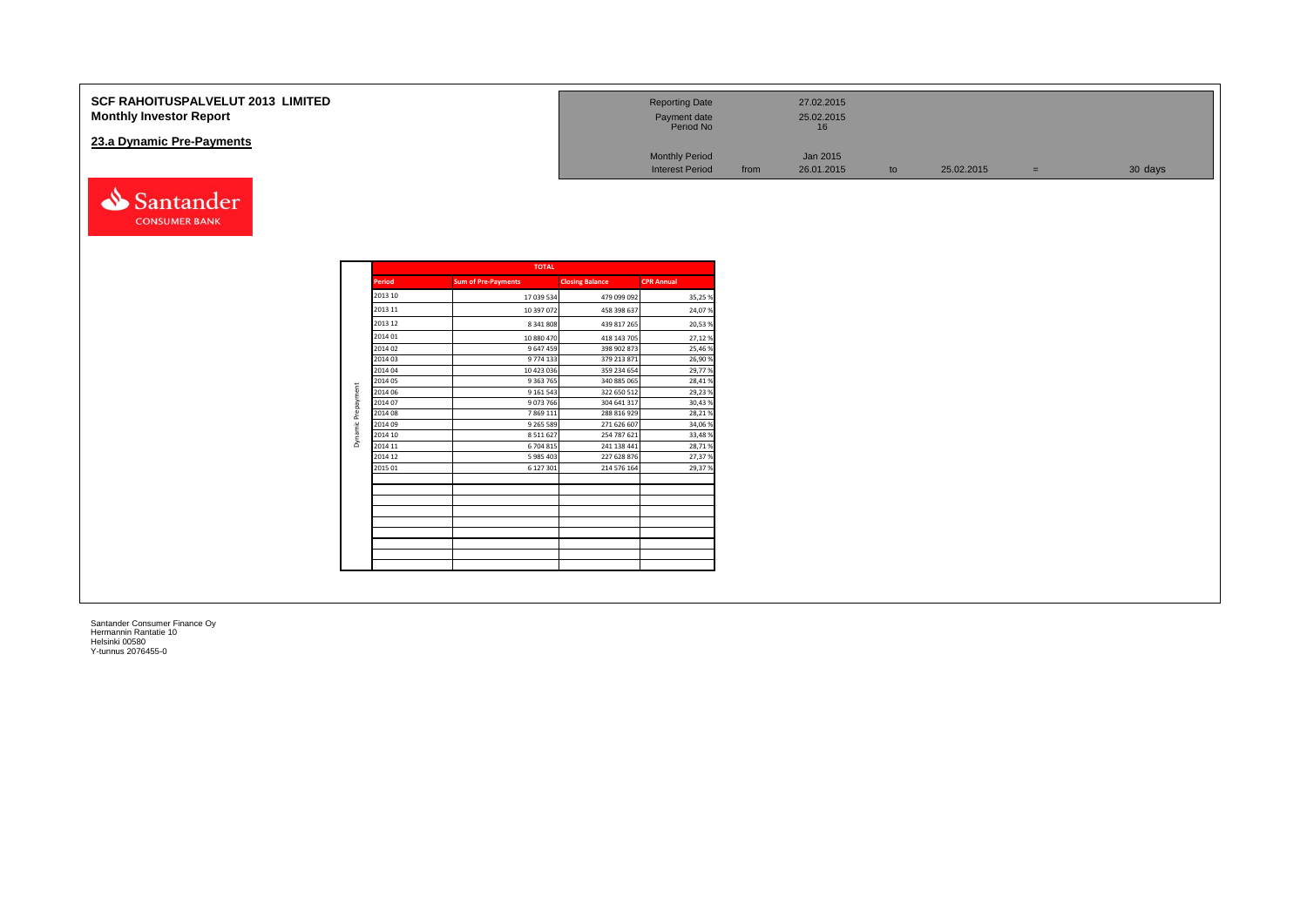![](_page_40_Figure_0.jpeg)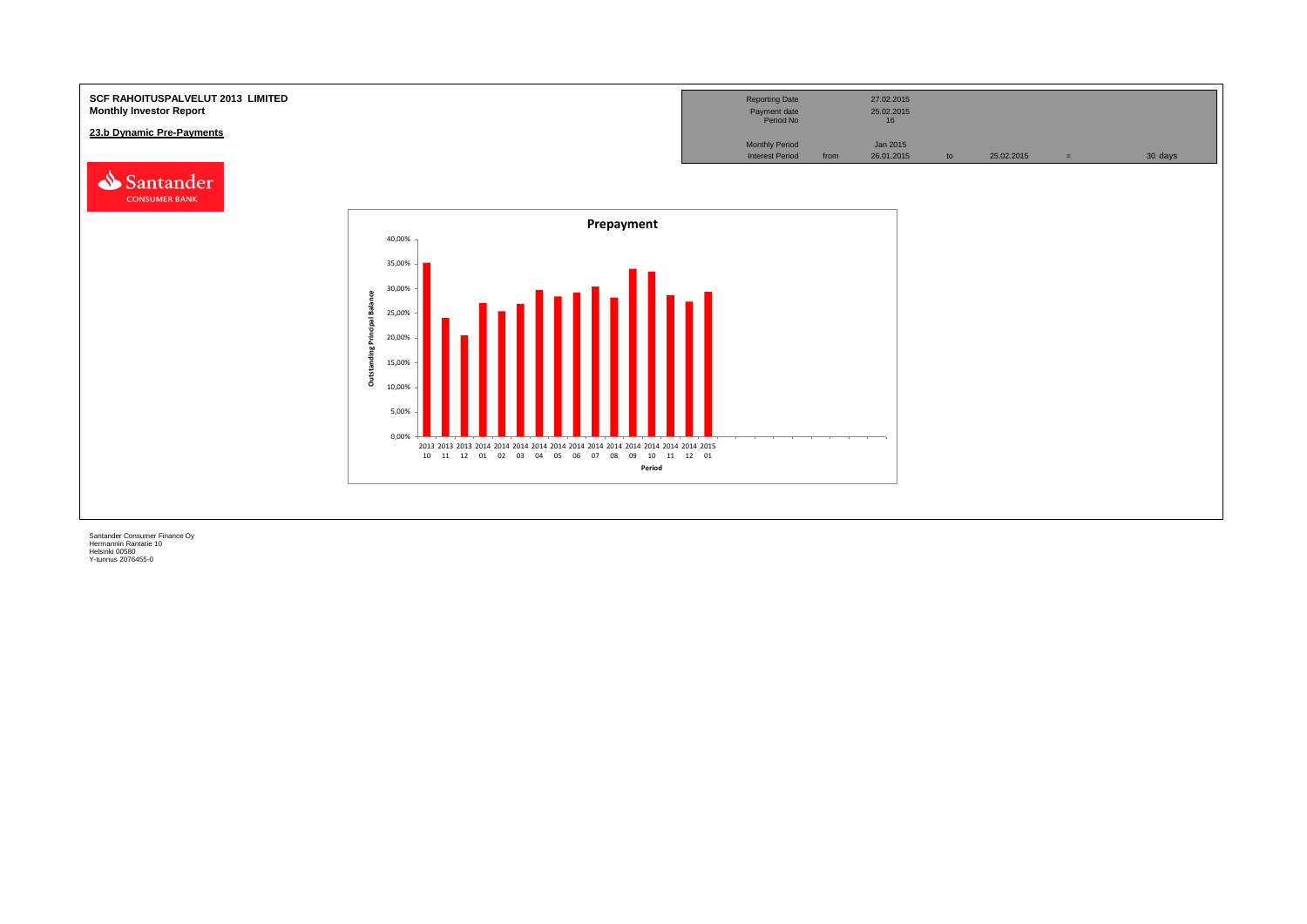| 24. Delinquency |            | <b>Monthly Investor Report</b>    | <b>SCF RAHOITUSPALVELUT 2013 LIMITED</b> |                            |                    |                          |                |                        |                              |                    | <b>Reporting Date</b><br>Payment date<br>Period No<br><b>Monthly Period</b> |                    | 27.02.2015<br>25.02.2015<br>16<br>Jan 2015 |                    |                                                                                                                      |                    |                |                                |
|-----------------|------------|-----------------------------------|------------------------------------------|----------------------------|--------------------|--------------------------|----------------|------------------------|------------------------------|--------------------|-----------------------------------------------------------------------------|--------------------|--------------------------------------------|--------------------|----------------------------------------------------------------------------------------------------------------------|--------------------|----------------|--------------------------------|
|                 |            | Santander<br><b>CONSUMER BANK</b> |                                          |                            |                    |                          |                |                        |                              |                    | <b>Interest Period</b>                                                      | from               | 26.01.2015                                 | to                 | 25.02.2015                                                                                                           | $\equiv$           |                | 30 days                        |
|                 |            | year mth Total outstanding        | accounts current                         | balance current            | accounts 1-30      | balance 1-30             | accounts 30-60 |                        | balance 30-60 accounts 60-90 |                    |                                                                             |                    |                                            |                    | balance 60-90 accounts 90-120 balance 90-120 accounts 120-150 balance 120-150 accounts 150-180 balance 150-180 Count |                    | New defaults   | New defaults<br><b>Balance</b> |
|                 | 10         | 479 099 092                       | 36 474                                   | 446 596 917                | 2 2 2 0            | 28 822 032               | 261            | 3 2 8 5 1 1 3          | 38                           | 395 030            |                                                                             |                    |                                            |                    |                                                                                                                      |                    |                |                                |
| 2013 11         |            | 458 398 637                       | 35 686                                   | 428 532 436                | 2 0 0 2            | 25 230 809               | 288            | 3 5 6 7 7 0            | 71                           | 894 089            | 17                                                                          | 174 532            |                                            |                    |                                                                                                                      |                    | $\overline{1}$ | 310                            |
|                 | 12         | 439 817 265                       | 34 122                                   | 400 832 160                | 2679               | 33 548 784               | 290            | 3836015                | 83                           | 986724             | 32                                                                          | 443 473            | 17                                         | 170 109            |                                                                                                                      |                    | $\mathbf{3}$   | 16898                          |
|                 |            | 418 143 705                       | 33 673                                   | 387 318 836                | 2 0 0 0            | 24 880 198               | 358            | 4 382 442              | 62                           | 823 214            | 33                                                                          | 390 625            | 18                                         | 264 163            |                                                                                                                      | 84 227             | 6              | 58 536                         |
|                 |            | 398 902 873                       | 32744                                    | 370 253 584                | 1 9 3 8            | 23 496 506               | 288            | 3 305 482              | 101                          | 1 090 147          | 28                                                                          | 438 130            | 17                                         | 197 118            | $\alpha$                                                                                                             | 121 907            | 23             | 241 923                        |
|                 |            | 379 213 871                       | 31 004                                   | 344 081 075                | 2511               | 30 152 795               | 313            | 3 199 380              | 86                           | 1 012 242          | 42                                                                          | 507 155            | 12                                         | 171 908            | 11                                                                                                                   | 89 316             | 21             | 260 419                        |
|                 |            | 359 234 654                       | 29 943                                   | 326 705 871                | 2 2 7 9            | 26 863 412               | 352            | 4 188 370              | 86                           | 911772             | 24                                                                          | 279 680            | 26                                         | 229 577            | $\overline{4}$                                                                                                       | 55 972             | 23             | 232 960                        |
|                 | -6         | 340 885 065<br>322 640 322        | 28 870                                   | 310 356 736                | 2 1 6 0<br>2 2 1 6 | 24 800 443               | 371            | 4 101 643<br>3 633 923 | 92<br>94                     | 964 305<br>965 651 | 35<br>35                                                                    | 369 470<br>353 168 | 13                                         | 138 534            | 16<br>$\overline{4}$                                                                                                 | 153 935<br>27 4 28 | 19<br>32       | 180 368                        |
| 2014            |            | 304 631 127                       | 27 705<br>26 751                         | 292 455 428<br>276 710 528 | 2016               | 25 004 361<br>23 238 572 | 325<br>276     | 3 263 378              | 84                           | 826 500            | 32                                                                          | 327 052            | 18<br>16                                   | 200 365<br>168 021 | 10                                                                                                                   | 97 077             | 18             | 357 222<br>164 770             |
|                 |            | 288 807 010                       | 25 500                                   | 258 404 348                | 2 1 4 2            | 24 357 849               | 376            | 4 610 846              | 78                           | 844 987            | 34                                                                          | 283 431            | 22                                         | 251 830            | $5^{\circ}$                                                                                                          | 53720              | 24             | 221 709                        |
|                 |            | 271 616 960                       | 24 5 46                                  | 244 698 305                | 1978               | 21 462 742               | 329            | 4 0 6 4 9 2 3          | 95                           | 883793             | 23                                                                          | 208 324            | 20                                         | 191 461            | 10                                                                                                                   | 107 413            | 14             | 189 275                        |
|                 | 10         | 254 787 621                       | 23 941                                   | 234 081 027                | 1511               | 15 959 540               | 298            | 3 3 3 3 3 9 2          | 77                           | 849 341            | 39                                                                          | 376 936            | 14                                         | 138 821            | $\overline{7}$                                                                                                       | 48 5 65            | 26             | 279 340                        |
|                 | -11        | 241 138 441                       | 22 7 37                                  | 217 185 614                | 1827               | 19 414 322               | 304            | 3 177 274              | 78                           | 791 296            | 33                                                                          | 341 065            | 19                                         | 209 456            | $\overline{4}$                                                                                                       | 19414              | 22             | 190 474                        |
|                 | 12         | 227 628 876                       | 22 153                                   | 206 601 308                | 1627               | 17 058 321               | 235            | 2 649 284              | 68                           | 708 417            | 35                                                                          | 382 128            | 14                                         | 154 104            | $\alpha$                                                                                                             | 75 314             | 21             | 213 749                        |
|                 |            | 214 576 164                       | 21 4 15                                  | 194 908 150                | 1472               | 15 066 567               | 277            | 3 068 906              | 66                           | 818 947            | 33                                                                          | 395 633            | 21                                         | 251 407            |                                                                                                                      | 66 554             | 21             | 164 908                        |
|                 |            |                                   |                                          |                            |                    |                          |                |                        |                              |                    |                                                                             |                    |                                            |                    |                                                                                                                      |                    |                |                                |
|                 |            |                                   |                                          |                            |                    |                          |                |                        |                              |                    |                                                                             |                    |                                            |                    |                                                                                                                      |                    |                |                                |
|                 |            |                                   |                                          |                            |                    |                          |                |                        |                              |                    |                                                                             |                    |                                            |                    |                                                                                                                      |                    |                |                                |
|                 | $\sqrt{6}$ |                                   |                                          |                            |                    |                          |                |                        |                              |                    |                                                                             |                    |                                            |                    |                                                                                                                      |                    |                |                                |
| 2015            |            |                                   |                                          |                            |                    |                          |                |                        |                              |                    |                                                                             |                    |                                            |                    |                                                                                                                      |                    |                |                                |
|                 |            |                                   |                                          |                            |                    |                          |                |                        |                              |                    |                                                                             |                    |                                            |                    |                                                                                                                      |                    |                |                                |
|                 |            |                                   |                                          |                            |                    |                          |                |                        |                              |                    |                                                                             |                    |                                            |                    |                                                                                                                      |                    |                |                                |
|                 | 10         |                                   |                                          |                            |                    |                          |                |                        |                              |                    |                                                                             |                    |                                            |                    |                                                                                                                      |                    |                |                                |
|                 | 11         |                                   |                                          |                            |                    |                          |                |                        |                              |                    |                                                                             |                    |                                            |                    |                                                                                                                      |                    |                |                                |
|                 | 12         |                                   |                                          |                            |                    |                          |                |                        |                              |                    |                                                                             |                    |                                            |                    |                                                                                                                      |                    |                |                                |
|                 |            |                                   |                                          |                            |                    |                          |                |                        |                              |                    |                                                                             |                    |                                            |                    |                                                                                                                      |                    |                |                                |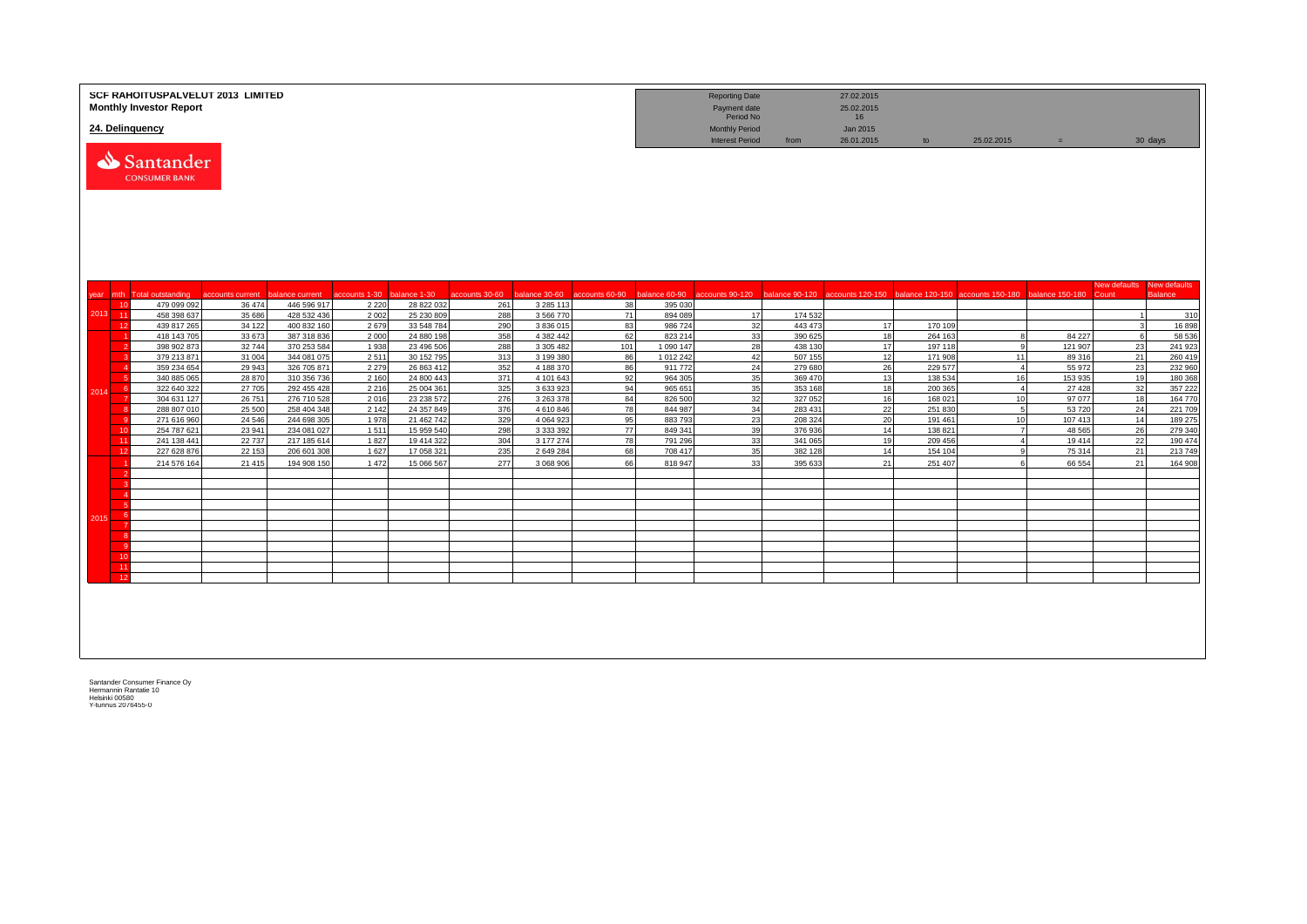| <b>SCF RAHOITUSPALVELUT 2013 LIMITED</b><br><b>Monthly Investor Report</b> | <b>Reporting Date</b><br>Payment date<br>Period No |      | 27.02.2015<br>25.02.2015<br>16 |            |         |
|----------------------------------------------------------------------------|----------------------------------------------------|------|--------------------------------|------------|---------|
| 25. Defaults, Recoveries and Losses by Quarter of Default                  |                                                    |      |                                |            |         |
|                                                                            | <b>Monthly Period</b>                              |      | Jan 2015                       |            |         |
|                                                                            | <b>Interest Period</b>                             | from | 26.01.2015                     | 25.02.2015 | 30 days |

Santander

|                        |                | <b>Recovery Quarter</b> |                   | 20134              |       |                   | 20141                     |         |                   | 2014 2                    |         |                   | 20143                     |         |                   | 20144                     |         |
|------------------------|----------------|-------------------------|-------------------|--------------------|-------|-------------------|---------------------------|---------|-------------------|---------------------------|---------|-------------------|---------------------------|---------|-------------------|---------------------------|---------|
| <b>Default Quarter</b> | Default Amount | No Of Loans             | <b>Recoveries</b> | Cum.<br>Recoveries | Loss  | <b>Recoveries</b> | Cum.<br><b>Recoveries</b> | Loss    | <b>Recoveries</b> | Cum.<br><b>Recoveries</b> | Loss    | <b>Recoveries</b> | Cum.<br><b>Recoveries</b> | Loss    | <b>Recoveries</b> | Cum.<br><b>Recoveries</b> | Loss    |
| 20134                  | 17 208         |                         |                   | 310                | 16898 | 14 4 5 2          | 14 762                    | 2 4 4 6 | 778               | 15 540                    | 1668    |                   | 15 959                    | 1 2 4 8 |                   | 16 376                    | 831     |
| 2014 1                 | 560 879        |                         |                   |                    |       | 141 225           | 141 225                   | 419 654 | 194 983           | 336 208                   | 224 671 | 19519             | 355 727                   | 205 151 | 61 21 2           | 416 939                   | 143 940 |
| 2014 2                 | 770 550        |                         |                   |                    |       |                   |                           |         | 272 315           | 272 315                   | 498 235 | 229 122           | 501 437                   | 269 113 | 130 916           | 632 353                   | 138 198 |
| 20143                  | 575 754        |                         |                   |                    |       |                   |                           |         |                   |                           |         | 236 655           | 236 655                   | 339 099 | 149 505           | 386 160                   | 189 594 |
| 2014 4                 | 683 563        |                         |                   |                    |       |                   |                           |         |                   |                           |         |                   |                           |         | 333 275           | 333 275                   | 350 288 |
| 2015 1                 | 164 908        |                         |                   |                    |       |                   |                           |         |                   |                           |         |                   |                           |         |                   |                           |         |

|                        |                       | <b>Recovery Quarter</b> | 2015 1            |                           |         |  |  |  |  |
|------------------------|-----------------------|-------------------------|-------------------|---------------------------|---------|--|--|--|--|
| <b>Default Quarter</b> | <b>Default Amount</b> | No Of Loans             | <b>Recoveries</b> | Cum.<br><b>Recoveries</b> | Loss    |  |  |  |  |
| 2013 4                 | 17 208                |                         |                   | 16 376                    | 831     |  |  |  |  |
| 2014 1                 | 560 879               | 50                      | 103               | 417 042                   | 143 836 |  |  |  |  |
| 2014 2                 | 770 550               | 74                      | 2 2 0 5           | 630 148                   | 140 403 |  |  |  |  |
| 2014 3                 | 575 754               | 56                      | 5 1 1 9           | 391 279                   | 184 475 |  |  |  |  |
| 2014 4                 | 683 563               | 69                      | 87 038            | 420 312                   | 263 250 |  |  |  |  |
| 2015 1                 | 164 908               | 21                      |                   |                           | 164 908 |  |  |  |  |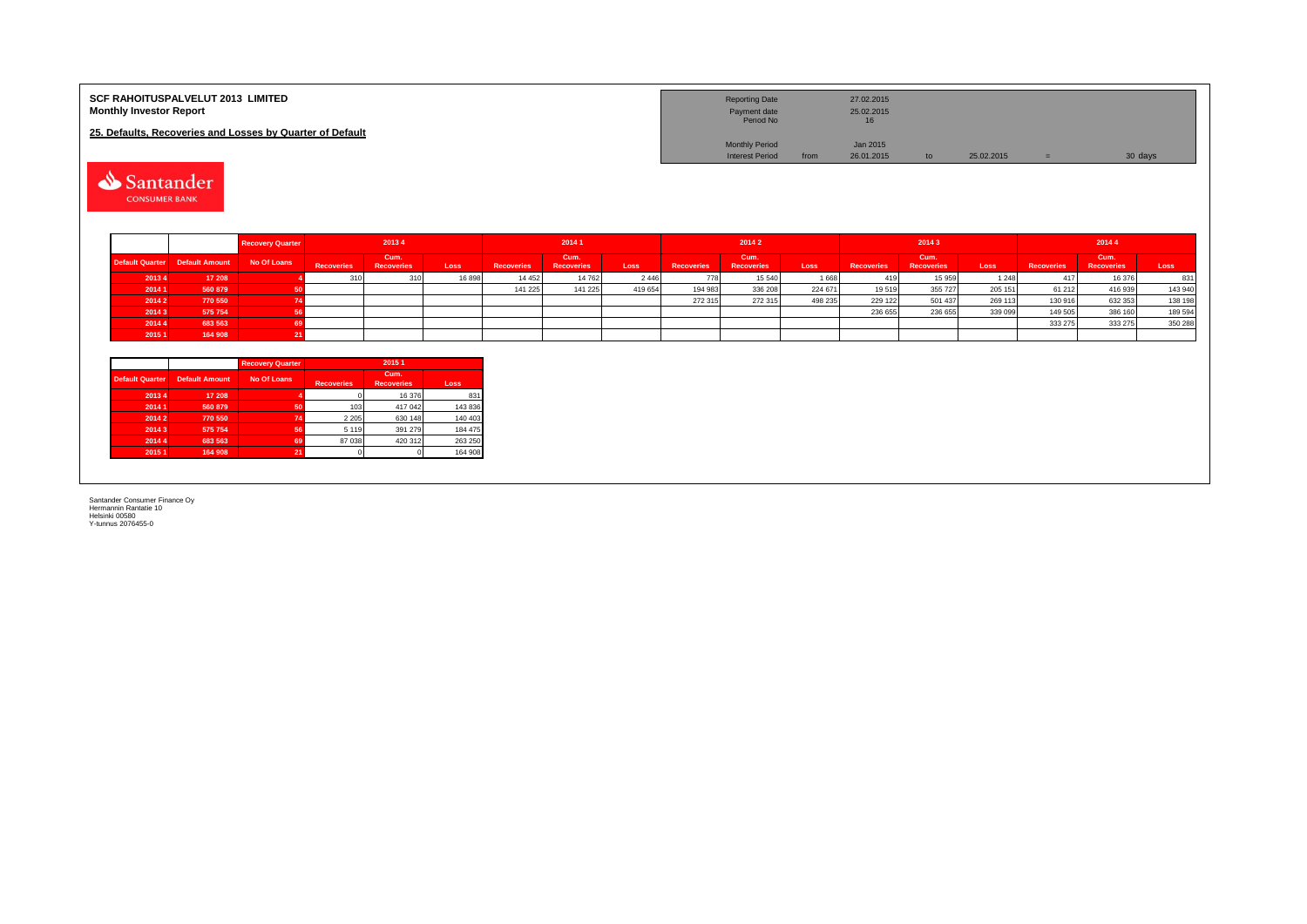| SCF RAHOITUSPALVELUT 2013 LIMITED<br><b>Monthly Investor Report</b>     | <b>Reporting Date</b><br>Payment date                           |            | 27.02.2015<br>25.02.2015 |    |            |     |         |
|-------------------------------------------------------------------------|-----------------------------------------------------------------|------------|--------------------------|----|------------|-----|---------|
| 26. Priority of Payments                                                | Period No<br><b>Monthly Period</b>                              |            | 16<br>Jan 2015           |    |            |     |         |
| Santander<br><b>CONSUMER BANK</b>                                       | <b>Interest Period</b>                                          | from       | 26.01.2015               | to | 25.02.2015 | $=$ | 30 days |
|                                                                         |                                                                 |            |                          |    |            |     |         |
| <b>Purchaser Priority of Payments</b>                                   |                                                                 |            |                          |    |            |     |         |
| Purchaser Available Distribution Amount<br>$\overline{+}$               | 14 131 146,58 EUR                                               |            |                          |    |            |     |         |
| Senior Expenses                                                         | 3 498,33 EUR                                                    |            |                          |    |            |     |         |
| Servicing Fee                                                           | 121 899,02 EUR                                                  |            |                          |    |            |     |         |
| Interest on Loan to Issuer<br>Principal on Loan to Issuer               | 953 037,34 EUR<br>13 052 711,89 EUR<br>$\overline{\phantom{a}}$ |            |                          |    |            |     |         |
|                                                                         | $\overline{\phantom{a}}$                                        |            |                          |    |            |     |         |
|                                                                         |                                                                 |            |                          |    |            |     |         |
| <b>Issuer Priority of Payments</b>                                      |                                                                 |            |                          |    |            |     |         |
| Issuer Available Distribution Amount<br>$\overline{+}$                  | 25 390 288,75 EUR                                               |            |                          |    |            |     |         |
| Senior Expenses                                                         | 3 260,00 EUR                                                    |            |                          |    |            |     |         |
| Interest Class A                                                        | 102 438,00 EUR                                                  |            |                          |    |            |     |         |
| Prior to a PDTE - Interest Class B                                      | 36 681,00 EUR                                                   |            |                          |    |            |     |         |
| Credit the Reserve Account up to the requirred Liquidity Reserve Amount | 4 552 577,52 EUR                                                |            |                          |    |            |     |         |
| Principal Payments on Class A                                           | 13 052 711,89 EUR                                               |            |                          |    |            |     |         |
| Following a PDTE - Interest Class B                                     |                                                                 | N/A EUR    |                          |    |            |     |         |
| Principal Payments Class B                                              | $\sim 100$                                                      | <b>EUR</b> |                          |    |            |     |         |
| Credit Reserve Account up tp Required Reserve Amount                    | 6 176 230,69 EUR                                                |            |                          |    |            |     |         |
| Interest Class C                                                        | 21 338,00 EUR                                                   |            |                          |    |            |     |         |
| Principal Payments on Class C                                           |                                                                 | - EUR      |                          |    |            |     |         |
| Interest Issuer Subordinated Loan                                       | 28 444,12 EUR                                                   |            |                          |    |            |     |         |
| Principal Issuer Subordinated Loan                                      | 652 635,59 EUR                                                  |            |                          |    |            |     |         |
| Payment to Purchaser<br>$\overline{\phantom{a}}$                        | 763 971,94 EUR                                                  |            |                          |    |            |     |         |
|                                                                         | $\overline{\phantom{a}}$                                        |            |                          |    |            |     |         |
| <b>Purchaser Priority of Payments: Second Pass</b>                      |                                                                 |            |                          |    |            |     |         |
| Available Distribution Amount<br>$\overline{+}$                         | 763 971,94 EUR                                                  |            |                          |    |            |     |         |
| Servicer Advance Reserve Fund Replenishment                             | $\sim$<br>٠                                                     | <b>EUR</b> |                          |    |            |     |         |
| Interest on Purchaser Subordinated Loan (SAF)                           | 249,92 EUR<br>٠                                                 |            |                          |    |            |     |         |
| Principal on Purchaser Subordinated Loan (SAF)                          | $\sim$                                                          | EUR        |                          |    |            |     |         |
| Payment of residual funds to Seller                                     | 763 722,02 EUR<br>$=$                                           |            |                          |    |            |     |         |
|                                                                         |                                                                 |            |                          |    |            |     |         |
|                                                                         |                                                                 |            |                          |    |            |     |         |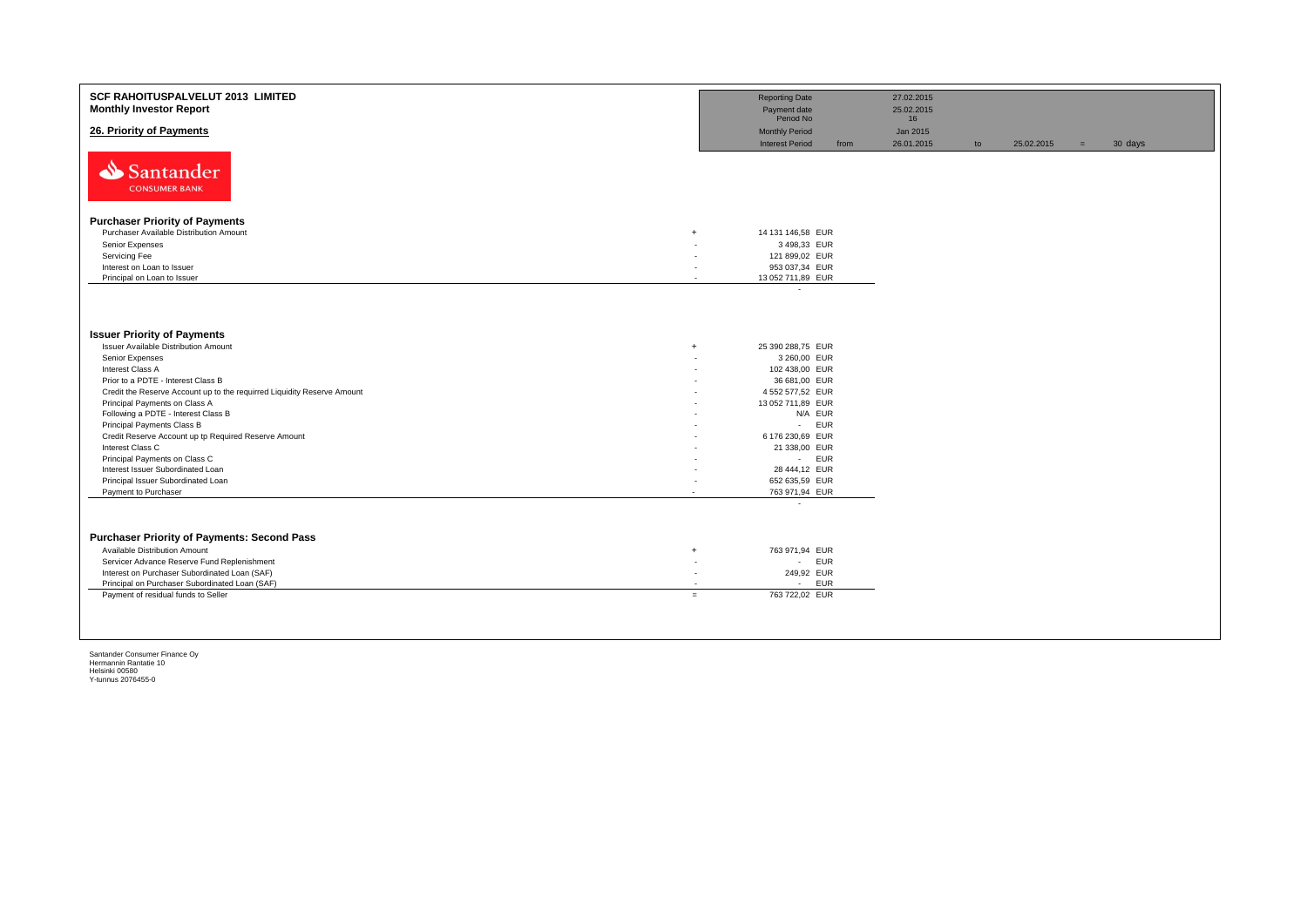| <b>SCF RAHOITUSPALVELUT 2013 LIMITED</b><br><b>Monthly Investor Report</b><br>27. Transaction Costs<br>Santander<br><b>CONSUMER BANK</b> |                                        | <b>Reporting Date</b><br>Payment date<br>Period No<br><b>Monthly Period</b><br><b>Interest Period</b><br>from | 27.02.2015<br>25.02.2015<br>16<br>Jan 2015<br>26.01.2015<br>to | 25.02.2015<br>$=$ | 30 days |
|------------------------------------------------------------------------------------------------------------------------------------------|----------------------------------------|---------------------------------------------------------------------------------------------------------------|----------------------------------------------------------------|-------------------|---------|
| <b>Transaction Costs</b>                                                                                                                 | <b>All Notes</b>                       | Class A                                                                                                       | Class B                                                        | <b>Class C</b>    |         |
| Senior Expenses                                                                                                                          | 3 498,33 EUR                           |                                                                                                               |                                                                |                   |         |
| Interest accrued for the Period                                                                                                          | 160 457,00 EUR                         | 102 438,00 EUR                                                                                                | 36 681,00 EUR                                                  | 21 338,00 EUR     |         |
| Cumulative Interest accrued                                                                                                              | 4 141 907,00 EUR                       | 3 180 466,00 EUR                                                                                              | 607 637,00 EUR                                                 | 353 804,00 EUR    |         |
| <b>Interest Payments</b>                                                                                                                 | 160 457,00 EUR                         | 102 438,00 EUR                                                                                                | 36 681,00 EUR                                                  | 21 338,00 EUR     |         |
| <b>Cumulative Interest Payments</b>                                                                                                      | 4 141 907,00 EUR                       | 3 180 466,00 EUR                                                                                              | 607 637,00 EUR                                                 | 353 804,00 EUR    |         |
| Interest accrued on Subordinated Loan for the Period                                                                                     | 28 444,12 EUR                          |                                                                                                               |                                                                |                   |         |
| Cumulative Interest accrued on Subordinated Loan                                                                                         | 548 868,99 EUR                         |                                                                                                               |                                                                |                   |         |
| Interest Payments on Subordinated Loan                                                                                                   | 28 444,12 EUR                          |                                                                                                               |                                                                |                   |         |
| Cumulative Interest Payments on Subordinated Loan                                                                                        | 548 868,99 EUR                         |                                                                                                               |                                                                |                   |         |
| Unpaid Interest for the Period                                                                                                           | <b>EUR</b><br>$\overline{\phantom{a}}$ |                                                                                                               |                                                                |                   |         |
| <b>Cumulative Unpaid Interest</b>                                                                                                        | <b>EUR</b><br>$\overline{\phantom{a}}$ |                                                                                                               |                                                                |                   |         |